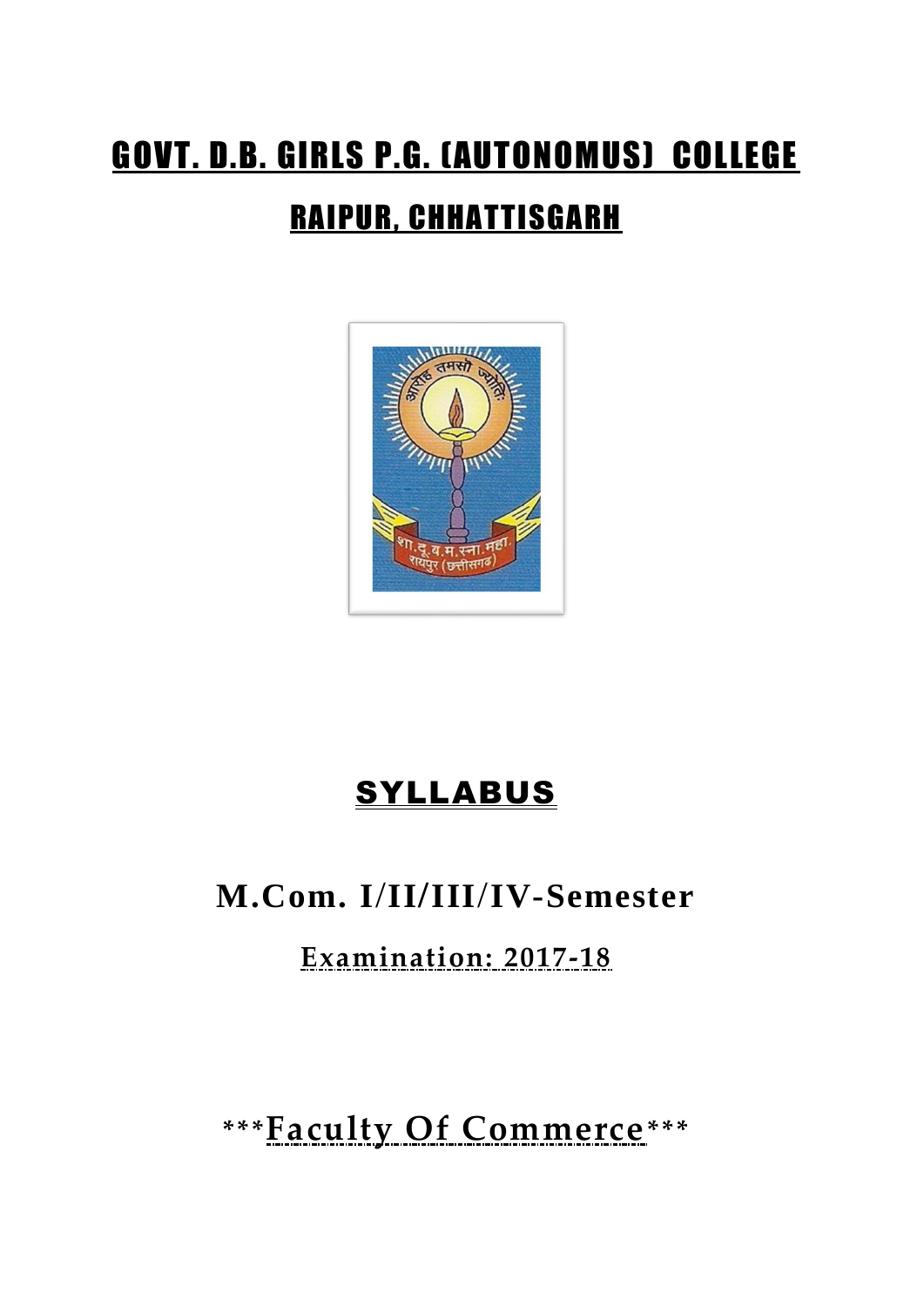# **GOVT.D.B.GIRLS P.G. ( AUTONOMUS ) COLLEGE , RAIPUR (C.G.) Faculty of Commerce**

# **M.Com.**

**2017-18**

|            |                                                                   | <b>Paper</b>               |                     | <b>Theory</b>        |              | <b>Internal</b>                 |                     | <b>Seminar</b> |                                  |              |
|------------|-------------------------------------------------------------------|----------------------------|---------------------|----------------------|--------------|---------------------------------|---------------------|----------------|----------------------------------|--------------|
| S.No       | Title of the paper                                                | <u>No.</u>                 | <u>Cre</u>          |                      |              | <b>Assesment</b><br>(Average of |                     | (one)          |                                  |              |
|            |                                                                   |                            | dits                | Max.<br><b>Marks</b> | Min.         | two)                            |                     |                |                                  |              |
|            |                                                                   |                            |                     |                      | <b>Marks</b> | Max.M                           | Min.M               | Max.M          | Min.M                            | <b>Total</b> |
|            |                                                                   |                            |                     |                      |              |                                 |                     |                |                                  |              |
| 01.        | <b>M.Com.-I Semester</b>                                          |                            |                     | 80                   |              |                                 | $\overline{2}$      | 10             | $\overline{2}$                   | 100          |
|            | <b>Managerial Economics</b>                                       | I                          | $\overline{4}$      |                      | 16           | 10                              |                     |                |                                  |              |
| 02.        | <b>Advanced Accounting</b>                                        | $\prod$                    | 4                   | 80                   | 16           | 10                              | 2<br>$\overline{2}$ | 10             | 2                                | 100          |
| 03.        | <b>Management Accounting</b>                                      | III                        | $\overline{4}$      | 80                   | 16           | 10                              |                     | 10             | $\overline{2}$                   | 100          |
| 04.        | <b>Statistical Analysis</b>                                       | IV                         | $\overline{4}$      | 80                   | 16           | 10                              | $\overline{2}$      | 10             | $\overline{2}$                   | 100          |
| 05.        | <b>Corporate Legal Framework</b>                                  | V                          | 4                   | 80                   | 16           | 10                              | $\overline{2}$      | 10             | $\overline{2}$                   | 100          |
|            |                                                                   |                            |                     |                      |              |                                 |                     |                | <b>Total</b>                     | 500          |
|            | <b>M.Com.-II Semester</b>                                         |                            |                     |                      |              |                                 |                     |                |                                  |              |
|            |                                                                   |                            |                     |                      |              |                                 |                     |                |                                  |              |
| 01.        | <b>Business Economics</b>                                         | I                          | $\overline{4}$      | 80                   | 16           | 10                              | $\overline{2}$      | 10             | $\overline{2}$                   | 100          |
| 02.        | <b>Specialized Accounting</b>                                     | $\mathbf{I}$               | 4                   | 80                   | 16           | 10                              | $\overline{2}$      | 10             | $\overline{2}$                   | 100          |
| 03.        | <b>Accounting for Managerial</b>                                  | III                        | 4                   | 80                   | 16           | 10                              | $\overline{2}$      | 10             | $\overline{2}$                   | 100          |
|            | decision                                                          |                            |                     |                      |              |                                 |                     |                |                                  |              |
| 04.        | <b>Advanced Statistics</b>                                        | IV                         | $\overline{4}$      | 80                   | 16           | 10                              | $\overline{2}$      | 10             | $\overline{2}$                   | 100          |
| 05.        | <b>Business Laws</b>                                              | V                          | $\overline{4}$      | 80                   | 16           | 10                              | $\overline{2}$      | 10             | 2                                | 100          |
|            |                                                                   |                            |                     |                      |              |                                 |                     |                | <b>Total</b>                     | 500          |
|            | <b>M.Com.-III Semester</b>                                        |                            |                     |                      |              |                                 |                     |                |                                  |              |
| 01.        | <b>Management Concept</b>                                         | I                          | $\overline{4}$      | 80                   | 16           | 10                              | $\overline{2}$      | 10             | $\overline{2}$                   | 100          |
| 02.<br>03. | <b>Organisational Behaviour</b><br><b>Advance Cost Accounting</b> | $\overline{\rm II}$<br>III | 4<br>$\overline{4}$ | 80<br>80             | 16           | 10<br>10                        | 2<br>2              | 10<br>10       | $\overline{2}$<br>$\overline{2}$ | 100<br>100   |
| 04.        | <b>Income Tax Law and Accounts</b>                                | IV                         | 4                   | 80                   | 16<br>16     | 10                              | $\overline{2}$      | 10             | $\overline{2}$                   | 100          |
| 05.        | <b>Tax Planning and Management</b>                                | V                          | $\overline{4}$      | 80                   | 16           | 10                              | $\overline{2}$      | 10             | $\overline{2}$                   | 100          |
|            |                                                                   |                            |                     |                      |              |                                 |                     |                | <b>Total</b>                     | 500          |
|            | <b>M.Com.-IV Semester</b>                                         |                            |                     |                      |              |                                 |                     |                |                                  |              |
| 01.        | <b>Financial Management</b>                                       | $\mathbf I$                | $\overline{4}$      | 80                   | 16           | 10                              | $\overline{2}$      | 10             | $\overline{2}$                   | 100          |
| 02.        | <b>Personnel Management</b>                                       | $\rm II$                   | 4                   | 80                   | 16           | 10                              | $\overline{2}$      | 10             | 2                                | 100          |
| 03.        | <b>Production Management</b>                                      | III                        | $\overline{a}$      | 80                   | 16           | 10                              | $\overline{2}$      | 10             | $\overline{2}$                   | 100          |
| 04.        | <b>Strategic Management</b>                                       | IV                         | $\overline{a}$      | 80                   | 16           | 10                              | $\overline{2}$      | 10             | 2                                | 100          |
| 05.        | <b>Project and Viva-Voca</b>                                      | V                          | $\overline{4}$      | $50 + 50$<br>100     |              |                                 |                     | 100            |                                  |              |
|            |                                                                   |                            |                     |                      |              |                                 |                     |                | <b>Total</b>                     | 500          |
|            |                                                                   | <b>Total Credits</b>       | 100                 | <b>Total Marks</b>   |              |                                 |                     | 2000           |                                  |              |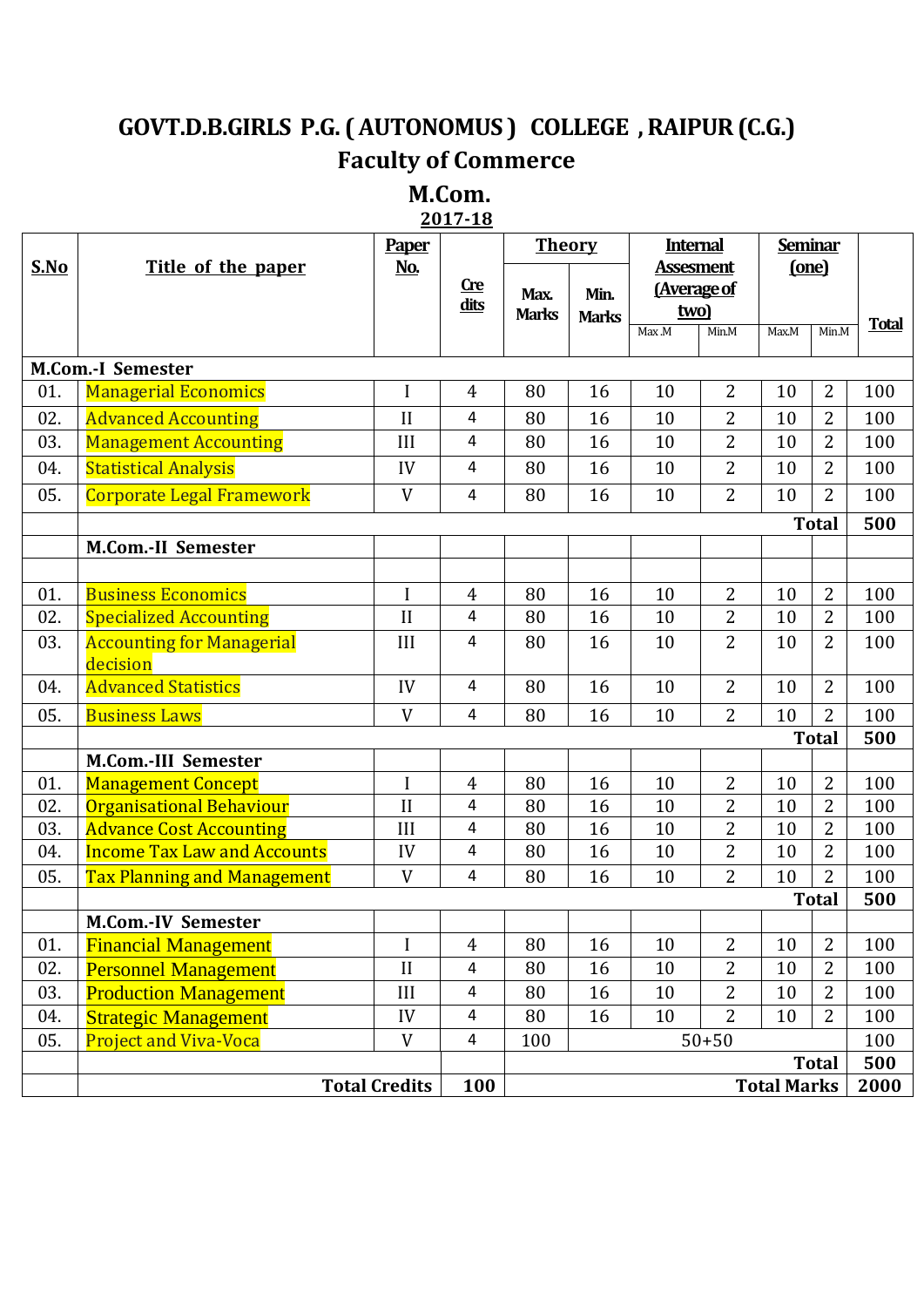# **GOVT.D.B.GIRLS P.G. ( AUTONOMUS ) COLLEGE , RAIPUR (C.G.) Faculty of Commerce M.Com. 2017-18**

## **Scheme of the Marks**

- 1**. Short Answer Type Questions** : Four questions carry **six marks**each, to be asked and **three to be attempted** ( word limit 100 words)
- 2. **Middle Answer Type Questions** : Four questions carry **ten marks** each,to be asked and **three to be attempted** ( word limit 250 words)
- 3. **Long answer Type Questions** : Three questions carrying **sixteen marks** each to beasked **two to be attempted** ( word limit 750 words)

| S.NO | <b>NAME</b>                | <b>INSTITUTION</b>                              | <b>IN THE CAPACITY OF</b>  | <b>SIGNATURE</b> |
|------|----------------------------|-------------------------------------------------|----------------------------|------------------|
| 1.   | Shukla<br>Gyanendra<br>Dr. | Govt.<br>D.B.Girls PG<br>(Autonomous)           | Chairman                   |                  |
|      | H.O.D                      | College, Raipur (C.G.)                          |                            |                  |
| 2.   | Dr. D.N. Mehar             | Govt.P.G.College, Jagdalpur(C.G.)               | Subject Expert (V.C)       |                  |
|      | Principal                  |                                                 |                            |                  |
| 3.   | Dr. Vijay Goyal            | Govt. College, Khairagarh, Raipur (C.G.)        | Subject Expert (Principal) |                  |
|      | Principal                  |                                                 |                            |                  |
| 4.   | Mrs. Ritu Marwah           | <b>PG</b><br>D.B.Girls<br>(Autonomous)<br>Govt. | Member of the Department   |                  |
|      | Asstt. Professor           | College, Raipur (C.G.)                          |                            |                  |
| 5.   | Ms. Aditi Bhagat           | D.B.Girls<br>PG<br>(Autonomous)<br>Govt.        | Ex-student                 |                  |
|      |                            | College, Raipur (C.G.                           |                            |                  |
| 6.   | Ms. Neha Dubey             | D.B.Girls<br>PG<br>(Autonomous)<br>Govt.        | Ex-Student                 |                  |
|      |                            | College, Raipur (C.G.)                          |                            |                  |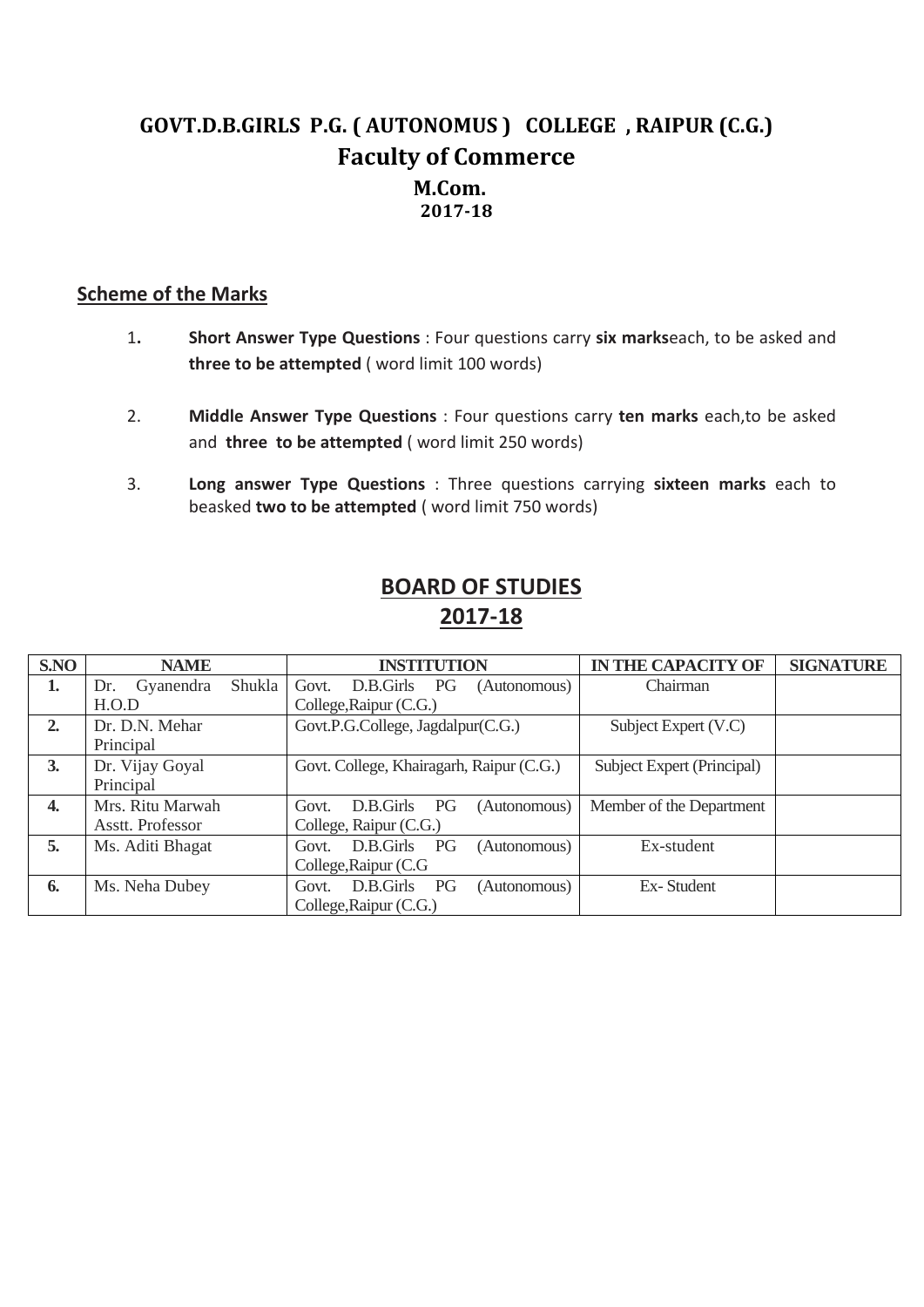## **Department of Commerce Under Commerce Board of Studies M.Com. (I- Semester) (Compulsory) Paper-I MANAGERIAL ECONOMICS**

#### **Max.M. 80 Min.M. 16**

#### **OBJECTIVE:**

This course develops managerial, perspective to economic fundamentals as aids todecision making under given environmental constraints.

#### **COURSE INPUTS:**

- UNIT-1 Nature and Scope of Managerial, Economics: Objective of a firm; Economics theory andmanagerial theory; Managerial economist's role and responsibilities.
- UNIT-2 Fundamental economic concepts-incremental principle, opportunity cost principle, discounting principle. equi-marginal principle.
- UNIT-3 Demand Analysis: Individual and Market demand functions Law of demand; determinantsof demand; Elasticity of demand-its meaning and importance, Price elasticity;income elasticity and cross elasticity; Using elasticity 'in managerial decisions.
- UNIT-4 Theory of consumer Choice: Cardinal utility approach, indifference approach, revealedpreference and theory of consumer choice under risk; Demand estimation for majorconsumer durable and non-durable products; Demand forecasting tech. technique.
- UNIT-5 Production Theory: Production function-production with one and two variable inputs,Stages of production; Economics of scale; Estimation of production function.

| S.NO | <b>NAME</b>                | <b>INSTITUTION</b>                              | <b>IN THE CAPACITY OF</b>  | <b>SIGNATURE</b> |
|------|----------------------------|-------------------------------------------------|----------------------------|------------------|
| 1.   | Shukla<br>Gyanendra<br>Dr. | D.B.Girls PG<br>Govt.<br>(Autonomous)           | Chairman                   |                  |
|      | H.O.D                      | College, Raipur (C.G.)                          |                            |                  |
| 2.   | Dr. D.N. Mehar             | Govt.P.G.College, Jagdalpur(C.G.)               | Subject Expert (V.C)       |                  |
|      | Principal                  |                                                 |                            |                  |
| 3.   | Dr. Vijay Goyal            | Govt. College, Khairagarh, Raipur (C.G.)        | Subject Expert (Principal) |                  |
|      | Principal                  |                                                 |                            |                  |
| 4.   | Mrs. Ritu Marwah           | <b>PG</b><br>D.B.Girls<br>(Autonomous)<br>Govt. | Member of the Department   |                  |
|      | Asstt. Professor           | College, Raipur (C.G.)                          |                            |                  |
| 5.   | Ms. Aditi Bhagat           | PG<br>D.B.Girls<br>(Autonomous)<br>Govt.        | Ex-student                 |                  |
|      |                            | College, Raipur (C.G.                           |                            |                  |
| 6.   | Ms. Neha Dubey             | D.B.Girls<br><b>PG</b><br>(Autonomous)<br>Govt. | Ex-Student                 |                  |
|      |                            | College, Raipur (C.G.)                          |                            |                  |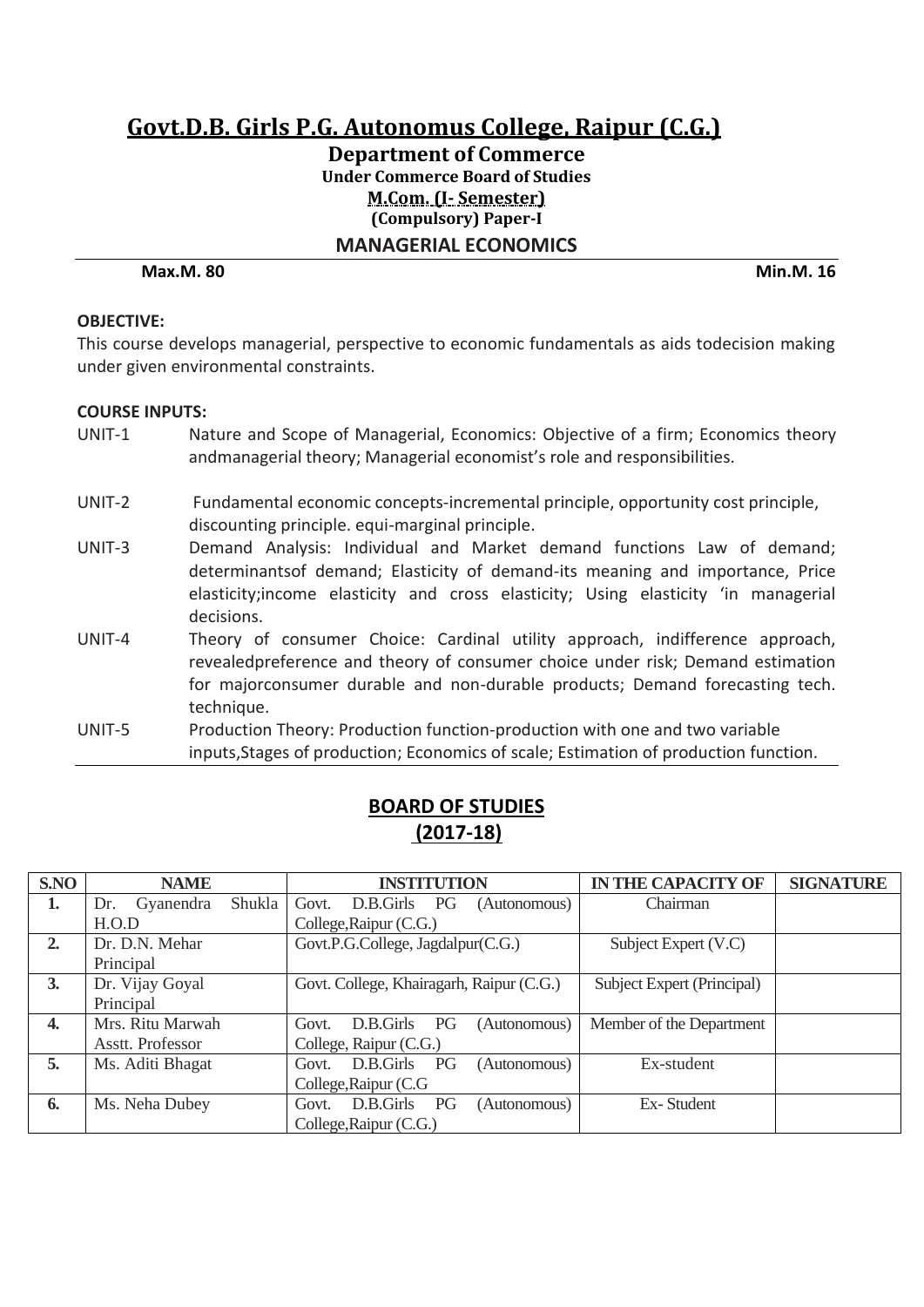## **Department of Commerce Under Commerce Board of Studies M.Com. (I- Semester) (Compulsory) Paper-II ADVANCED ACCOUNTING**

#### **Max.M. 80 Min.M. 16**

#### **OBJECTIVE:**

The .objective of this course is to expose students to accounting issues and practices such as maintenance of company accounts and handling' accounting adjustments.

#### **COURSE INPTS:**

| UNIT-1 | Accounting for issue, Forfeited and redemption of shares and debentures.    |
|--------|-----------------------------------------------------------------------------|
| UNIT-2 | Final accounts and financial statements of companies.                       |
| UNIT-3 | Accounting issues relative to amalgamation and reconstruction of companies. |
| UNIT-4 | Accounting for holding and subsidiary companies.                            |
| UNIT-5 | Accounts relating to Liquidation of companies.                              |

| S.NO         | <b>NAME</b>                | <b>INSTITUTION</b>                              | <b>IN THE CAPACITY OF</b><br><b>SIGNATURE</b> |
|--------------|----------------------------|-------------------------------------------------|-----------------------------------------------|
| 1.           | Shukla<br>Gyanendra<br>Dr. | Govt.<br>D.B.Girls<br><b>PG</b><br>(Autonomous) | Chairman                                      |
|              | H.O.D                      | College, Raipur (C.G.)                          |                                               |
| 2.           | Dr. D.N. Mehar             | Govt.P.G.College, Jagdalpur(C.G.)               | Subject Expert (V.C)                          |
|              | Principal                  |                                                 |                                               |
| 3.           | Dr. Vijay Goyal            | Govt. College, Khairagarh, Raipur (C.G.)        | Subject Expert (Principal)                    |
|              | Principal                  |                                                 |                                               |
| $\mathbf{4}$ | Mrs. Ritu Marwah           | PG<br>D.B.Girls<br>(Autonomous)<br>Govt.        | Member of the Department                      |
|              | Asstt. Professor           | College, Raipur (C.G.)                          |                                               |
| 5.           | Ms. Aditi Bhagat           | D.B.Girls<br>PG<br>(Autonomous)<br>Govt.        | Ex-student                                    |
|              |                            | College, Raipur (C.G.                           |                                               |
| 6.           | Ms. Neha Dubey             | D.B.Girls<br>PG<br>(Autonomous)<br>Govt.        | Ex-Student                                    |
|              |                            | College, Raipur (C.G.)                          |                                               |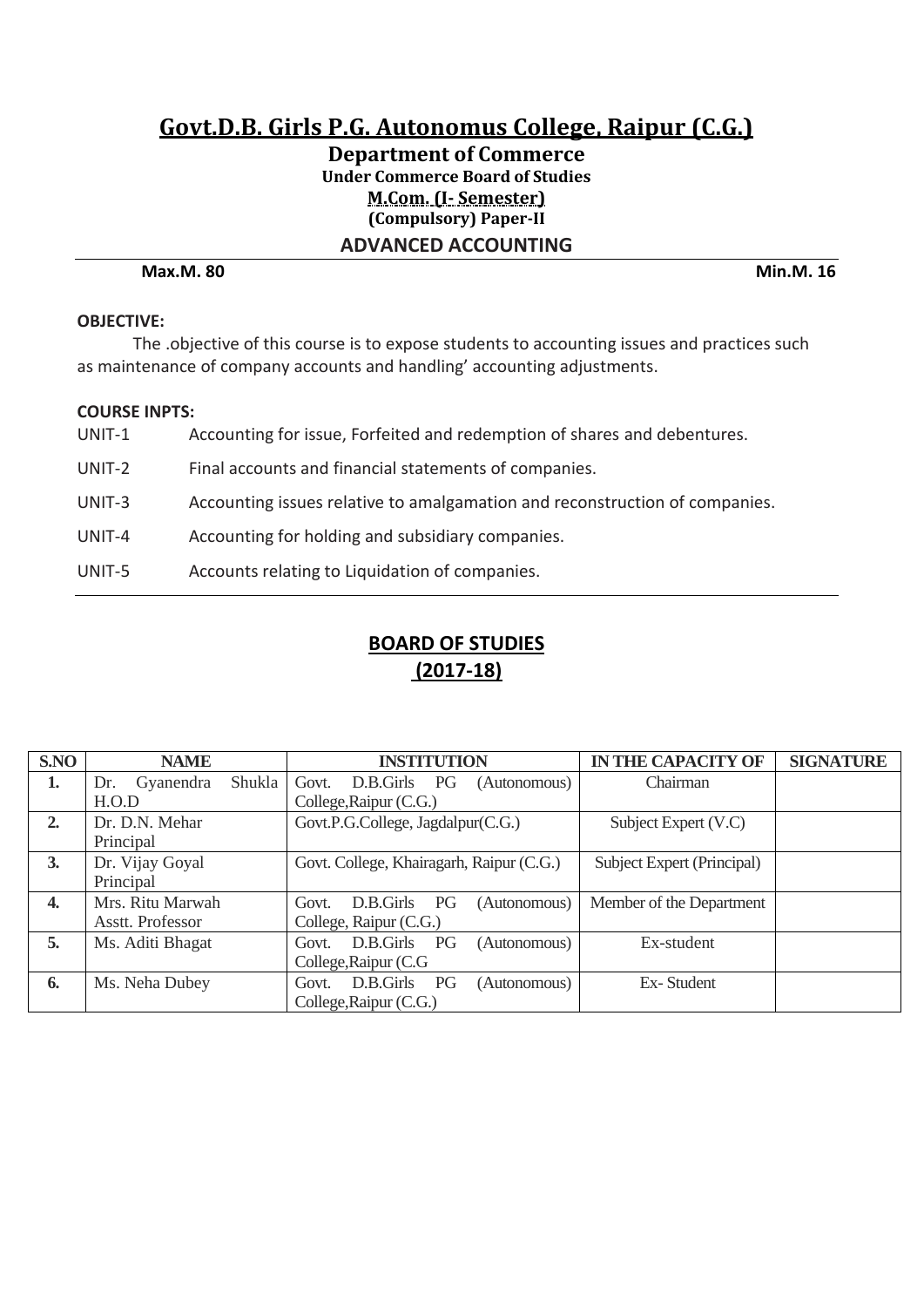**Department of Commerce Under Commerce Board of Studies M.Com. (I- Semester) (Compulsory) PAPER -III MANAGEMENT ACCOUNTING** 

#### **Max.M. 80 Min.M. 16**

#### **OBJECTIVE :**

The objective of this course is to acquaint student with the accounting concepts, tools and techniques for managerial decisions.

#### **COURSE INPUTS -**

- UNIT 1 Introduction of Accounting: Management accounting as a area accounting; Objectives,nature and scope of management accounting, techniques of managementaccounting, difference between financial accounting, cost accounting and managementaccounting, Management accounting and managerial decisions; Managementaccountant's position, role and responsibilities.
- UNIT-2 Accounting Plan and Responsibility Centers: Meaning and significance of responsibilityaccounting; Responsibility centers-cost centre, profit centre and investmentcentre, Problems in transfer pricing, Objectives and determinates of responsibilitycenters.
- UNIT-3 Budgeting.: Definition of Budget; Essentials of budgeting; Types of budgets functional,master etc. .Fixed and flexible budget, Budgetary control, Zero-base budgeting;Performance budgeting.
- UNIT-4 Standard Costing and Variance Analysis:, Standard costing as a control technique;

Setting of standards and their revision; Variance analysis-meaning and importance; Kinds of variances and their uses-material, labour and overhead variances; Disposal: ofvariances; Relevance of variance analysis to budgeting and standard costing.

UNIT-5 Marginal Costing: Concept of marginal cost; Marginal costing and absorption, costing,Marginal costing versus direct, costing; Cost-volume- profit analysis.

| EUI7-101         |                            |                                          |                                               |  |  |  |
|------------------|----------------------------|------------------------------------------|-----------------------------------------------|--|--|--|
| S.NO             | <b>NAME</b>                | <b>INSTITUTION</b>                       | <b>IN THE CAPACITY OF</b><br><b>SIGNATURE</b> |  |  |  |
| 1.               | Shukla<br>Gyanendra<br>Dr. | D.B.Girls PG<br>Govt.<br>(Autonomous)    | Chairman                                      |  |  |  |
|                  | H.O.D                      | College, Raipur (C.G.)                   |                                               |  |  |  |
| 2.               | Dr. D.N. Mehar             | Govt.P.G.College, Jagdalpur(C.G.)        | Subject Expert (V.C)                          |  |  |  |
|                  | Principal                  |                                          |                                               |  |  |  |
| 3.               | Dr. Vijay Goyal            | Govt. College, Khairagarh, Raipur (C.G.) | Subject Expert (Principal)                    |  |  |  |
|                  | Principal                  |                                          |                                               |  |  |  |
| $\overline{4}$ . | Mrs. Ritu Marwah           | PG<br>D.B.Girls<br>(Autonomous)<br>Govt. | Member of the Department                      |  |  |  |
|                  | Asstt. Professor           | College, Raipur (C.G.)                   |                                               |  |  |  |
| 5.               | Ms. Aditi Bhagat           | D.B.Girls PG<br>(Autonomous)<br>Govt.    | Ex-student                                    |  |  |  |
|                  |                            | College, Raipur (C.G.                    |                                               |  |  |  |
| 6.               | Ms. Neha Dubey             | D.B.Girls<br>PG<br>(Autonomous)<br>Govt. | Ex-Student                                    |  |  |  |
|                  |                            | College, Raipur (C.G.)                   |                                               |  |  |  |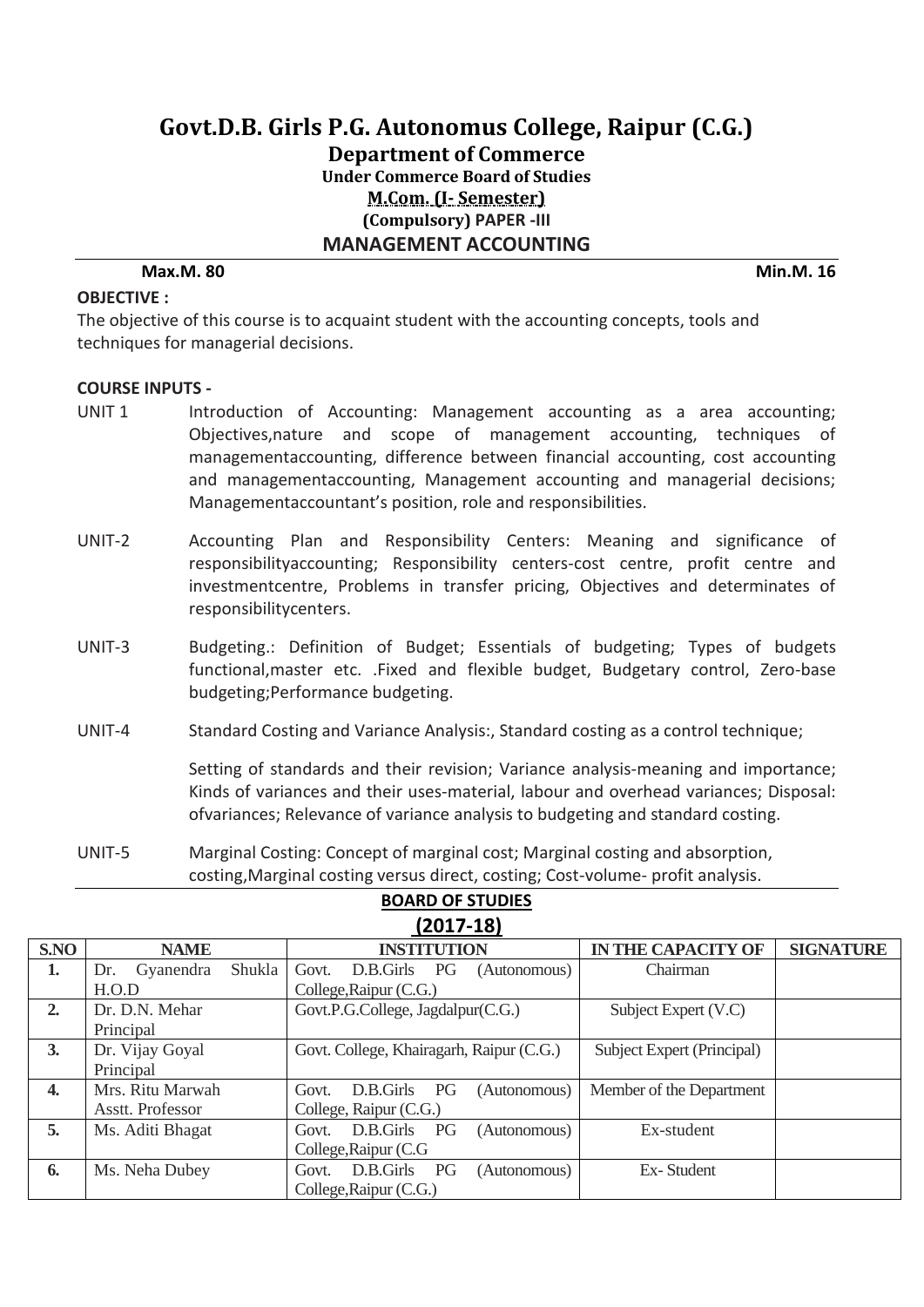# **Govt.D.B. Girls P.G. Autonomus College, Raipur (C.G.) Department of Commerce Under Commerce Board of Studies M.Com. (I- Semester) (Compulsory) Paper - IV STATISTICAL ANALYSIS**

**Max.M. 80 Min.M. 16**

### **OBJECTIVE**

The Objective of this course is to' help student learn the application of statistical tools and techniques for decision making.

#### **COURSES INPUTS**

UNIT-1 Statistics - Definitions, Characteristics, Scope and Nature, Functions, limitations,

Distrust and misuse importance & Statistical Investigations., Classification &Tabulation,

- UNIT-2 Data Sources: Primary and Secondary, Primary data collection techniques, Schedule,Questionnaire and interview & Sources' of Secondary data.
- UNIT-3 Dispersion, Co-efficient of variance and skewness, correlation Karl- Pearsons andspearman's ranking method and Regression analysis, Two variables case.
- UNIT-4 Probability Theory: Probability classical, relative and subjective probability, Additionand multiplication probability models - Conditional probability and Baye's Theorem.
- UNIT-5 Probability Distributions Binomial, Poisson and Normal Distributions, Their characteristicsand applications.

| S.NO | <b>NAME</b>                | <b>INSTITUTION</b>                       | <b>IN THE CAPACITY OF</b>  | <b>SIGNATURE</b> |
|------|----------------------------|------------------------------------------|----------------------------|------------------|
| 1.   | Shukla<br>Gyanendra<br>Dr. | D.B.Girls PG<br>Govt.<br>(Autonomous)    | Chairman                   |                  |
|      | H.O.D                      | College, Raipur (C.G.)                   |                            |                  |
| 2.   | Dr. D.N. Mehar             | Govt.P.G.College, Jagdalpur(C.G.)        | Subject Expert (V.C)       |                  |
|      | Principal                  |                                          |                            |                  |
| 3.   | Dr. Vijay Goyal            | Govt. College, Khairagarh, Raipur (C.G.) | Subject Expert (Principal) |                  |
|      | Principal                  |                                          |                            |                  |
| 4.   | Mrs. Ritu Marwah           | D.B.Girls<br>PG<br>(Autonomous)<br>Govt. | Member of the Department   |                  |
|      | Asstt. Professor           | College, Raipur (C.G.)                   |                            |                  |
| 5.   | Ms. Aditi Bhagat           | D.B.Girls PG<br>(Autonomous)<br>Govt.    | Ex-student                 |                  |
|      |                            | College, Raipur (C.G.                    |                            |                  |
| 6.   | Ms. Neha Dubey             | D.B.Girls<br>PG<br>(Autonomous)<br>Govt. | Ex-Student                 |                  |
|      |                            | College, Raipur (C.G.)                   |                            |                  |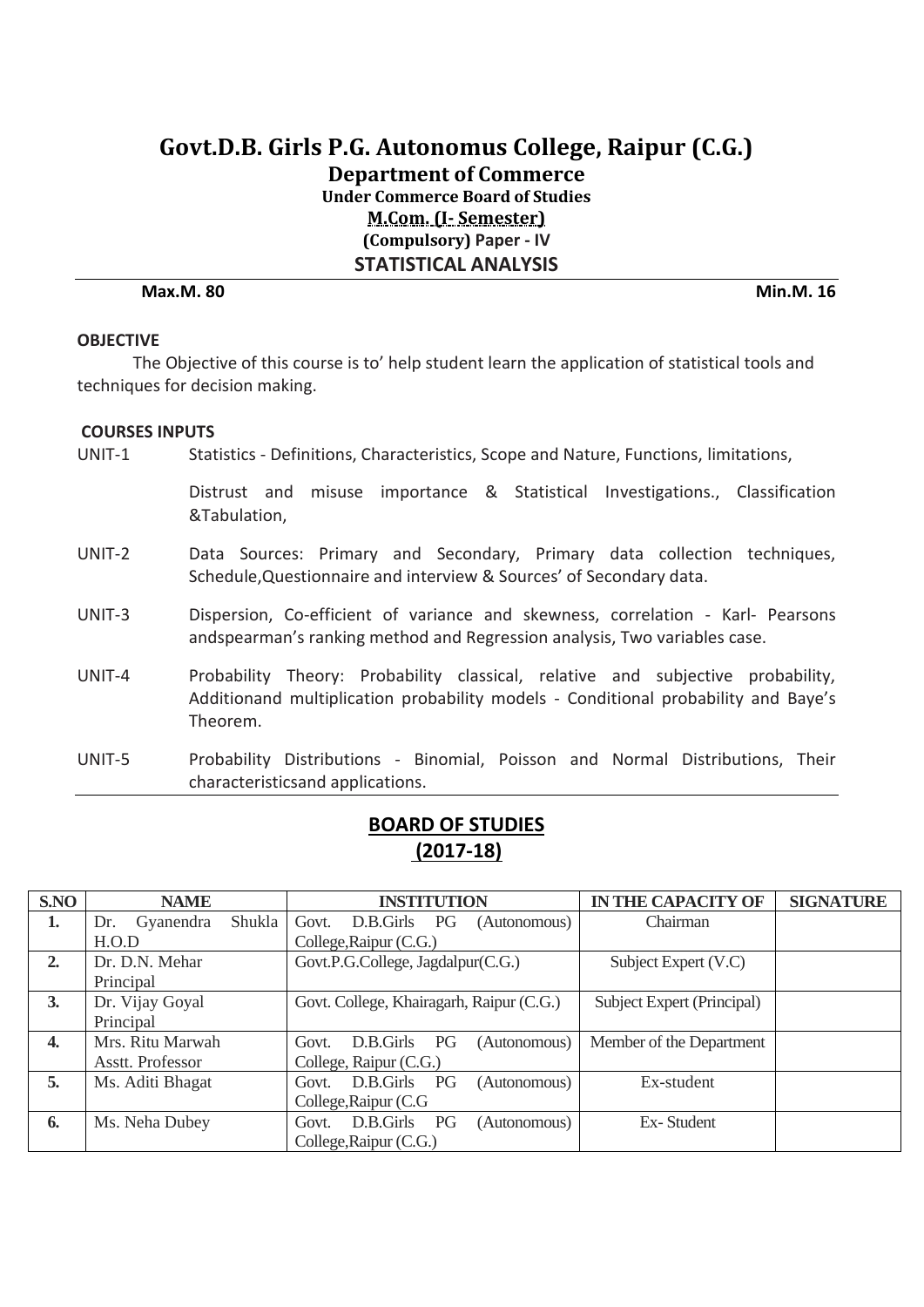# **Govt.D.B. Girls P.G. Autonomus College, Raipur (C.G.) Department of Commerce Under Commerce Board of Studies M.Com. I- Semester (Compulsory) Paper - V CORPORATE LEGAL FRAMEWORK Max.M. 80 Min.M. 16**

#### **OBJECTIVE**

The Objective of this course is provide knowledge of relevant provisions of various laws influencing business operations.

#### **COURSES INPUTS**

| UNIT-1 | The Companies Act, 1956 (Relevant Provisions) : Definition, types of companies                                                                              |
|--------|-------------------------------------------------------------------------------------------------------------------------------------------------------------|
|        | Memorandum of association; Articles of association; Prospectus; Share capital and<br>membership.                                                            |
| UNIT-2 | Meetings and resolutions - Company management; Managerial remuneration;<br>Windingup and dissolution of companies.                                          |
| UNIT-3 | The Negotiable Instruments Act, 1881 - Definition, types of negotiable<br>instruments; Negotiation; Holder and holder in due course; payment in due course; |
| UNIT-4 | Endorsement and crossing of cheque; Presentation of negotiable instruments.                                                                                 |
| UNIT-5 | Legal Environment for Security Markets: SEBI Act. 1992-organisation and objectives<br>of SEBI.                                                              |

| S.NO             | <b>NAME</b>                | <b>INSTITUTION</b>                              | <b>IN THE CAPACITY OF</b>  | <b>SIGNATURE</b> |
|------------------|----------------------------|-------------------------------------------------|----------------------------|------------------|
| 1.               | Shukla<br>Gyanendra<br>Dr. | D.B.Girls<br>Govt.<br><b>PG</b><br>(Autonomous) | Chairman                   |                  |
|                  | H.O.D                      | College, Raipur (C.G.)                          |                            |                  |
| 2.               | Dr. D.N. Mehar             | Govt.P.G.College, Jagdalpur(C.G.)               | Subject Expert (V.C)       |                  |
|                  | Principal                  |                                                 |                            |                  |
| 3.               | Dr. Vijay Goyal            | Govt. College, Khairagarh, Raipur (C.G.)        | Subject Expert (Principal) |                  |
|                  | Principal                  |                                                 |                            |                  |
| $\overline{4}$ . | Mrs. Ritu Marwah           | PG<br>D.B.Girls<br>Govt.<br>(Autonomous)        | Member of the Department   |                  |
|                  | Asstt. Professor           | College, Raipur (C.G.)                          |                            |                  |
| 5.               | Ms. Aditi Bhagat           | D.B.Girls<br>PG<br>(Autonomous)<br>Govt.        | Ex-student                 |                  |
|                  |                            | College, Raipur (C.G.                           |                            |                  |
| 6.               | Ms. Neha Dubey             | D.B.Girls<br>PG<br>(Autonomous)<br>Govt.        | Ex-Student                 |                  |
|                  |                            | College, Raipur (C.G.)                          |                            |                  |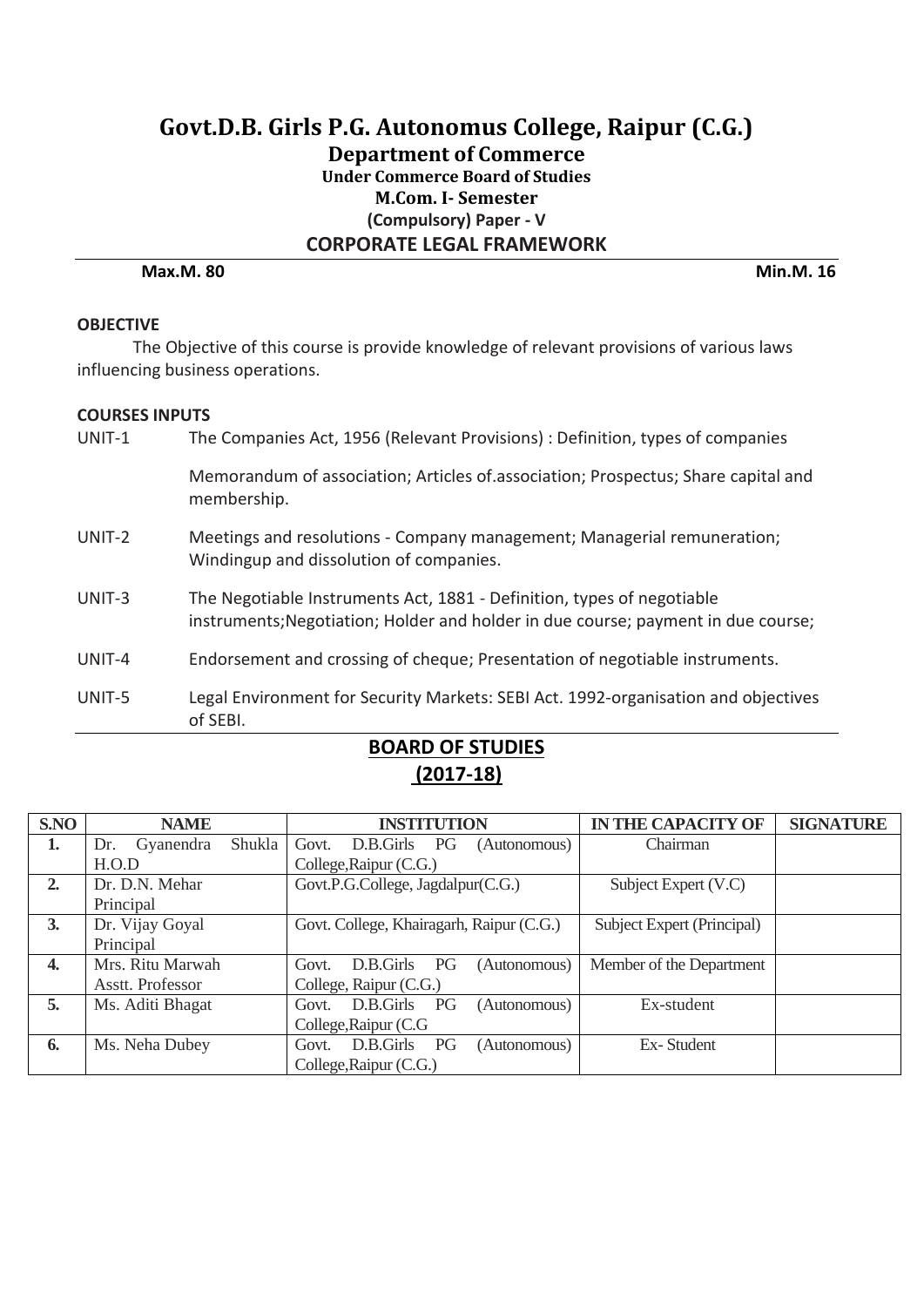**Department of Commerce Under Commerce Board of Studies M.Com. II- Semester (Compulsory) PAPER – I BUSINESS ECONOMICS** 

**Max.M. 80 Min.M. 16**

#### **OBJECTIVE** -

This course develops managerial perspective to economic fundamentals as aids todecision making under given environmental constraints.

#### **COURSES INPUTS**

**UNIT-I Cost Theory and Estimation**, economic value analysis, Short and long run cost

functions- their nature, shape and inter-relationship; Law of variable proportions;- Law ofreturns to scale.

- **UNIT-II Price Determination under Different Market Conditions**: Characteristics of differentmarket structures; Price determination and firm's equilibrium in short-run and long-rununder perfect competition, monopolistic competition, oligopoly and monopoly,
- **UNIT-III Pricing Practices**: Methods of price determination in practice, pricing of multipleproducts; price discrimination; International price discrimination and dumping; Transferpricing.
- **UNIT-IV Business Cycles**: Nature and phases of la business .cycle; Theories of business cyclespsychological,profit, monetary, innovation, cobweb, Samuelson and Hicks theories.
- **UNIT-V Inflation:** Definition, Characteristics and types; Inflation in terms of demand- pull andcost-push factors; Effects of inflation.

|      | $\sim$ $\sim$ $\sim$ $\sim$ $\sim$ $\sim$ |                                                 |                                               |  |  |  |  |
|------|-------------------------------------------|-------------------------------------------------|-----------------------------------------------|--|--|--|--|
| S.NO | <b>NAME</b>                               | <b>INSTITUTION</b>                              | <b>IN THE CAPACITY OF</b><br><b>SIGNATURE</b> |  |  |  |  |
| 1.   | Shukla<br>Gyanendra<br>Dr.                | D.B.Girls PG<br>Govt.<br>(Autonomous)           | Chairman                                      |  |  |  |  |
|      | H.O.D                                     | College, Raipur (C.G.)                          |                                               |  |  |  |  |
| 2.   | Dr. D.N. Mehar                            | Govt.P.G.College, Jagdalpur(C.G.)               | Subject Expert (V.C)                          |  |  |  |  |
|      | Principal                                 |                                                 |                                               |  |  |  |  |
| 3.   | Dr. Vijay Goyal                           | Govt. College, Khairagarh, Raipur (C.G.)        | Subject Expert (Principal)                    |  |  |  |  |
|      | Principal                                 |                                                 |                                               |  |  |  |  |
| 4.   | Mrs. Ritu Marwah                          | <b>PG</b><br>D.B.Girls<br>(Autonomous)<br>Govt. | Member of the Department                      |  |  |  |  |
|      | Asstt. Professor                          | College, Raipur (C.G.)                          |                                               |  |  |  |  |
| 5.   | Ms. Aditi Bhagat                          | D.B.Girls<br>PG<br>Govt.<br>(Autonomous)        | Ex-student                                    |  |  |  |  |
|      |                                           | College, Raipur (C.G.                           |                                               |  |  |  |  |
| 6.   | Ms. Neha Dubey                            | D.B.Girls PG<br>(Autonomous)<br>Govt.           | Ex-Student                                    |  |  |  |  |
|      |                                           | College, Raipur (C.G.)                          |                                               |  |  |  |  |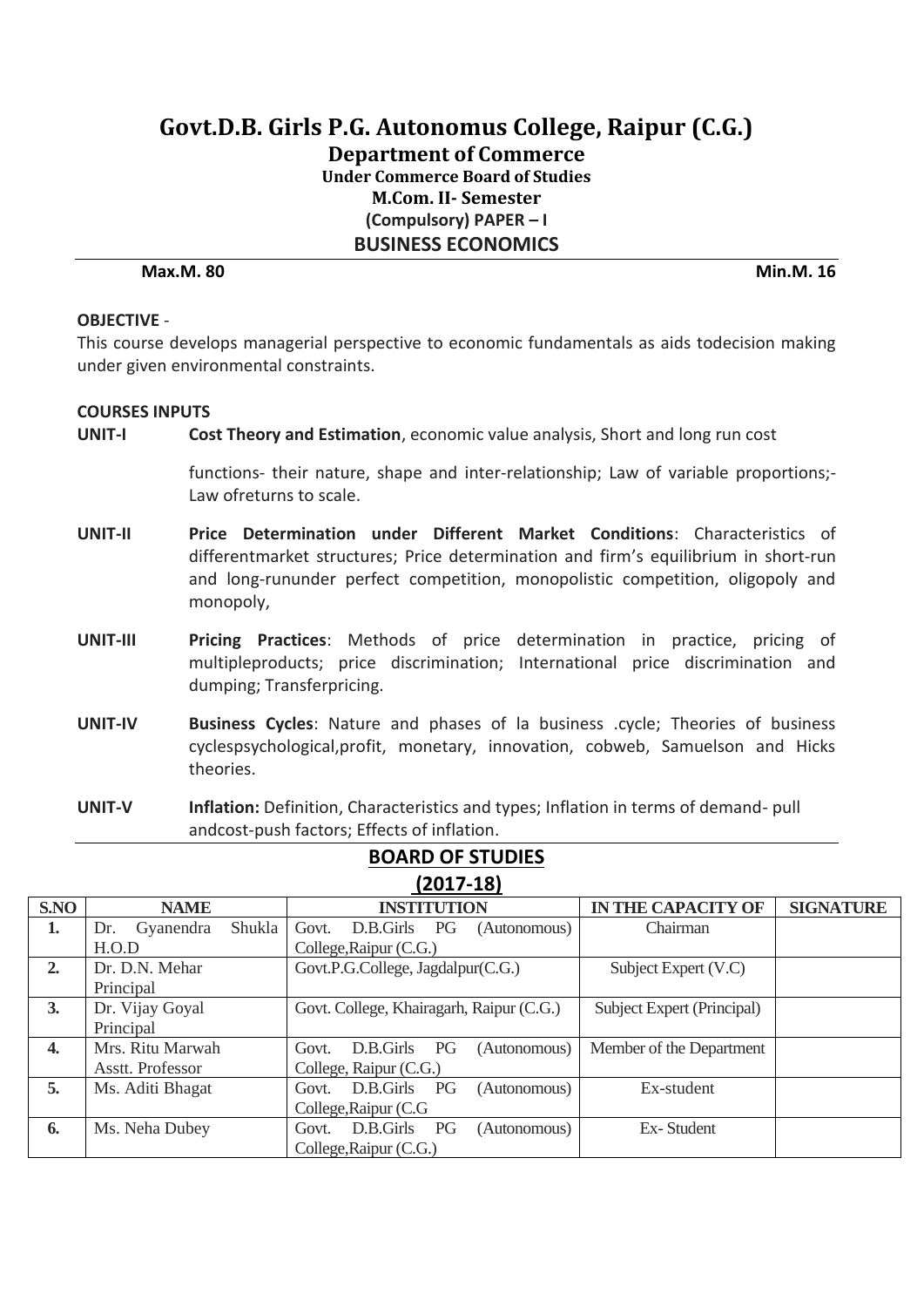# **Govt.D.B. Girls P.G. Autonomus College, Raipur (C.G.) Department of Commerce Under Commerce Board of Studies M.Com. II- Semester (Compulsory) PAPER - II SPECIALISED ACCOUNTING Max.M. 80 Min.M. 16**

#### **OBJECTIVE.**

The objective of this course -is to expose students to accounting issues and practices such as maintenance of company accounts and handling accounting adjustments.

#### **COURSES INPUTS**

| UNIT-1 | Accounts of General Insurance Companies.                     |
|--------|--------------------------------------------------------------|
| UNIT-2 | Accounts of Banking Companies.                               |
| UNIT-3 | Accounts of Public Utility concerns: Double Accounts System. |
| UNIT-4 | Royalty accounts.                                            |
| UNIT-5 | Investment accounts.                                         |

| S.NO | <b>NAME</b>                | <b>INSTITUTION</b>                       | <b>IN THE CAPACITY OF</b>  | <b>SIGNATURE</b> |
|------|----------------------------|------------------------------------------|----------------------------|------------------|
| 1.   | Shukla<br>Gyanendra<br>Dr. | D.B.Girls PG<br>Govt.<br>(Autonomous)    | Chairman                   |                  |
|      | H.O.D                      | College, Raipur (C.G.)                   |                            |                  |
| 2.   | Dr. D.N. Mehar             | Govt.P.G.College, Jagdalpur(C.G.)        | Subject Expert (V.C)       |                  |
|      | Principal                  |                                          |                            |                  |
| 3.   | Dr. Vijay Goyal            | Govt. College, Khairagarh, Raipur (C.G.) | Subject Expert (Principal) |                  |
|      | Principal                  |                                          |                            |                  |
| 4.   | Mrs. Ritu Marwah           | PG<br>D.B.Girls<br>(Autonomous)<br>Govt. | Member of the Department   |                  |
|      | Asstt. Professor           | College, Raipur (C.G.)                   |                            |                  |
| 5.   | Ms. Aditi Bhagat           | D.B.Girls<br>PG<br>(Autonomous)<br>Govt. | Ex-student                 |                  |
|      |                            | College, Raipur (C.G.                    |                            |                  |
| 6.   | Ms. Neha Dubey             | D.B.Girls<br>PG<br>(Autonomous)<br>Govt. | Ex-Student                 |                  |
|      |                            | College, Raipur (C.G.)                   |                            |                  |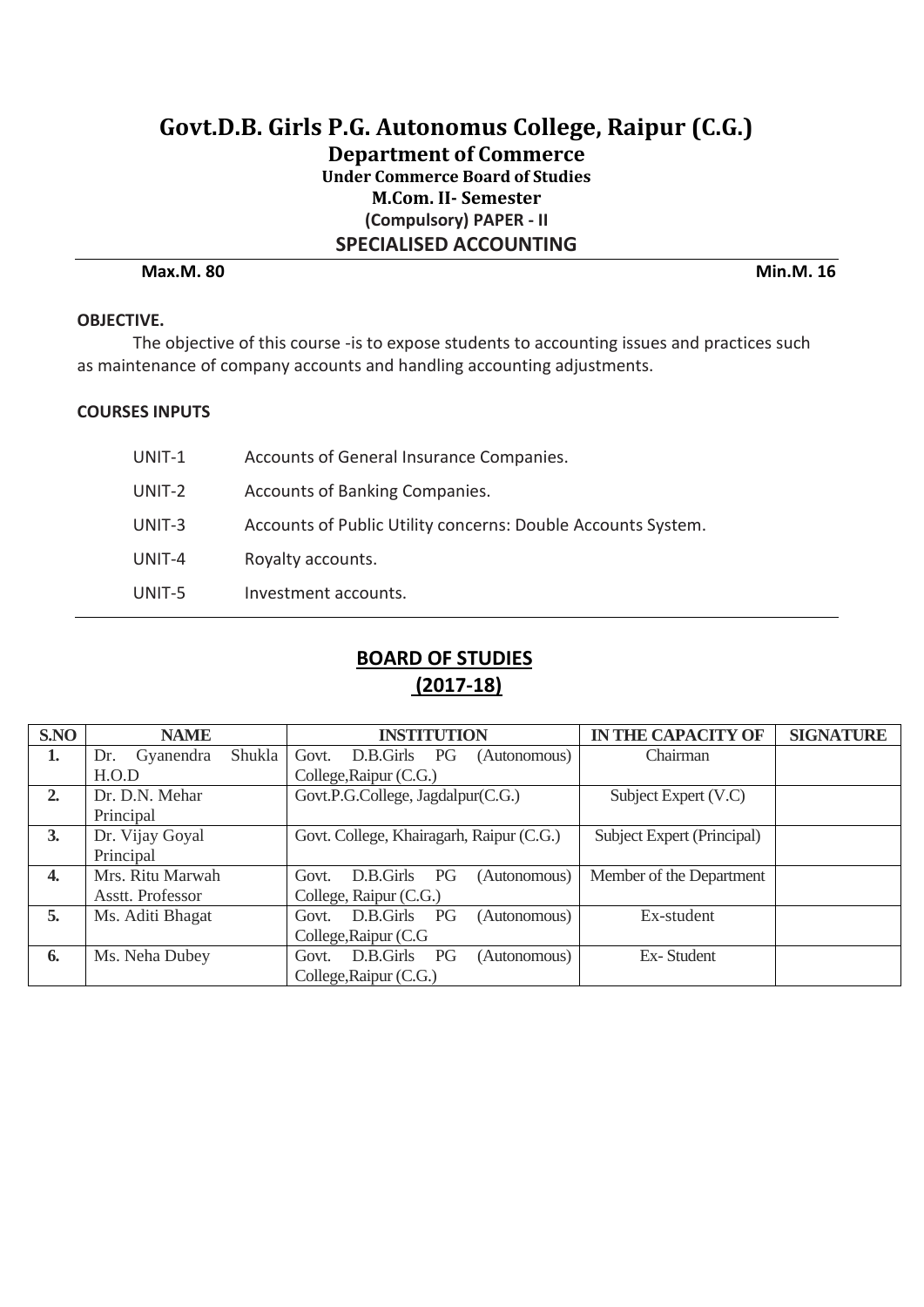# **Govt.D.B. Girls P.G. Autonomus College, Raipur (C.G.) Department of Commerce Under Commerce Board of Studies M.Com. II- Semester (Compulsory) PAPER- III ACCOUNTING FOR MANAGERIAL DECISIONS**

**Max.M. 80 Min.M. 16**

#### **OBJECTIVE**

The objective of this course is to acquaint student with the accounting concepts, tools and techniques for managerial decisions.

#### **COURSE INPUTS**

- UNIT1 Break-even-analysis; Assumptions and practical applications of break- evenanalysis;Decisions regarding sales-mix, make or buy decisions and discontinuation of a productline etc.
- UNIT-2 Analyzing financial Statements: Method, objects and ratio analysis.
- UNIT-3 Cash flow analysis and Fund flow analysis.
- UNIT-4 Contemporary Issues in Management Accounting: Value chain analysis; Activity basescosting, Quality costing, Target and life cycle costing.
- UNIT-5 Reporting to Management : Objectives of reporting, reporting needs at different manageriallevels; Types of , reports," modes of reporting; reporting at different levels ofmanagement.

| S.NO | <b>NAME</b>                | <b>INSTITUTION</b>                       | <b>IN THE CAPACITY OF</b>  | <b>SIGNATURE</b> |
|------|----------------------------|------------------------------------------|----------------------------|------------------|
| 1.   | Shukla<br>Gyanendra<br>Dr. | Govt.<br>D.B.Girls PG<br>(Autonomous)    | Chairman                   |                  |
|      | H.O.D                      | College, Raipur (C.G.)                   |                            |                  |
| 2.   | Dr. D.N. Mehar             | Govt.P.G.College, Jagdalpur(C.G.)        | Subject Expert (V.C)       |                  |
|      | Principal                  |                                          |                            |                  |
| 3.   | Dr. Vijay Goyal            | Govt. College, Khairagarh, Raipur (C.G.) | Subject Expert (Principal) |                  |
|      | Principal                  |                                          |                            |                  |
| 4.   | Mrs. Ritu Marwah           | PG<br>D.B.Girls<br>(Autonomous)<br>Govt. | Member of the Department   |                  |
|      | Asstt. Professor           | College, Raipur (C.G.)                   |                            |                  |
| 5.   | Ms. Aditi Bhagat           | D.B.Girls PG<br>(Autonomous)<br>Govt.    | Ex-student                 |                  |
|      |                            | College, Raipur (C.G.                    |                            |                  |
| 6.   | Ms. Neha Dubey             | D.B.Girls PG<br>(Autonomous)<br>Govt.    | Ex-Student                 |                  |
|      |                            | College, Raipur (C.G.)                   |                            |                  |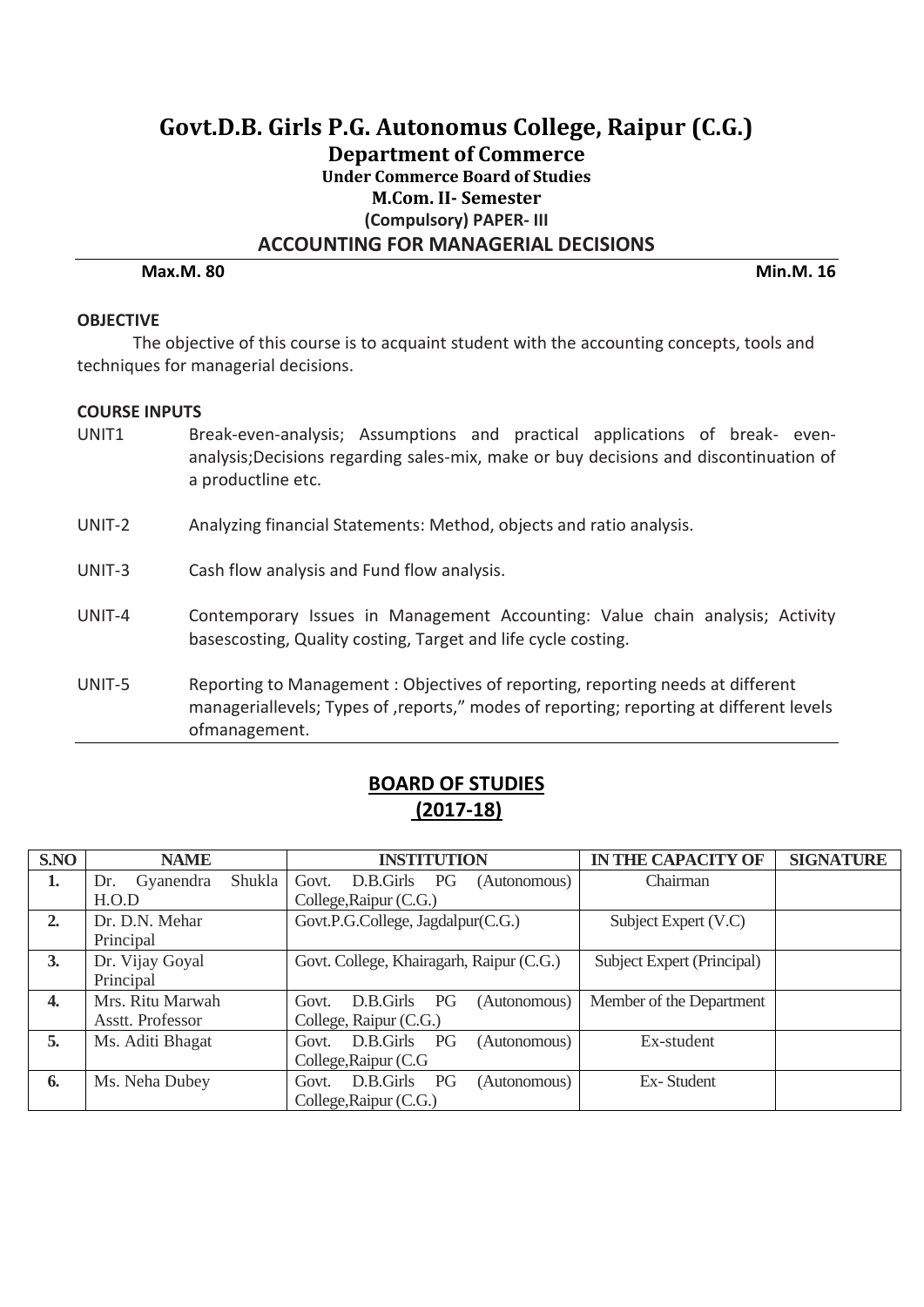**Department of Commerce**

**Under Commerce Board of Studies M.Com. II- Semester (Compulsory) Paper – IV** 

**ADVANCED STATISTICS**

#### **Max.M. 80 Min.M. 16**

#### **OBJECTIVE**

The Objective of this course is to help student learn the application of statistical tools and techniques for decision making.

#### **COURSE INPUTS**

- UNIT-1 Statistical Decision Theory: Decision environment, Expected profit under uncertaintyand assigning probabilities and utility theory.
- UNIT-2 Statistical Estimations. and Testory: Point and interval estimation of population mean,proportion and variance Statistical Testing - Hypothesis and Errors, Sample size – Largeand Small Samplingtest Z tests, T Tests & F Tests.
- UNIT-3 Association of Attributes : Two Attributes, consistency of data, measurement ofAssociation of Attributes - Percentage method, Co-efficient of Association, Comparisonof Actual and (you Ie method) Expected frequency's & illusory Association.
- UNIT-4 Statistical Quality Control: Causes of Variations in quality characteristics, QualityControl charts-purpose and logic, Process under control and out of control, warning limits, control charts for attributes-fraction defectives and number of defects, Acceptancesampling.
- UNIT-5 Interpolation and Extrapolation Parabolic Binomial, Newton and long rages method.

|             | <b>BOARD OF STUDIES</b> |
|-------------|-------------------------|
| $(2017-18)$ |                         |

| S.NO         | <b>NAME</b>                | <b>INSTITUTION</b>                              | <b>IN THE CAPACITY OF</b>  | <b>SIGNATURE</b> |
|--------------|----------------------------|-------------------------------------------------|----------------------------|------------------|
| 1.           | Shukla<br>Gyanendra<br>Dr. | Govt.<br>D.B.Girls<br><b>PG</b><br>(Autonomous) | Chairman                   |                  |
|              | H.O.D                      | College, Raipur (C.G.)                          |                            |                  |
| 2.           | Dr. D.N. Mehar             | Govt.P.G.College, Jagdalpur(C.G.)               | Subject Expert (V.C)       |                  |
|              | Principal                  |                                                 |                            |                  |
| 3.           | Dr. Vijay Goyal            | Govt. College, Khairagarh, Raipur (C.G.)        | Subject Expert (Principal) |                  |
|              | Principal                  |                                                 |                            |                  |
| $\mathbf{4}$ | Mrs. Ritu Marwah           | D.B.Girls<br>PG<br>(Autonomous)<br>Govt.        | Member of the Department   |                  |
|              | Asstt. Professor           | College, Raipur (C.G.)                          |                            |                  |
| 5.           | Ms. Aditi Bhagat           | D.B.Girls<br>PG<br>Govt.<br>(Autonomous)        | Ex-student                 |                  |
|              |                            | College, Raipur (C.G.                           |                            |                  |
| 6.           | Ms. Neha Dubey             | D.B.Girls<br>PG<br>(Autonomous)<br>Govt.        | Ex-Student                 |                  |
|              |                            | College, Raipur (C.G.)                          |                            |                  |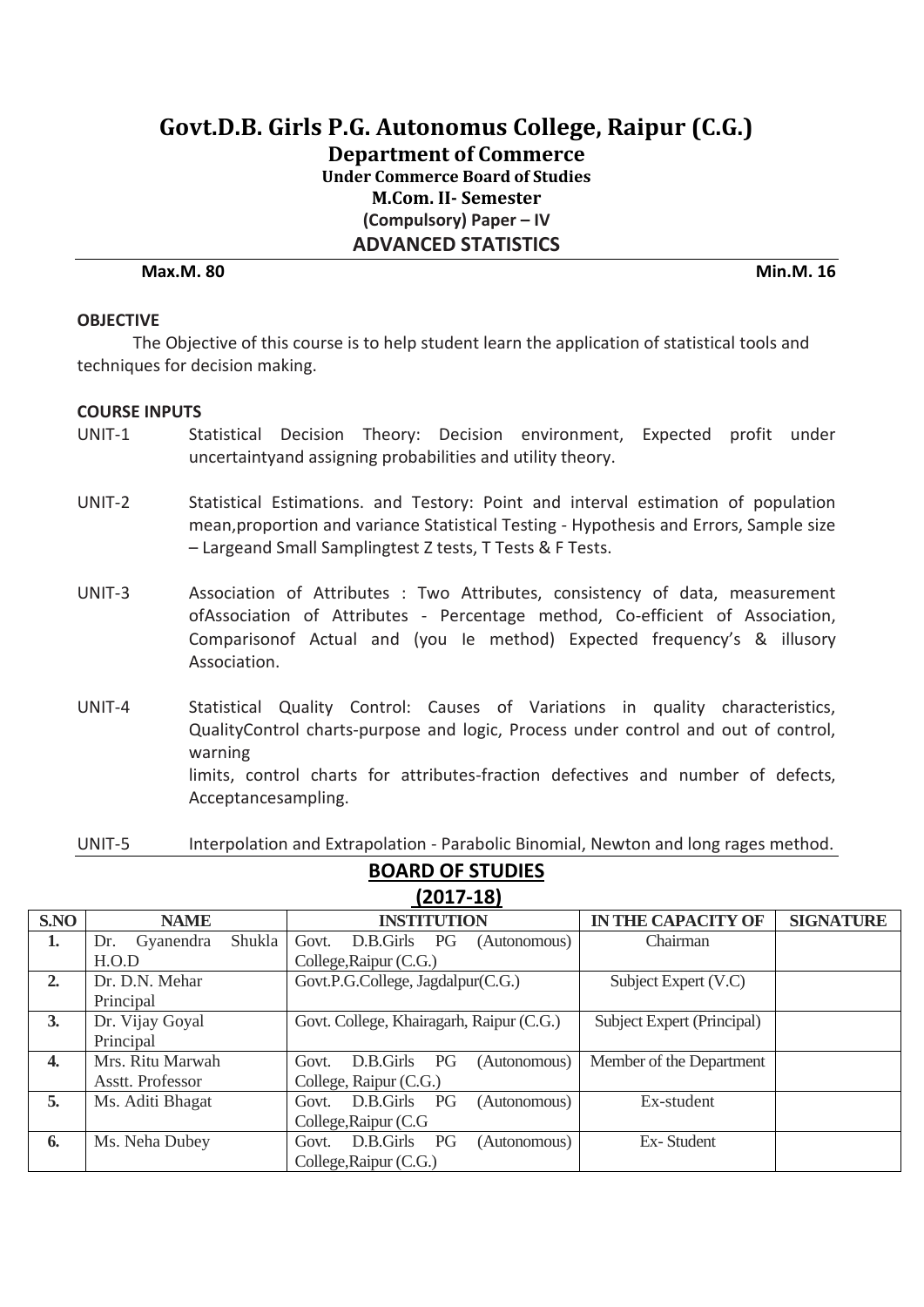**Department of Commerce**

**Under Commerce Board of Studies M.Com. II- Semester (Compulsory) Paper - V**

**BUSINESS LAWS**

**Max.M. 80 Min.M. 16**

#### **OBJECTIVE**

The Objective of this course is provide knowledge of relevant provisions of various laws influencing business operations.

#### **COURSE INPUTS**

- **UNIT-II** SEBI Act-1992: Organisation and objectives of SEBI, Functions and Role of SEB Rightsand Power of SEBI.
- **UNIT-II** MRTP Act 1969:Monopolistic Trade Practice Meaning, essentials, Restrictive TradePractices - Meaning, Unfair trade practice, MRTP commission offences and Penalties.
- **UNIT-III** Consumer Protection Act 1986: Needs of Act, Rights of consumers, Objectives of Act.,Grievance redressal Machinery, District Forum, State Commission, National Commission.
- **UNIT-IV** FEMA Act 1999: Objectives; Regulation and Management of FEMA, Penalties Appeal.
- **UNIT-V** W.T.O.: Brief History of WTO, Objectives and Functions, Organisation, W.T.O. andIndia, Regional groupings, anti-dumping duties and other NTBs, Doha declaration,Dispute settlement system, TRIP, TRIMS and GATS.

| S.NO             | <b>NAME</b>                | <b>INSTITUTION</b>                              | <b>IN THE CAPACITY OF</b>  | <b>SIGNATURE</b> |
|------------------|----------------------------|-------------------------------------------------|----------------------------|------------------|
| 1.               | Shukla<br>Gyanendra<br>Dr. | D.B.Girls PG<br>Govt.<br>(Autonomous)           | Chairman                   |                  |
|                  | H.O.D                      | College, Raipur (C.G.)                          |                            |                  |
| 2.               | Dr. D.N. Mehar             | Govt.P.G.College, Jagdalpur(C.G.)               | Subject Expert (V.C)       |                  |
|                  | Principal                  |                                                 |                            |                  |
| 3.               | Dr. Vijay Goyal            | Govt. College, Khairagarh, Raipur (C.G.)        | Subject Expert (Principal) |                  |
|                  | Principal                  |                                                 |                            |                  |
| $\overline{4}$ . | Mrs. Ritu Marwah           | PG<br>D.B.Girls<br>(Autonomous)<br>Govt.        | Member of the Department   |                  |
|                  | Asstt. Professor           | College, Raipur (C.G.)                          |                            |                  |
| 5.               | Ms. Aditi Bhagat           | D.B.Girls<br><b>PG</b><br>(Autonomous)<br>Govt. | Ex-student                 |                  |
|                  |                            | College, Raipur (C.G.                           |                            |                  |
| 6.               | Ms. Neha Dubey             | D.B.Girls<br>PG<br>Govt.<br>(Autonomous)        | Ex-Student                 |                  |
|                  |                            | College, Raipur (C.G.)                          |                            |                  |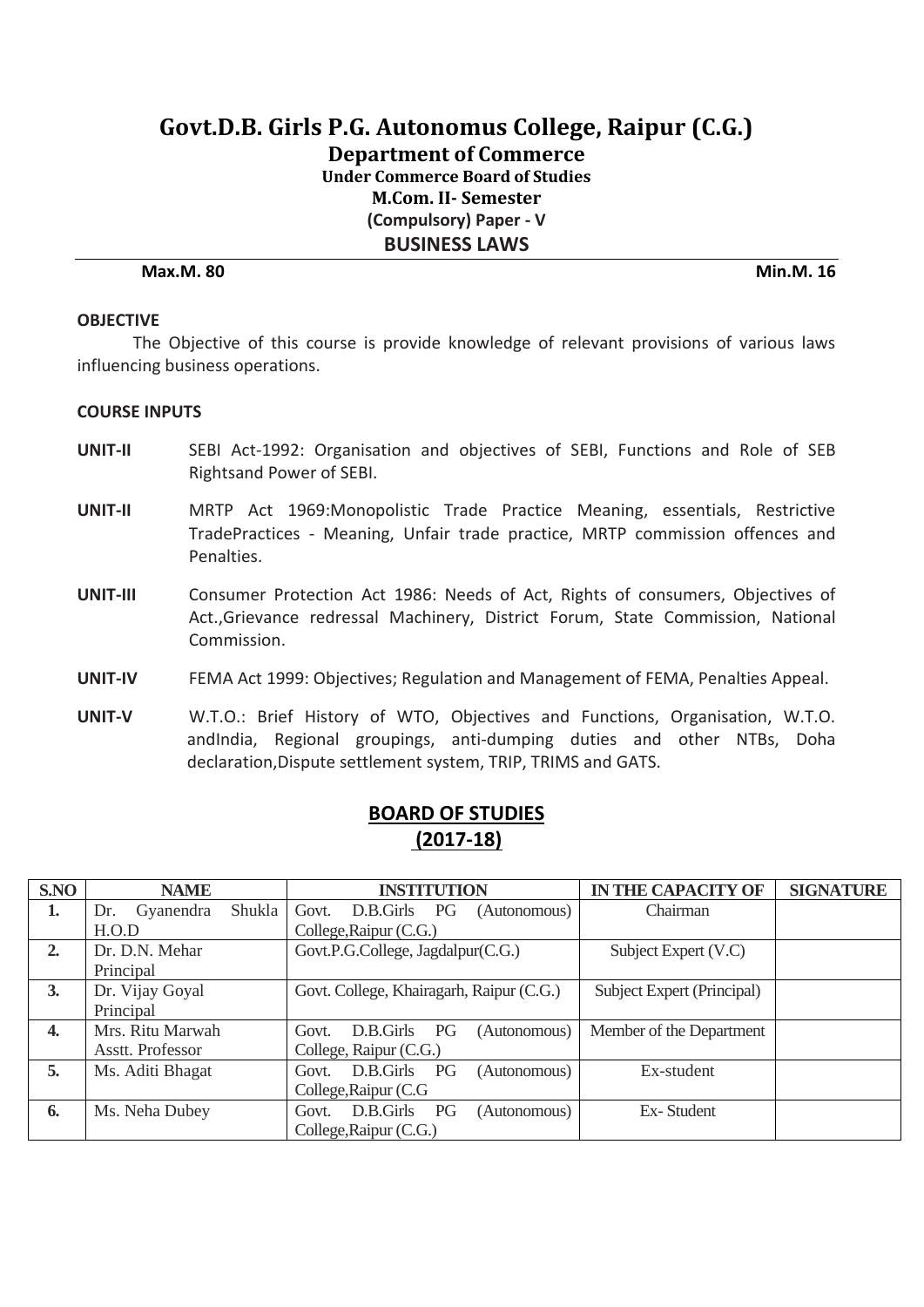**Department of Commerce Under Commerce Board of Studies M.Com. III- Semester (Compulsory) Paper - I MANAGEMENT CONCEPT** 

**Max.M. 80 Min.M. 16**

#### **OBJECTIVE -**

The Objective of this course is to help student understand andconceptual framework of management and organizational behaviour .

#### **COURSE INPUTS**

- Unit I Schools of Management Thought :Scientific, process, humanbehaviour and social system school; Decision theory school;Quantitative and system school; Contingency theory ofmanagement; Functions of a manager.
- **Unit – II Managerial Functions :** Planning concept, significance, types; Organizing concept, principles of authority, theories, types of organizations, authority, responsibility, power, delegation,decentralization;
- Unit III Staffing; Directing; Coordinating; Control nature, process, andtechniques.
- Unit IV Motivation : Process of motivation; Theories of motivation need hierarchy theory, theory X and theory Y, two factor theory,Alderfer's ERG theory, McCleland's learned need theory, VictorVroom's expectancy theory, Stacy Adams equity theory.
- **Unit – V Group Dynamics and Team Development :** Group dynamics -Definition and importance, types of groups, group formation,group development, group composition, group performancefactors; Principle-centered approach to team development.

|                  | $1 - 2 - 7 - 7$            |                                          |                            |                  |  |
|------------------|----------------------------|------------------------------------------|----------------------------|------------------|--|
| S.NO             | <b>NAME</b>                | <b>INSTITUTION</b>                       | <b>IN THE CAPACITY OF</b>  | <b>SIGNATURE</b> |  |
| 1.               | Shukla<br>Gyanendra<br>Dr. | Govt.<br>D.B.Girls PG<br>(Autonomous)    | Chairman                   |                  |  |
|                  | H.O.D                      | College, Raipur (C.G.)                   |                            |                  |  |
| 2.               | Dr. D.N. Mehar             | Govt.P.G.College, Jagdalpur(C.G.)        | Subject Expert (V.C)       |                  |  |
|                  | Principal                  |                                          |                            |                  |  |
| 3.               | Dr. Vijay Goyal            | Govt. College, Khairagarh, Raipur (C.G.) | Subject Expert (Principal) |                  |  |
|                  | Principal                  |                                          |                            |                  |  |
| $\overline{4}$ . | Mrs. Ritu Marwah           | PG<br>D.B.Girls<br>Govt.<br>(Autonomous) | Member of the Department   |                  |  |
|                  | Asstt. Professor           | College, Raipur (C.G.)                   |                            |                  |  |
| 5.               | Ms. Aditi Bhagat           | D.B.Girls<br>PG<br>(Autonomous)<br>Govt. | Ex-student                 |                  |  |
|                  |                            | College, Raipur (C.G.                    |                            |                  |  |
| 6.               | Ms. Neha Dubey             | D.B.Girls<br>PG<br>(Autonomous)<br>Govt. | Ex-Student                 |                  |  |
|                  |                            | College, Raipur (C.G.)                   |                            |                  |  |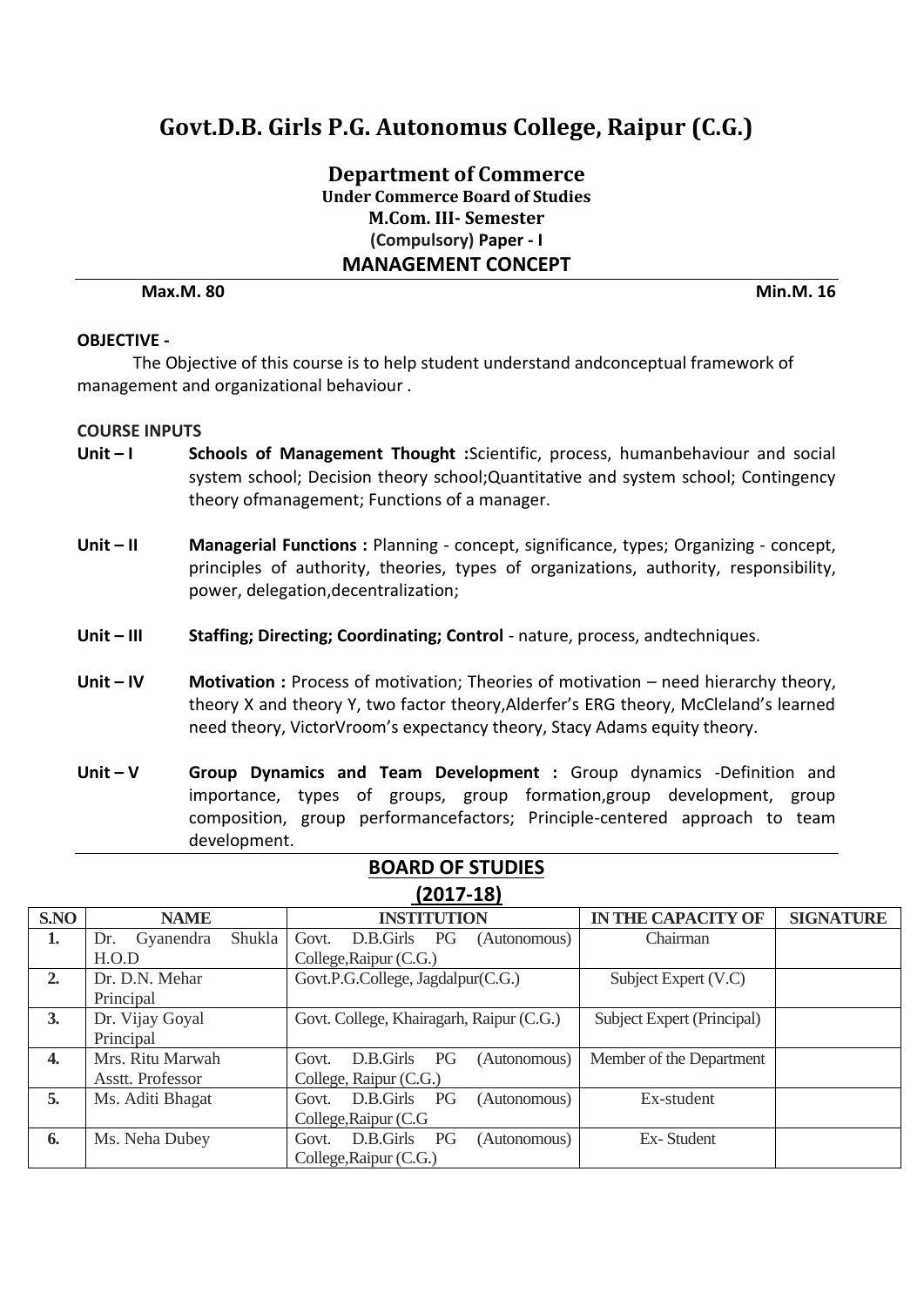# **Govt.D.B. Girls P.G. Autonomus College, Raipur (C.G.) Department of Commerce Under Commerce Board of Studies M.Com. III- Semester (Compulsory) Paper - II ORGANIZATIONAL BEHAVIOUR**

**Max.M. 80 Min.M. 16**

#### **OBJECTIVE -**

The Objective of this course is to help student understand andconceptual framework of management and organizational behaviour.

#### **COURSES INPUT**

- Unit I **Organizational Behaviour**: concept and significance; Relationship between management and organizational behaviour;Emergence and ethical perspective; Attitudes; Perception;Learning; Personality; Transactional analysis.
- Unit II Leadership : Concept; Leadership styles; Theories trait theory, behavioural theory, Fielder's contingency theory; Harsey andBlanchard's situational theory; Managerial grid; Likert's foursystems of leadership.
- **Unit – III Organizational Conflict :**Dynamics and management; Sources,patterns, levels, and types of conflict; Traditional and modernapproaches to conflict; Functional and dysfunctional organizationalconflicts; Resolution of conflict.
- **Unit – IV Interpersonal and Organizational Communication :**Concept of two-way communication; Communication process; Barriers toeffective communication; **Types of organizational communication;** Improvingcommunication; Transactional analysis in communication.
- **Unit V** Organizational Development :Concept; Need for change, resistance to change; Theories of planned change; Organizationaldiagnosis; Organizational Development intervention.

|      | 12017-101                  |                                          |                            |                  |  |
|------|----------------------------|------------------------------------------|----------------------------|------------------|--|
| S.NO | <b>NAME</b>                | <b>INSTITUTION</b>                       | <b>IN THE CAPACITY OF</b>  | <b>SIGNATURE</b> |  |
| 1.   | Shukla<br>Gyanendra<br>Dr. | D.B.Girls PG<br>Govt.<br>(Autonomous)    | Chairman                   |                  |  |
|      | H.O.D                      | College, Raipur (C.G.)                   |                            |                  |  |
| 2.   | Dr. D.N. Mehar             | Govt.P.G.College, Jagdalpur(C.G.)        | Subject Expert (V.C)       |                  |  |
|      | Principal                  |                                          |                            |                  |  |
| 3.   | Dr. Vijay Goyal            | Govt. College, Khairagarh, Raipur (C.G.) | Subject Expert (Principal) |                  |  |
|      | Principal                  |                                          |                            |                  |  |
| 4.   | Mrs. Ritu Marwah           | D.B.Girls<br>PG<br>Govt.<br>(Autonomous) | Member of the Department   |                  |  |
|      | Asstt. Professor           | College, Raipur (C.G.)                   |                            |                  |  |
| 5.   | Ms. Aditi Bhagat           | D.B.Girls PG<br>(Autonomous)<br>Govt.    | Ex-student                 |                  |  |
|      |                            | College, Raipur (C.G.                    |                            |                  |  |
| 6.   | Ms. Neha Dubey             | D.B.Girls<br>PG<br>(Autonomous)<br>Govt. | Ex-Student                 |                  |  |
|      |                            | College, Raipur (C.G.)                   |                            |                  |  |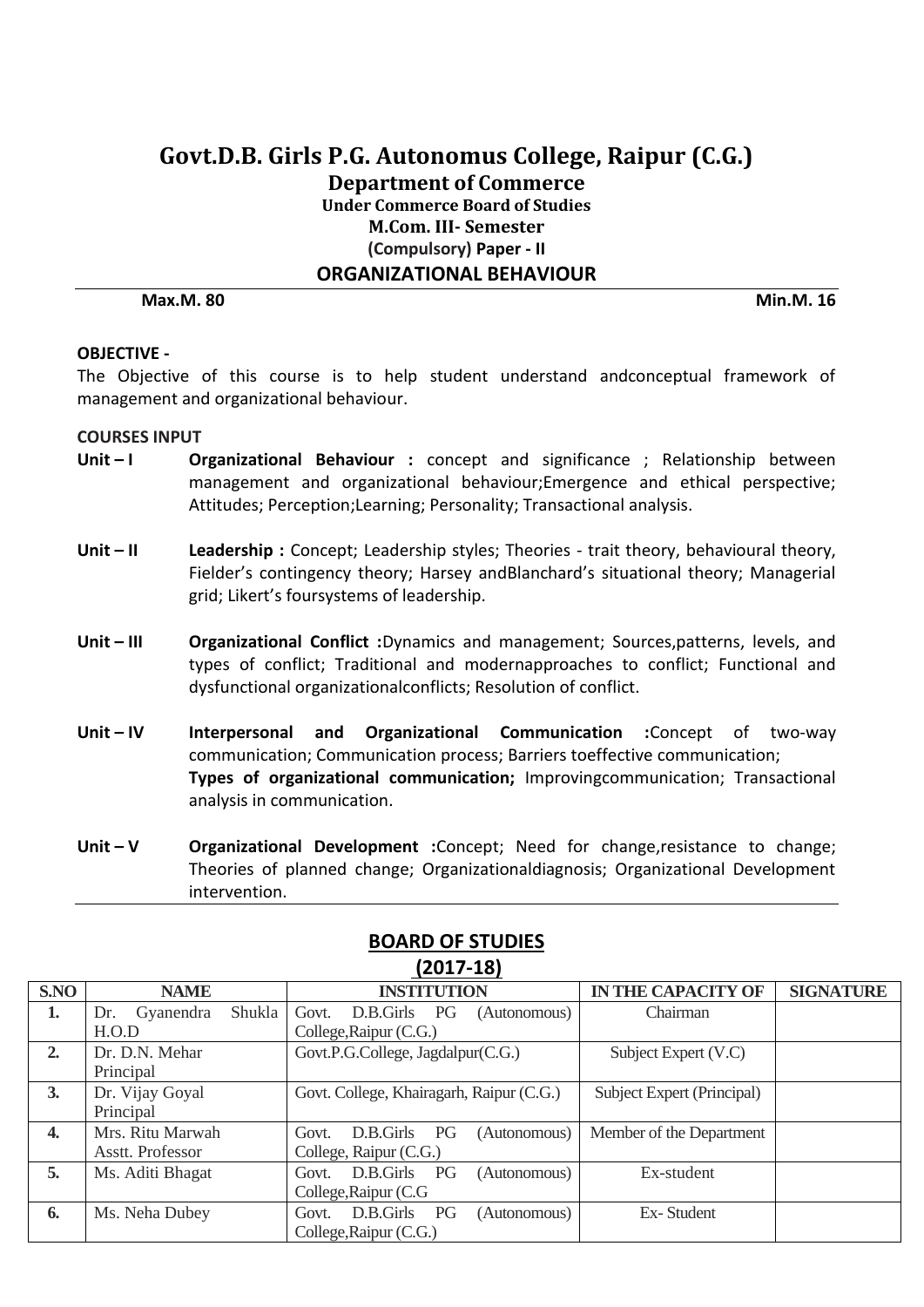# **Govt.D.B. Girls P.G. Autonomus College, Raipur (C.G.) Department of Commerce Under Commerce Board of Studies M.Com. III- Semester (Compulsory) Paper - III ADVANCED COST ACCOUNTING**

**Max.M. 80 Min.M. 16**

#### **OBJECTIVE -**

This course exposes the students to the basic concepts and the tools used incost accounting.

#### **COURSE INPUTS**

- Unit I lntroduction Cost Analysis, concepts and classification, Materials control– Techniques of Materials control.
- **Unit – II** Labour cost Computation and control, Overheads Accounting andControl.
- **Unit – III** Job, Batch, Contract Costing and operating costing.
- **Unit – IV** Process Costing, Joint products &By products costing. Uniform costing and Estimate costing.
- **Unit V** Budgetary control Importance of budgets in accounting. Nature of budgetary control, Organization for budgetary control preparation of fixedand variable budgets. Cash Budget, Production and sales Budget.

| S.NO | <b>NAME</b>                | <b>INSTITUTION</b>                       | <b>IN THE CAPACITY OF</b>  | <b>SIGNATURE</b> |
|------|----------------------------|------------------------------------------|----------------------------|------------------|
| 1.   | Shukla<br>Gyanendra<br>Dr. | Govt.<br>D.B.Girls PG<br>(Autonomous)    | Chairman                   |                  |
|      | H.O.D                      | College, Raipur (C.G.)                   |                            |                  |
| 2.   | Dr. D.N. Mehar             | Govt.P.G.College, Jagdalpur(C.G.)        | Subject Expert (V.C)       |                  |
|      | Principal                  |                                          |                            |                  |
| 3.   | Dr. Vijay Goyal            | Govt. College, Khairagarh, Raipur (C.G.) | Subject Expert (Principal) |                  |
|      | Principal                  |                                          |                            |                  |
| 4.   | Mrs. Ritu Marwah           | PG<br>D.B.Girls<br>Govt.<br>(Autonomous) | Member of the Department   |                  |
|      | Asstt. Professor           | College, Raipur (C.G.)                   |                            |                  |
| 5.   | Ms. Aditi Bhagat           | D.B.Girls PG<br>(Autonomous)<br>Govt.    | Ex-student                 |                  |
|      |                            | College, Raipur (C.G.                    |                            |                  |
| 6.   | Ms. Neha Dubey             | D.B.Girls PG<br>(Autonomous)<br>Govt.    | Ex-Student                 |                  |
|      |                            | College, Raipur (C.G.)                   |                            |                  |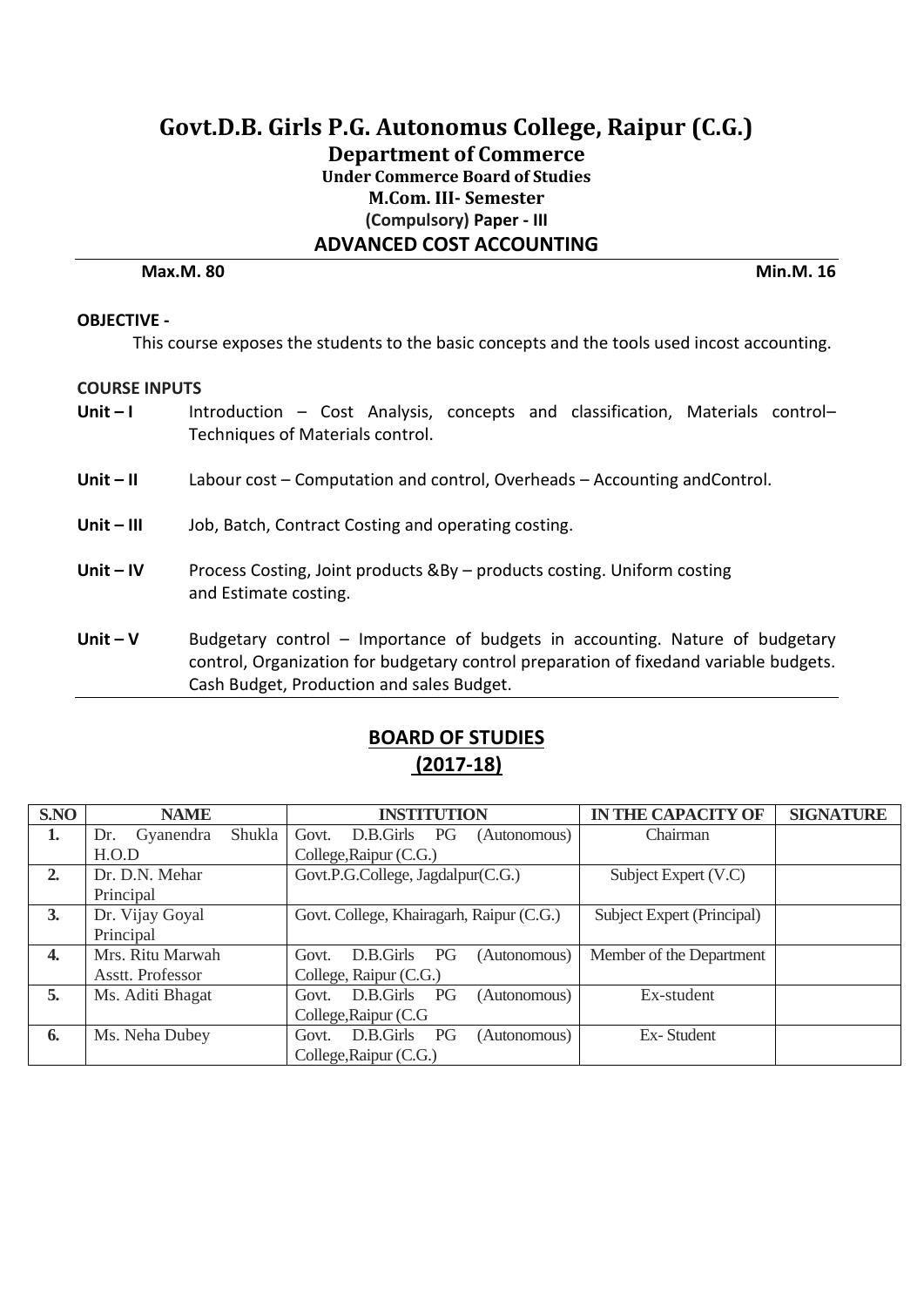# **Govt.D.B. Girls P.G. Autonomus College, Raipur (C.G.) Department of Commerce Under Commerce Board of Studies M.Com. III- Semester (Compulsory) Paper - IV INCOME TAX LAW AND ACCOUNTS**

**Max.M. 80 Min.M. 16**

#### **OBJECTIVE –**

The objective of this course is to help student understand and conceptualframework of Income tax.

#### **COURSE INPUTS**

- **Unit – I Law relating to Income tax :**Brief study of the main provisions of theIndian Income Tax Act. Important definitions. Income exempted from tax,Residence and Tax liability.
- **Unit – II Calculation of taxable income under the head :**Salary and Houseproperty.
- **Unit – III Depreciation and Development allowance, Calculation of taxableIncome under the head :**Business and Profession, capital gains, income from other sources.
- Unit IV Set off and carry forward of losses, Deduction from gross total IncomeCalculation of taxable Income and tax of an individual, and Hinduundivided Families.
- **Unit – V** Appeals & Revisions Reference of High Court and Supreme court, offences&penalties, Income tax authorities.

| S.NO             | <b>NAME</b>                | <b>INSTITUTION</b>                              | <b>IN THE CAPACITY OF</b>  | <b>SIGNATURE</b> |
|------------------|----------------------------|-------------------------------------------------|----------------------------|------------------|
| 1.               | Shukla<br>Gyanendra<br>Dr. | Govt.<br>D.B.Girls PG<br>(Autonomous)           | Chairman                   |                  |
|                  | H.O.D                      | College, Raipur (C.G.)                          |                            |                  |
| 2.               | Dr. D.N. Mehar             | Govt.P.G.College, Jagdalpur(C.G.)               | Subject Expert (V.C)       |                  |
|                  | Principal                  |                                                 |                            |                  |
| 3.               | Dr. Vijay Goyal            | Govt. College, Khairagarh, Raipur (C.G.)        | Subject Expert (Principal) |                  |
|                  | Principal                  |                                                 |                            |                  |
| $\overline{4}$ . | Mrs. Ritu Marwah           | PG<br>D.B.Girls<br>(Autonomous)<br>Govt.        | Member of the Department   |                  |
|                  | Asstt. Professor           | College, Raipur (C.G.)                          |                            |                  |
| 5.               | Ms. Aditi Bhagat           | D.B.Girls<br>PG<br>(Autonomous)<br>Govt.        | Ex-student                 |                  |
|                  |                            | College, Raipur (C.G.                           |                            |                  |
| 6.               | Ms. Neha Dubey             | D.B.Girls<br><b>PG</b><br>(Autonomous)<br>Govt. | Ex-Student                 |                  |
|                  |                            | College, Raipur (C.G.)                          |                            |                  |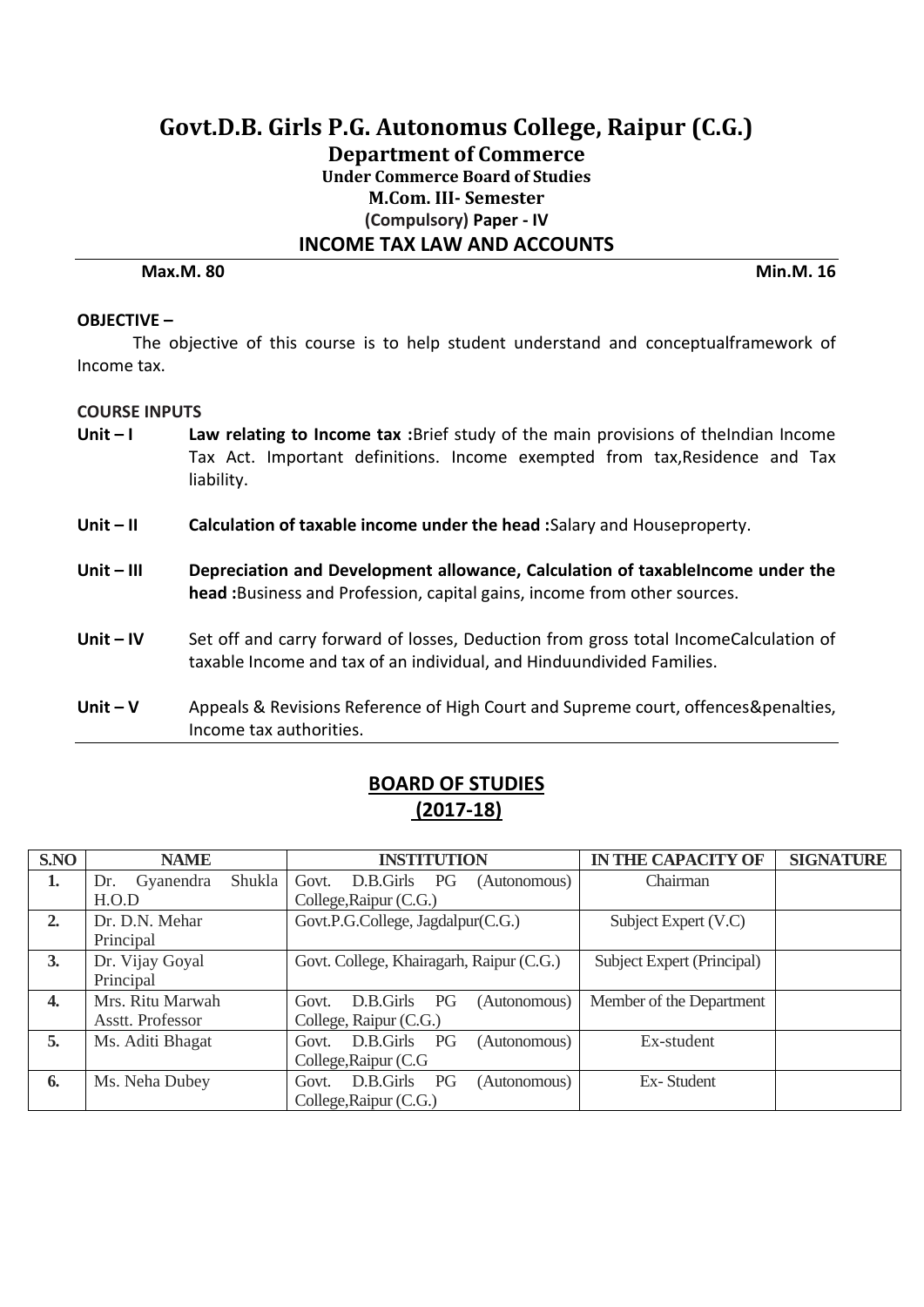# **Govt.D.B. Girls P.G. Autonomus College, Raipur (C.G.) Department of Commerce Under Commerce Board of Studies M.Com. III- Semester (Compulsory) Paper - V TAX PLANNING AND MANAGEMENT**

**Max.M. 80 Min.M. 16**

#### **OBJECTIVE –**

This course aims at making students conversant with the concept of corporate tax planning and Indian tax laws, as also their implications for corporatemanagement.

#### **COURSE INPUTS**

- **Unit I** Calculation of taxable Income and tax of Firm and Companies.
- Unit II **Return of Income, Provisional Regular, Expert and emergency assessment, Re**opening of assessment.
- **Unit – III** Concept of tax Planning ; Tax avoidance and tax evasions ; Tax planningwith reference of location, nature and form of organization of new business.
- Unit IV Tax planning to capital structure, decision dividend policy; Inter corporatedividends and bonus shares.
- Unit V **Preparation of income tax returns, Computation of Income tax, Taxdeduction at** source; Advance payment of tax.

| S.NO         | <b>NAME</b>                | <b>INSTITUTION</b>                              | <b>IN THE CAPACITY OF</b>  | <b>SIGNATURE</b> |
|--------------|----------------------------|-------------------------------------------------|----------------------------|------------------|
| 1.           | Shukla<br>Gyanendra<br>Dr. | Govt.<br>PG<br>D.B.Girls<br>(Autonomous)        | Chairman                   |                  |
|              | H.O.D                      | College, Raipur (C.G.)                          |                            |                  |
| 2.           | Dr. D.N. Mehar             | Govt.P.G.College, Jagdalpur(C.G.)               | Subject Expert (V.C)       |                  |
|              | Principal                  |                                                 |                            |                  |
| 3.           | Dr. Vijay Goyal            | Govt. College, Khairagarh, Raipur (C.G.)        | Subject Expert (Principal) |                  |
|              | Principal                  |                                                 |                            |                  |
| $\mathbf{4}$ | Mrs. Ritu Marwah           | PG<br>D.B.Girls<br>Govt.<br>(Autonomous)        | Member of the Department   |                  |
|              | Asstt. Professor           | College, Raipur (C.G.)                          |                            |                  |
| 5.           | Ms. Aditi Bhagat           | D.B.Girls<br><b>PG</b><br>(Autonomous)<br>Govt. | Ex-student                 |                  |
|              |                            | College, Raipur (C.G.                           |                            |                  |
| 6.           | Ms. Neha Dubey             | D.B.Girls<br>PG<br>Govt.<br>(Autonomous)        | Ex-Student                 |                  |
|              |                            | College, Raipur (C.G.)                          |                            |                  |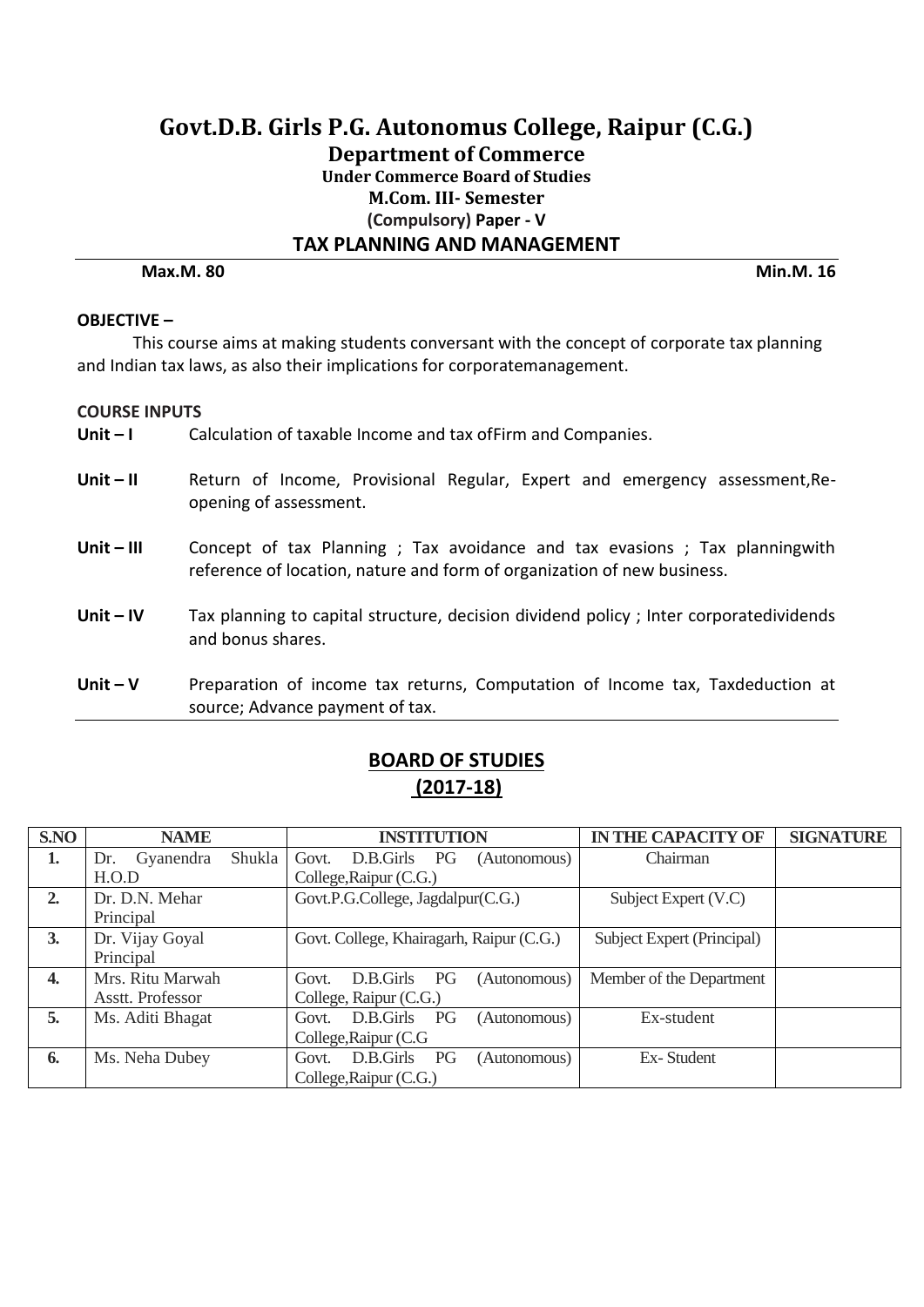# **Govt.D.B. Girls P.G. Autonomus College, Raipur (C.G.) Faculty of Commerce**

# **M. Com. IVth Semester**

Special attention to the students. Students are required to select any one Specialization out of four suggested below.

**Optional – Specialization** Optional Group –  $(A)$  Marketing Optional Group – (B) Management Optional Group –  $(C)$  Banking and Insurance Optional Group –  $(D)$  Taxation and Accounting

# **Optional Group – (A)Marketing**

| <b>Paper</b>    | <b>Paper Code</b> | <b>Name of the Paper</b> | <b>Marks</b> |
|-----------------|-------------------|--------------------------|--------------|
| Paper – A I     | 401               | Principle of             | $80+10+10$   |
|                 |                   | Marketing                |              |
| Paper – A II    | 402               | Advertising $\&$         | $80+10+10$   |
|                 |                   | <b>Sales Management</b>  |              |
| $Paper - A III$ | 403               | Marketing                | $80+10+10$   |
|                 |                   | Research                 |              |
| $Paper - A IV$  | 404               | International            | $80+10+10$   |
|                 |                   | Marketing                |              |

# **Optional Group – (B) (Management)**

| <b>Paper</b>    | <b>Paper Code</b> | <b>Name of the Paper</b> | <b>Marks</b> |
|-----------------|-------------------|--------------------------|--------------|
| Paper – B I     | 411               | Financial                | $80+10+10$   |
|                 |                   | Management               |              |
| Paper $- B II$  | 412               | Personnel                | $80+10+10$   |
|                 |                   | Management               |              |
| $Paper - B III$ | 413               | Production               | $80+10+10$   |
|                 |                   | Management               |              |
| Paper – $B IV$  | 414               | Strategic                | $80+10+10$   |
|                 |                   | Management               |              |

# **Optional Group – (C) (Banking and Insurance)**

| <b>Paper</b>    | <b>Paper Code</b> | <b>Name of the Paper</b>   | <b>Marks</b> |
|-----------------|-------------------|----------------------------|--------------|
| Paper – $C I$   | 421               | <b>Banking Practices</b>   | $80+10+10$   |
| $Paper - C II$  | 422               | <b>Banking Institution</b> | $80+10+10$   |
|                 |                   | in India                   |              |
| $Paper - C III$ | 423               | Life Insurance             | $80+10+10$   |
|                 |                   |                            |              |
| $Paper - C IV$  | 424               | <b>General Insurance</b>   | $80+10+10$   |
|                 |                   |                            |              |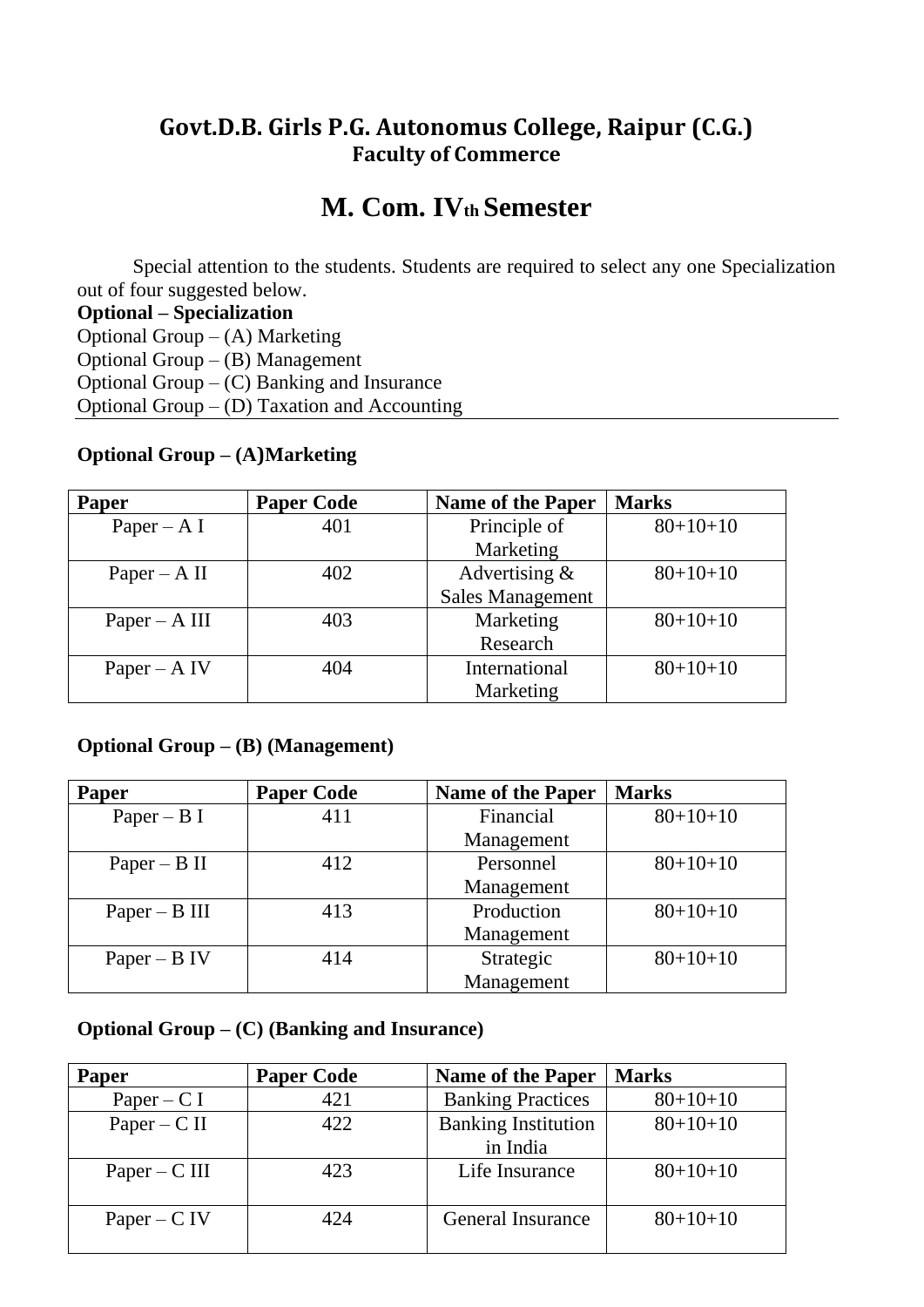| Opuvillu Olvup<br>$\bm{\nu}$ , a distributed and recogniting, |                   |                                        |              |
|---------------------------------------------------------------|-------------------|----------------------------------------|--------------|
| Paper                                                         | <b>Paper Code</b> | <b>Name of the Paper</b>               | <b>Marks</b> |
| Paper – $D I$                                                 | 431               | Direct Tax in India                    | $80+10+10$   |
| $Paper - D II$                                                | 432               | <b>Indirect Tax</b>                    | $80+10+10$   |
| $Paper - D III$                                               | 433               | Accounting in<br><b>Service Sector</b> | $80+10+10$   |
| Paper – $D IV$                                                | 434               | Accounting<br>Methods                  | $80+10+10$   |

**Optional Group – (D) (Taxation and Accounting)**

महत्वपूर्ण नोट:

- 1. सत्र 2015–16से एम. कॉम. प्रथम, द्वितीय एवं तृतीय सेमेस्टर में सभी प्रश्न–पत्रअनिवार्य होंगें। उक्त परीक्षा में वैकल्पिक प्रश्न–पत्र चयन की व्यवस्था नहीं होगी।
- 2. पम. कॉम. चतुर्थ सेमेस्टर में विशिष्टिकरण समूह (A), (B), (C) या(D)में से किसी भीएक वेकल्पिक समूह का चयन कर उस समूह के सभी चार प्रश्न–पत्र अनिवार्य रूप सेलेने होंगें ।
- 3. एम. कॉम. चतुर्थ सेमेस्टर में उपरोक्त विशिष्टीकरण समूह के अतिरिक्त 50 अंक कीमौखिक परीक्षा तथा 50 अंक का परियोजना प्रतिवेदन (अधिकतम 50 पृष्ठों का) तैयारकरना अनिवार्य होगा। यह प्रतिवेदन वाणिज्य या प्रबन्ध विषय से सम्बन्धित होगा।
- 4. सभी प्रश्न–पत्रों में लिखित परीक्षा 80 अंकों की तथा 10 अंकों की आन्तरिक मुल्यांकनपरीक्षा एवं 10 अंको का सेमीनार होगा। आन्तरिक मूल्यांकन एवं सेमीनार के अंक परीक्षार्थियों की उपस्थिति, सेमीनार, शोध एवंशैक्षणिक कार्य में भागिता, इकाईवार मूल्यांकन परीक्षा आदि के आधार पर प्रदान कियेजायेंगे।
- 5. आन्तरिक परीक्षा एवं सेमीनार में प्रश्नपत्रवार न्यूनतम उत्तीर्णांक 20%होगा। जोअध्यादेश क्रमांक 170 के प्रावधानों के अनुसार बंधनकारी होगा।

| 12017-101 |                            |                                          |                            |                  |
|-----------|----------------------------|------------------------------------------|----------------------------|------------------|
| S.NO      | <b>NAME</b>                | <b>INSTITUTION</b>                       | <b>IN THE CAPACITY OF</b>  | <b>SIGNATURE</b> |
| 1.        | Shukla<br>Gyanendra<br>Dr. | D.B.Girls PG<br>Govt.<br>(Autonomous)    | Chairman                   |                  |
|           | H.O.D                      | College, Raipur (C.G.)                   |                            |                  |
| 2.        | Dr. D.N. Mehar             | Govt.P.G.College, Jagdalpur(C.G.)        | Subject Expert (V.C)       |                  |
|           | Principal                  |                                          |                            |                  |
| 3.        | Dr. Vijay Goyal            | Govt. College, Khairagarh, Raipur (C.G.) | Subject Expert (Principal) |                  |
|           | Principal                  |                                          |                            |                  |
| 4.        | Mrs. Ritu Marwah           | PG<br>D.B.Girls<br>(Autonomous)<br>Govt. | Member of the Department   |                  |
|           | Asstt. Professor           | College, Raipur (C.G.)                   |                            |                  |
| 5.        | Ms. Aditi Bhagat           | D.B.Girls<br>PG<br>(Autonomous)<br>Govt. | Ex-student                 |                  |
|           |                            | College, Raipur (C.G.                    |                            |                  |
| 6.        | Ms. Neha Dubey             | D.B.Girls<br>PG<br>Govt.<br>(Autonomous) | Ex-Student                 |                  |
|           |                            | College, Raipur (C.G.)                   |                            |                  |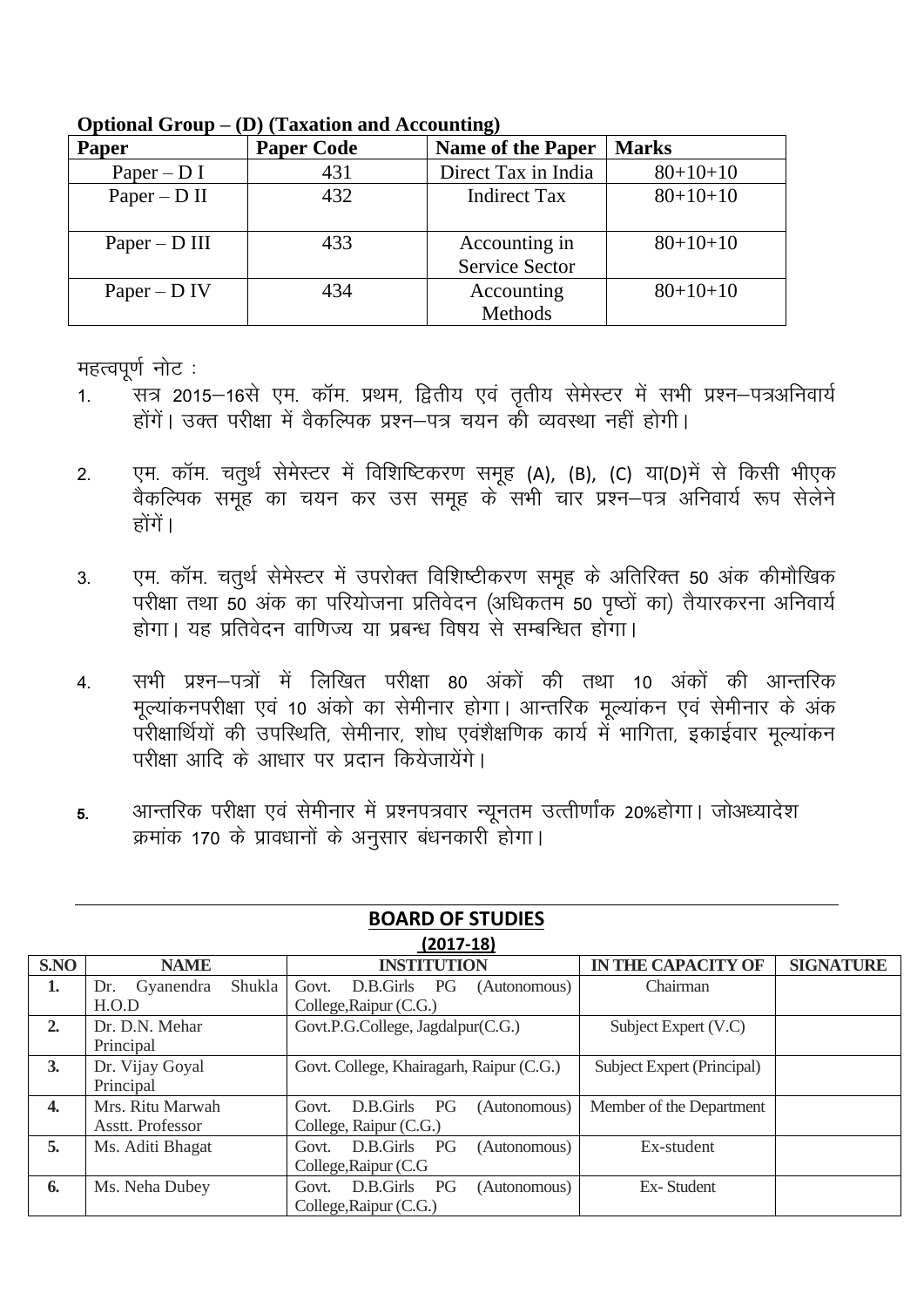**Department of Commerce**

एम.कॉम. चतुर्थ सेमेस्टर(M.Com. Fourth Semester) विशिष्टिकरण : **(A)**विपणन **Specialization : (A) Marketing** (1) विपणन के सिद्धान्त (प्रश्नपत्र –**: A**–प्रथम)

**PRINCIPLE OF MARKETING (Paper – : A-First)**

### **Max.M. 80 Min.M. 16**

## **OBJECTIVE –**

The Objective of this course is to facilitate understanding of the conceptual framework of marketing and its applications in decision making under various environmental constraints.

- Unit I **Introduction** Meaning, nature, scope and importance of marketing; Marketing concept and its evolution; Marketing mix; Strategic marketing planning – an overview.
- **Unit – II Market Analysis and Selection –** Marketing environment macro and micro components and their impact of marketing decisions ; Market segmentation and positioning ; Buyer behaviour ; Consumer versus organizational buyers ; Consumer decision – making process.
- **Unit III Product Decisions –** Concept of a product ; Classification of products ; Major product decisions ; Product line and product mix ; Branding ;Packaging and labeling ; Product lifecycle – strategic implications ; New product development and consumer adoption process.
- **Unit – IV Pricing Decisions –** Factors affecting price determination ; Pricing policies and strategies ; Discounts and rebates.
- **Unit V** Distribution Channels and Physical Distribution Decisions Nature, functions, and types of distribution channels ; Distribution channel intermediaries ; Channel management decisions ; Retailing and wholesaling. Physical Distribution Management.

|      | $\sim$ $\sim$ $\sim$       |                                          |                            |                  |
|------|----------------------------|------------------------------------------|----------------------------|------------------|
| S.NO | <b>NAME</b>                | <b>INSTITUTION</b>                       | <b>IN THE CAPACITY OF</b>  | <b>SIGNATURE</b> |
| 1.   | Shukla<br>Gyanendra<br>Dr. | D.B.Girls PG<br>Govt.<br>(Autonomous)    | Chairman                   |                  |
|      | H.O.D                      | College, Raipur (C.G.)                   |                            |                  |
| 2.   | Dr. D.N. Mehar             | Govt.P.G.College, Jagdalpur(C.G.)        | Subject Expert (V.C)       |                  |
|      | Principal                  |                                          |                            |                  |
| 3.   | Dr. Vijay Goyal            | Govt. College, Khairagarh, Raipur (C.G.) | Subject Expert (Principal) |                  |
|      | Principal                  |                                          |                            |                  |
| 4.   | Mrs. Ritu Marwah           | D.B.Girls PG<br>(Autonomous)<br>Govt.    | Member of the Department   |                  |
|      | Asstt. Professor           | College, Raipur (C.G.)                   |                            |                  |
| 5.   | Ms. Aditi Bhagat           | D.B.Girls<br>PG<br>(Autonomous)<br>Govt. | Ex-student                 |                  |
|      |                            | College, Raipur (C.G.                    |                            |                  |
| 6.   | Ms. Neha Dubey             | D.B.Girls PG<br>(Autonomous)<br>Govt.    | Ex-Student                 |                  |
|      |                            | College, Raipur (C.G.)                   |                            |                  |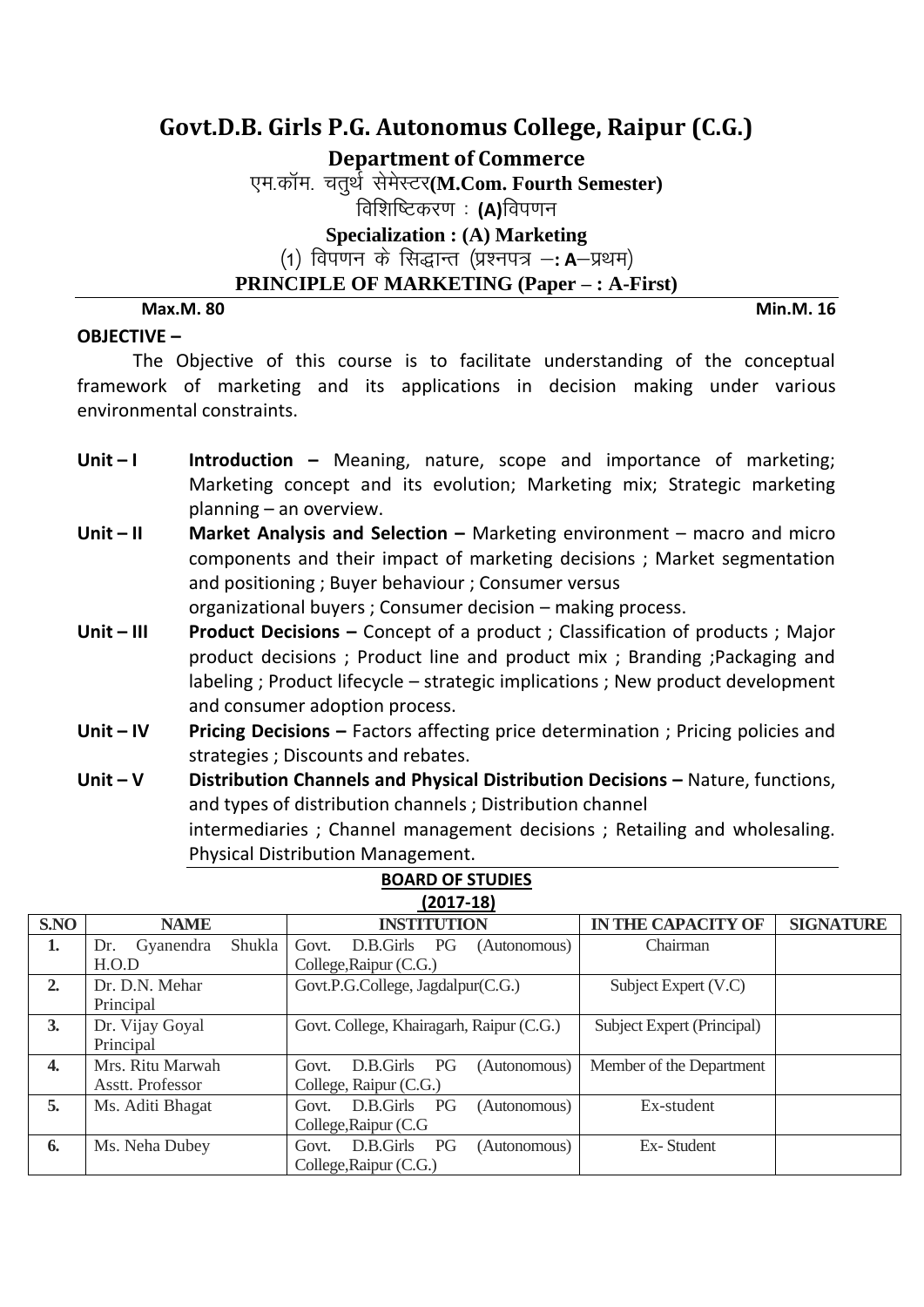# **Govt.D.B. Girls P.G. Autonomus College, Raipur (C.G.) Department of Commerce**

एम.कॉम. चतर्थ सेमेस्टर(M**.Com. Fourth Semester**)

विशिष्टिकरण : **(A)**विपणन

**Specialization : (A) Marketing**

विज्ञापन एवं विक्रय प्रबन्ध – (प्रश्नपत्र **: A**— द्वितीय)

## **ADVERTISING & SALES MANAGEMENT (Paper : A – Second)**

#### **Max.M. 80 Min.M. 16**

- Unit I **Introduction:**Concept, Scope, Objectives and Functions of Advertising. Role of Advertising in marketing mix and the advertising process.Legal, ethical and social aspect of advertising.
- **Unit – II Pre-launch Advertising Decision :**Determination of target audience, Advertising Media and their choice. Advertising messages, Layout of advertisement and Advertising Appeal, Advertising Copy.
- **Unit – III Promotional Management :**Advertising Department, Role of Advertising Agencies and their Selection, Advertising Budget, Evaluation of Advertising Effectiveness.
- **Unit – IV Personal Selling :**Meaning and Importance of Personal Selling, Difference between Personal Selling, Advertising and Sales Promotion. Methods and Procedure of Personal Selling.
- **Unit – V Sales Management :**Concept of Sales Management, Objectives and Functions of Sales Managements. Sales Organization, Management of Sales force and Sales force objectives, Sales force Recruitment :- Selection, Training, Compensation and Evaluation.

| וב-זיבטגן          |                            |                                                 |                            |                  |
|--------------------|----------------------------|-------------------------------------------------|----------------------------|------------------|
| S.NO               | <b>NAME</b>                | <b>INSTITUTION</b>                              | <b>IN THE CAPACITY OF</b>  | <b>SIGNATURE</b> |
| 1.                 | Shukla<br>Gyanendra<br>Dr. | D.B.Girls<br>Govt.<br><b>PG</b><br>(Autonomous) | Chairman                   |                  |
|                    | H.O.D                      | College, Raipur (C.G.)                          |                            |                  |
| 2.                 | Dr. D.N. Mehar             | Govt.P.G.College, Jagdalpur(C.G.)               | Subject Expert (V.C)       |                  |
|                    | Principal                  |                                                 |                            |                  |
| 3.                 | Dr. Vijay Goyal            | Govt. College, Khairagarh, Raipur (C.G.)        | Subject Expert (Principal) |                  |
|                    | Principal                  |                                                 |                            |                  |
| $\boldsymbol{4}$ . | Mrs. Ritu Marwah           | D.B.Girls<br>PG<br>(Autonomous)<br>Govt.        | Member of the Department   |                  |
|                    | Asstt. Professor           | College, Raipur (C.G.)                          |                            |                  |
| 5.                 | Ms. Aditi Bhagat           | D.B.Girls PG<br>(Autonomous)<br>Govt.           | Ex-student                 |                  |
|                    |                            | College, Raipur (C.G.                           |                            |                  |
| 6.                 | Ms. Neha Dubey             | D.B.Girls<br>PG<br>(Autonomous)<br>Govt.        | Ex-Student                 |                  |
|                    |                            | College, Raipur (C.G.)                          |                            |                  |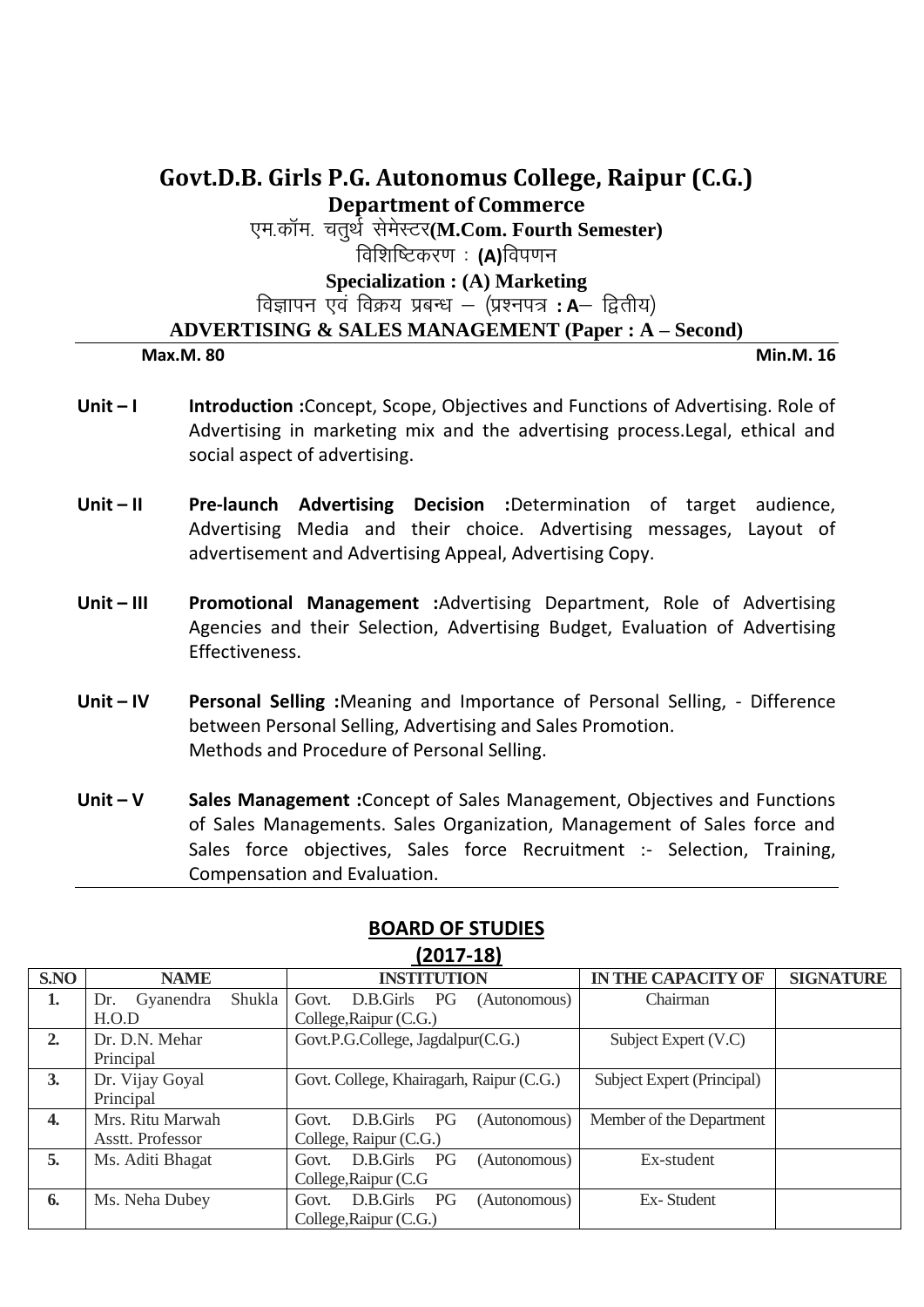| Govt.D.B. Girls P.G. Autonomus College, Raipur (C.G.) |                                                                                                            |  |  |  |  |
|-------------------------------------------------------|------------------------------------------------------------------------------------------------------------|--|--|--|--|
|                                                       | <b>Department of Commerce</b>                                                                              |  |  |  |  |
|                                                       | एम.कॉम. चतुर्थे सेमेस्टर(M.Com. Fourth Semester)                                                           |  |  |  |  |
|                                                       | विशिष्टिकरण : (A)विपणन                                                                                     |  |  |  |  |
|                                                       | Specialization : (A) Marketing विपणन अनुसंधान (प्रश्नपत्र: A- तृतीय)                                       |  |  |  |  |
|                                                       | <b>MARKETING RESEARCH (Paper : A – Third)</b>                                                              |  |  |  |  |
|                                                       | <b>Min.M. 16</b><br>Max.M. 80                                                                              |  |  |  |  |
| Unit $-1$                                             | Marketing Research : An Introduction ; Marketing Decisions ; Marketing<br>Research and Information System. |  |  |  |  |
| $Unit - II$                                           | Marketing Research Methodology, Research Design.                                                           |  |  |  |  |
| $Unit - III$                                          | Organization of Marketing Research. Specialised areas of application of<br>marketing research.             |  |  |  |  |
| Unit $-$ IV                                           | Specialised Techniques of Marketing Research. Motivation Research.                                         |  |  |  |  |
| Unit $-V$                                             | Advertising Research: Planning and Procedure, New Product Research.                                        |  |  |  |  |

| <b>BOARD OF STUDIES</b> |
|-------------------------|
| $(2017-18)$             |

| S.NO | <b>NAME</b>                | <b>INSTITUTION</b>                       | <b>IN THE CAPACITY OF</b><br><b>SIGNATURE</b> |
|------|----------------------------|------------------------------------------|-----------------------------------------------|
| 1.   | Shukla<br>Gyanendra<br>Dr. | D.B.Girls PG<br>Govt.<br>(Autonomous)    | Chairman                                      |
|      | H.O.D                      | College, Raipur (C.G.)                   |                                               |
| 2.   | Dr. D.N. Mehar             | Govt.P.G.College, Jagdalpur(C.G.)        | Subject Expert (V.C)                          |
|      | Principal                  |                                          |                                               |
| 3.   | Dr. Vijay Goyal            | Govt. College, Khairagarh, Raipur (C.G.) | Subject Expert (Principal)                    |
|      | Principal                  |                                          |                                               |
| 4.   | Mrs. Ritu Marwah           | D.B.Girls<br>PG<br>(Autonomous)<br>Govt. | Member of the Department                      |
|      | Asstt. Professor           | College, Raipur (C.G.)                   |                                               |
| 5.   | Ms. Aditi Bhagat           | D.B.Girls<br>PG<br>(Autonomous)<br>Govt. | Ex-student                                    |
|      |                            | College, Raipur (C.G.                    |                                               |
| 6.   | Ms. Neha Dubey             | D.B.Girls<br>PG<br>(Autonomous)<br>Govt. | Ex-Student                                    |
|      |                            | College, Raipur (C.G.)                   |                                               |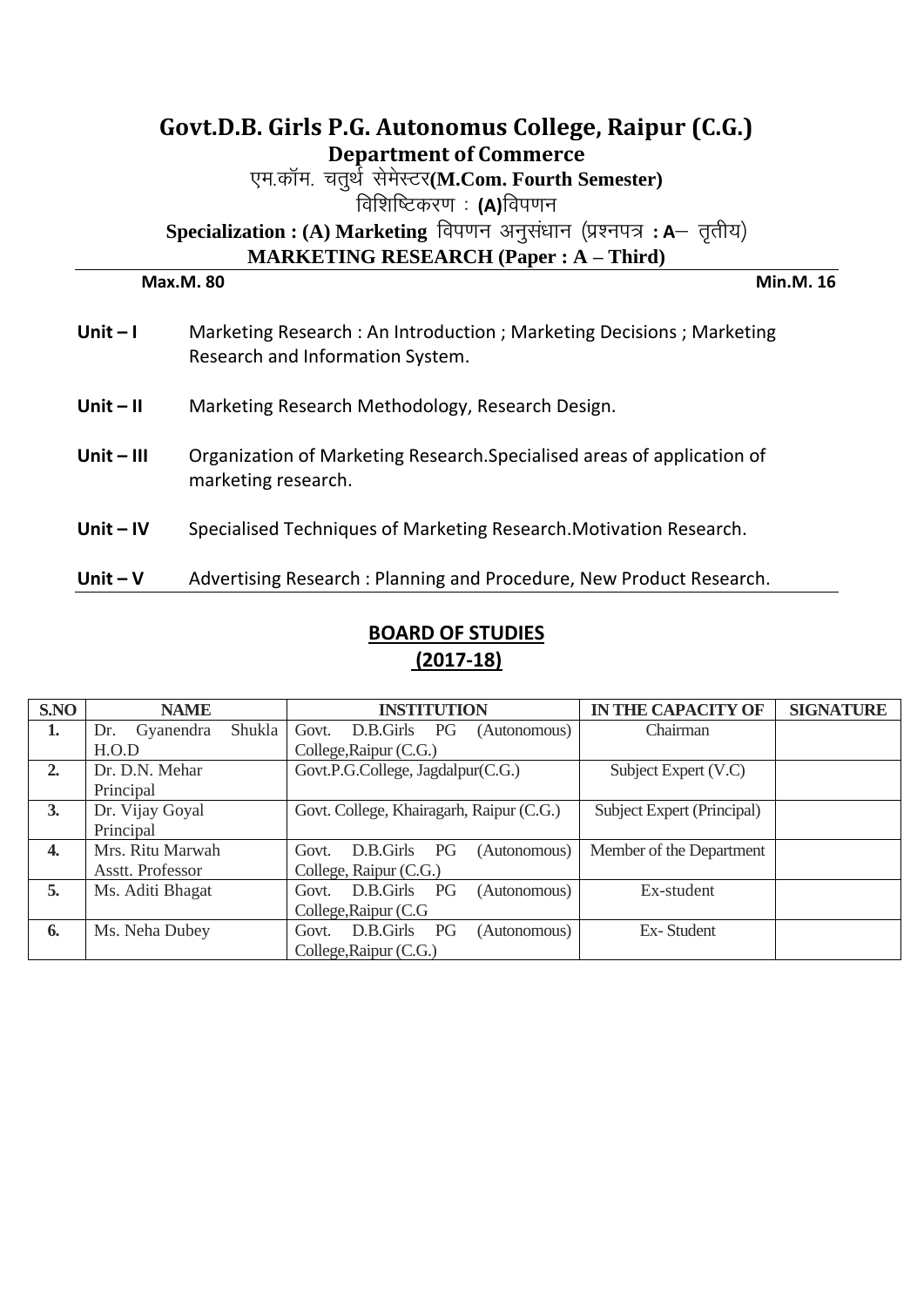# **Govt.D.B. Girls P.G. Autonomus College, Raipur (C.G.) Department of Commerce** एम.कॉम. चतर्थ सेमेस्टर(M.Com. Fourth Semester) विशिष्टिकरण: (A)विपणन Specialization : (A) Marketingअन्तर्राष्ट्रीय विपणन (प्रश्नपत्र: A- चतर्थ) **INTERNATIONAL MARKETING (Paper : A – Fourth)**

### **Max.M. 80 Min.M. 16**

- Unit I **International Marketing** ; Meaning ; Scope, benefits and difficulties ofInternational Marketing : International marketing and Domestic Marketing, reasons for entering International marketing. International marketing environment ; Identifying and selecting foreign market.
- Unit II Foreign market entry mode : Product designing, standardisation Vs. Adaptation ; Branding, Packaging and Labelling.
- **Unit – III** Quality issues and after sales service ; International pricing ; International price quotation ; payment terms and methods of payment.
- **Unit IV** Promotion of products and services abroad : International channels of distribution ; Selection and appointment of foreign sales agents. Logistic decision.
- **Unit V** Export policy and practices in India, Trends in India's foreign trade, steps in starting export business ; Export finance, documentation and procedure.

| <b>BOARD OF STUDIES</b> |
|-------------------------|
| $(2017-18)$             |

| S.NO         | <b>NAME</b>                  | <b>INSTITUTION</b>                              | <b>IN THE CAPACITY OF</b>  | <b>SIGNATURE</b> |
|--------------|------------------------------|-------------------------------------------------|----------------------------|------------------|
| 1.           | Shukla  <br>Gyanendra<br>Dr. | Govt.<br>D.B.Girls<br><b>PG</b><br>(Autonomous) | Chairman                   |                  |
|              | H.O.D                        | College, Raipur (C.G.)                          |                            |                  |
| 2.           | Dr. D.N. Mehar               | Govt.P.G.College, Jagdalpur(C.G.)               | Subject Expert (V.C)       |                  |
|              | Principal                    |                                                 |                            |                  |
| 3.           | Dr. Vijay Goyal              | Govt. College, Khairagarh, Raipur (C.G.)        | Subject Expert (Principal) |                  |
|              | Principal                    |                                                 |                            |                  |
| $\mathbf{4}$ | Mrs. Ritu Marwah             | PG<br>D.B.Girls<br>Govt.<br>(Autonomous)        | Member of the Department   |                  |
|              | Asstt. Professor             | College, Raipur (C.G.)                          |                            |                  |
| 5.           | Ms. Aditi Bhagat             | D.B.Girls<br>PG<br>(Autonomous)<br>Govt.        | Ex-student                 |                  |
|              |                              | College, Raipur (C.G.                           |                            |                  |
| 6.           | Ms. Neha Dubey               | D.B.Girls<br>PG<br>Govt.<br>(Autonomous)        | Ex-Student                 |                  |
|              |                              | College, Raipur (C.G.)                          |                            |                  |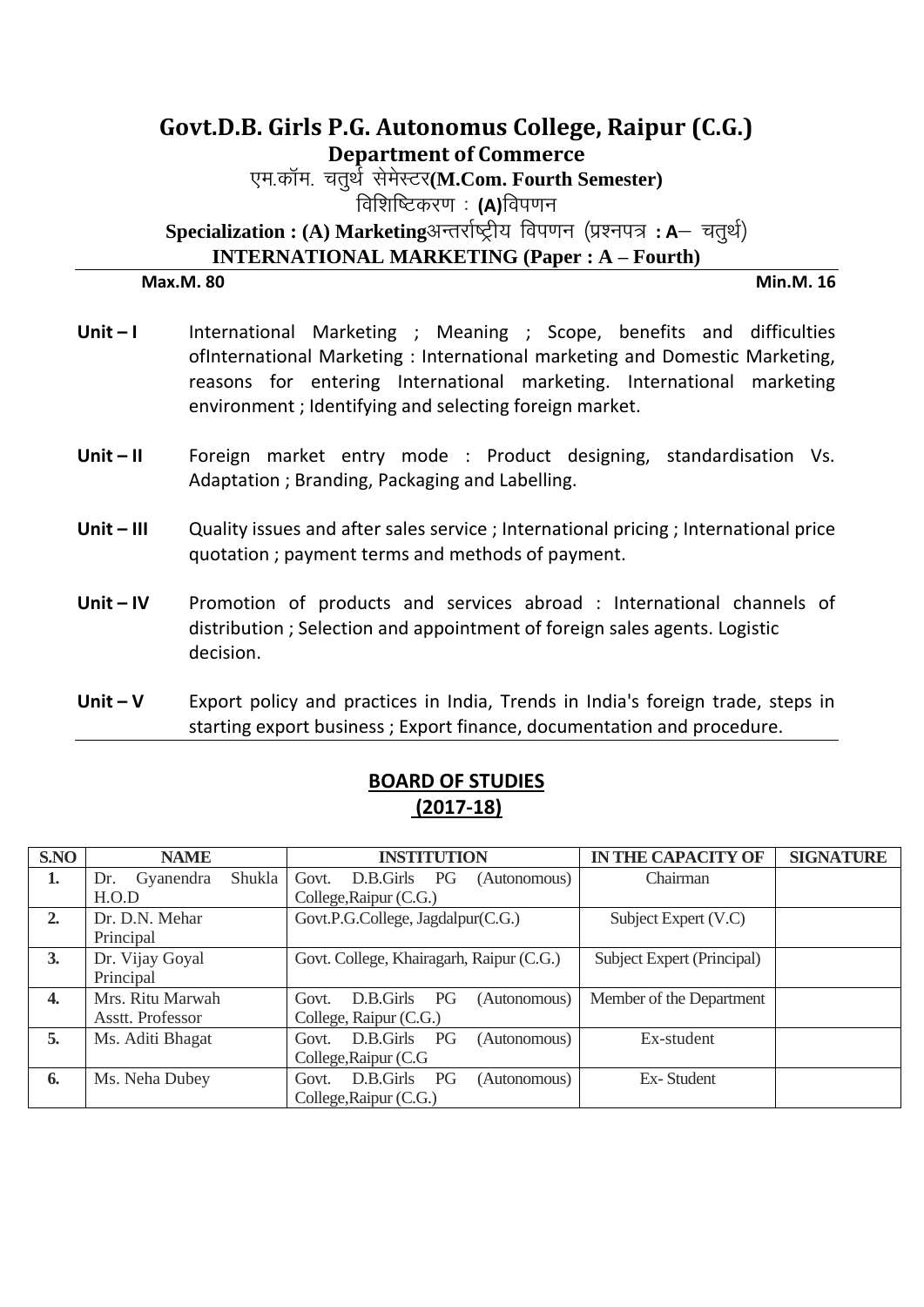**Department of Commerce**

**Under Commerce Board of Studies**

**M.Com. IV- Semester**

विशिष्टिकरण : (B)प्रबन्ध

## **Specialization : (B) Management**

**FINANCIAL MANAGEMENT (Paper B – I)**

वित्तीय प्रबन्ध (प्रश्नपत्र -: Bप्रथम)

**Max.M. 80 Min.M. 16**

## **OBJECTIVE**

The objective of this course is to help students of understand the conceptual framework of financial management, and is applications undervarious environmental constraints.

### **COURSE INPUTS**

**Unit – I Financial Management :**Meaning, nature and scope of finance;Finance functions investment, financing and dividend decisions.

> **Capital Budgeting :** Nature of investment dicisions; Investmentevaluation criteria net present value, internal rate of return,profitability index, payback period, accounting rate of return; NPVand IRR comparison; Capital rationing; Risk analysis in capitalbudgeting.

- **Unit – II Cost of Capital :**Meaning and significance of cost of capital;Calculation of cost of debt, preference capital, equity capital andretained earnings; Combined cost of capital (weighted); Cost ofequity and CAPM.
- **Unit – III Operating and Financial Leverage :**Measurement of leverages;Effects of operating and financial leverage on profit; Analysingalternate financial plans; Combined financial and operatingleverage.

**Capital structure Theories :**Traditional and M.M. hypotheses -without taxes and with taxes; Determining capital structure inpractice.

- **Unit – IV Divident Policies :** Issues in dividend decisions, Walter's model,Gordon's model, M-M hypothesis, dividend and uncertainty,relevance of dividend; Dividend policy in practice; Forms ofdividends; Stability in dividend policy; Corporate dividend behaviour.
- **Unit – V Management of Working Capital :**Meaning, significance and types of working capital; Calculating operating cycle period andestimation of working capital requirements; Financing of workingcapital and norms of bank finance; Sources of working capital;Factoring services; Various committee reports on bank finance;Dimensions of working capital management.

**BOARD OF STUDIES**

**Management of cash,** and inventory.

| $(2017-18)$      |                                   |                                          |                                               |  |
|------------------|-----------------------------------|------------------------------------------|-----------------------------------------------|--|
| S.NO             | <b>NAME</b>                       | <b>INSTITUTION</b>                       | <b>IN THE CAPACITY OF</b><br><b>SIGNATURE</b> |  |
| 1.               | <b>Shukla</b><br>Gyanendra<br>Dr. | D.B.Girls<br>Govt.<br>PG<br>(Autonomous) | Chairman                                      |  |
|                  | H.O.D                             | College, Raipur (C.G.)                   |                                               |  |
| 2.               | Dr. D.N. Mehar                    | Govt.P.G.College, Jagdalpur(C.G.)        | Subject Expert (V.C)                          |  |
|                  | Principal                         |                                          |                                               |  |
| 3.               | Dr. Vijay Goyal                   | Govt. College, Khairagarh, Raipur (C.G.) | Subject Expert (Principal)                    |  |
|                  | Principal                         |                                          |                                               |  |
| $\overline{4}$ . | Mrs. Ritu Marwah                  | PG<br>D.B.Girls<br>Govt.<br>(Autonomous) | Member of the Department                      |  |
|                  | Asstt. Professor                  | College, Raipur (C.G.)                   |                                               |  |
| 5.               | Ms. Aditi Bhagat                  | D.B.Girls<br>PG<br>(Autonomous)<br>Govt. | Ex-student                                    |  |
|                  |                                   | College, Raipur (C.G.                    |                                               |  |
| 6.               | Ms. Neha Dubey                    | D.B.Girls<br>PG<br>(Autonomous)<br>Govt. | Ex-Student                                    |  |
|                  |                                   | College, Raipur (C.G.)                   |                                               |  |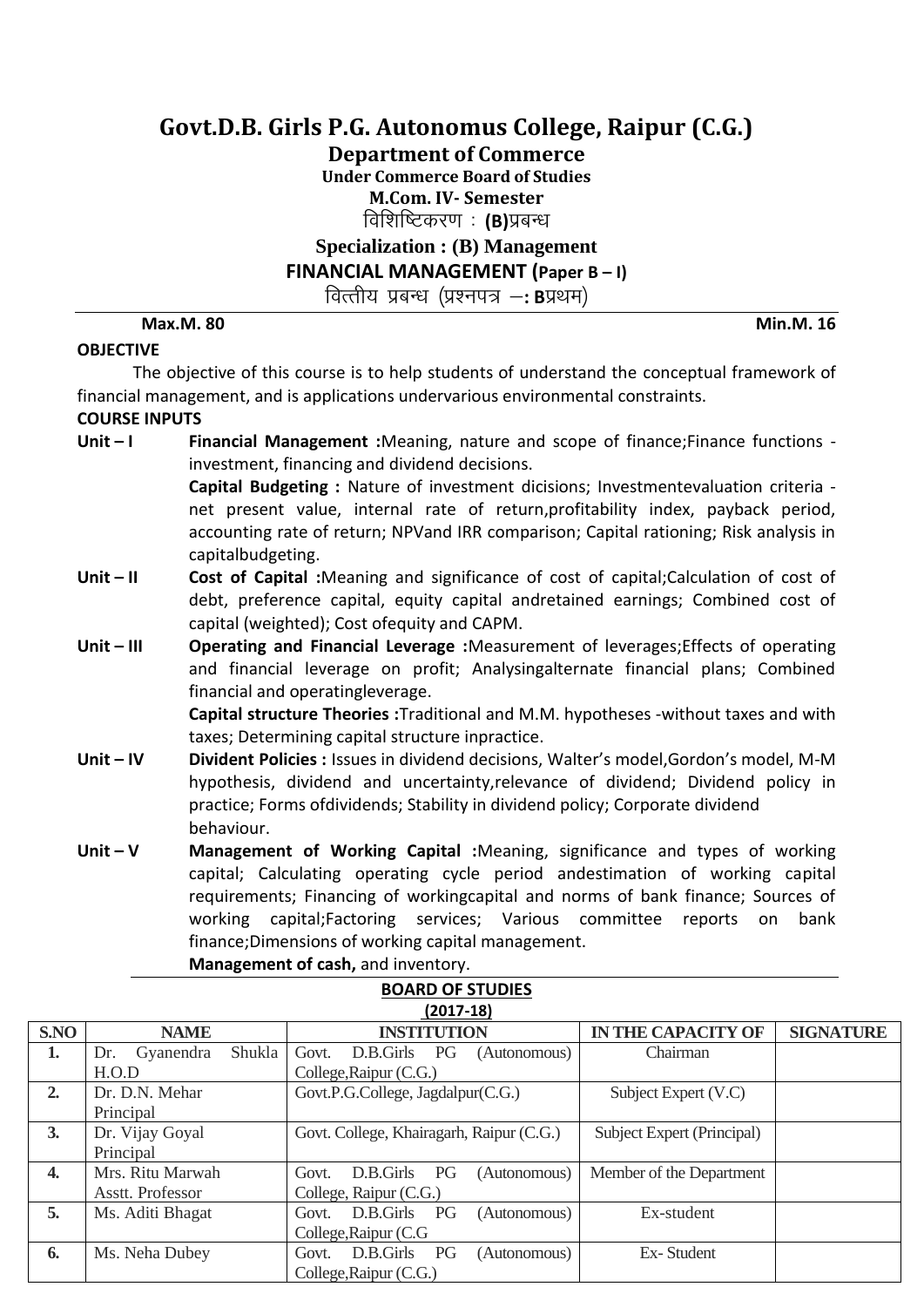**Department of Commerce**

**Under Commerce Board of Studies**

**M.Com. IV– Semester**

विशिष्टिकरण : **(B)**प्रबन्ध

# **Specialization : (B) Management**

**PERSONNEL MANAGEMENT (Paper B –II)**

वित्तीय प्रबन्ध (प्रश्नपत्र —**: B**द्वितीय))

#### **Max.M. 80 Min.M. 16**

# **COURSE INPUTS**

- **Unit – I** Concept, Definition, Importance & Objectives of PersonnelManagement, Historical Development of PersonnelManagement, Nature, scope planning, Philosophy and Principles ofpersonnel Management and its relation with behaviourial sciences.
- **Unit – II** Personnel policies, programmes & procedures.Personnel Department; Personnel Functions, Position of personnelDepartment & Organization of Personnel Management.
- Unit III Man power planning Recruitment and Selection, Training &Development of Employees & Executives.Promotion, Demotion, Transfers, Absentecism & Turnover.
- **Unit – IV** Performance Appraisal and Merit Routing, Discipline.Job-evaluation Wage & Salary Administration, plans ofRemuneration & Financial Rewards/Incentive payments.
- **Unit – V** Employees Fringe Benefits & Services Safety, Health & Securityprogramme and welfare.Motivation and Moral.

| S.NO | <b>NAME</b>                | <b>INSTITUTION</b>                              | <b>IN THE CAPACITY OF</b>  | <b>SIGNATURE</b> |
|------|----------------------------|-------------------------------------------------|----------------------------|------------------|
| 1.   | Shukla<br>Gyanendra<br>Dr. | D.B.Girls PG<br>Govt.<br>(Autonomous)           | Chairman                   |                  |
|      | H.O.D                      | College, Raipur (C.G.)                          |                            |                  |
| 2.   | Dr. D.N. Mehar             | Govt.P.G.College, Jagdalpur(C.G.)               | Subject Expert (V.C)       |                  |
|      | Principal                  |                                                 |                            |                  |
| 3.   | Dr. Vijay Goyal            | Govt. College, Khairagarh, Raipur (C.G.)        | Subject Expert (Principal) |                  |
|      | Principal                  |                                                 |                            |                  |
| 4.   | Mrs. Ritu Marwah           | D.B.Girls<br>PG<br>(Autonomous)<br>Govt.        | Member of the Department   |                  |
|      | Asstt. Professor           | College, Raipur (C.G.)                          |                            |                  |
| 5.   | Ms. Aditi Bhagat           | D.B.Girls<br>PG<br>(Autonomous)<br>Govt.        | Ex-student                 |                  |
|      |                            | College, Raipur (C.G.                           |                            |                  |
| 6.   | Ms. Neha Dubey             | D.B.Girls<br><b>PG</b><br>(Autonomous)<br>Govt. | Ex-Student                 |                  |
|      |                            | College, Raipur (C.G.)                          |                            |                  |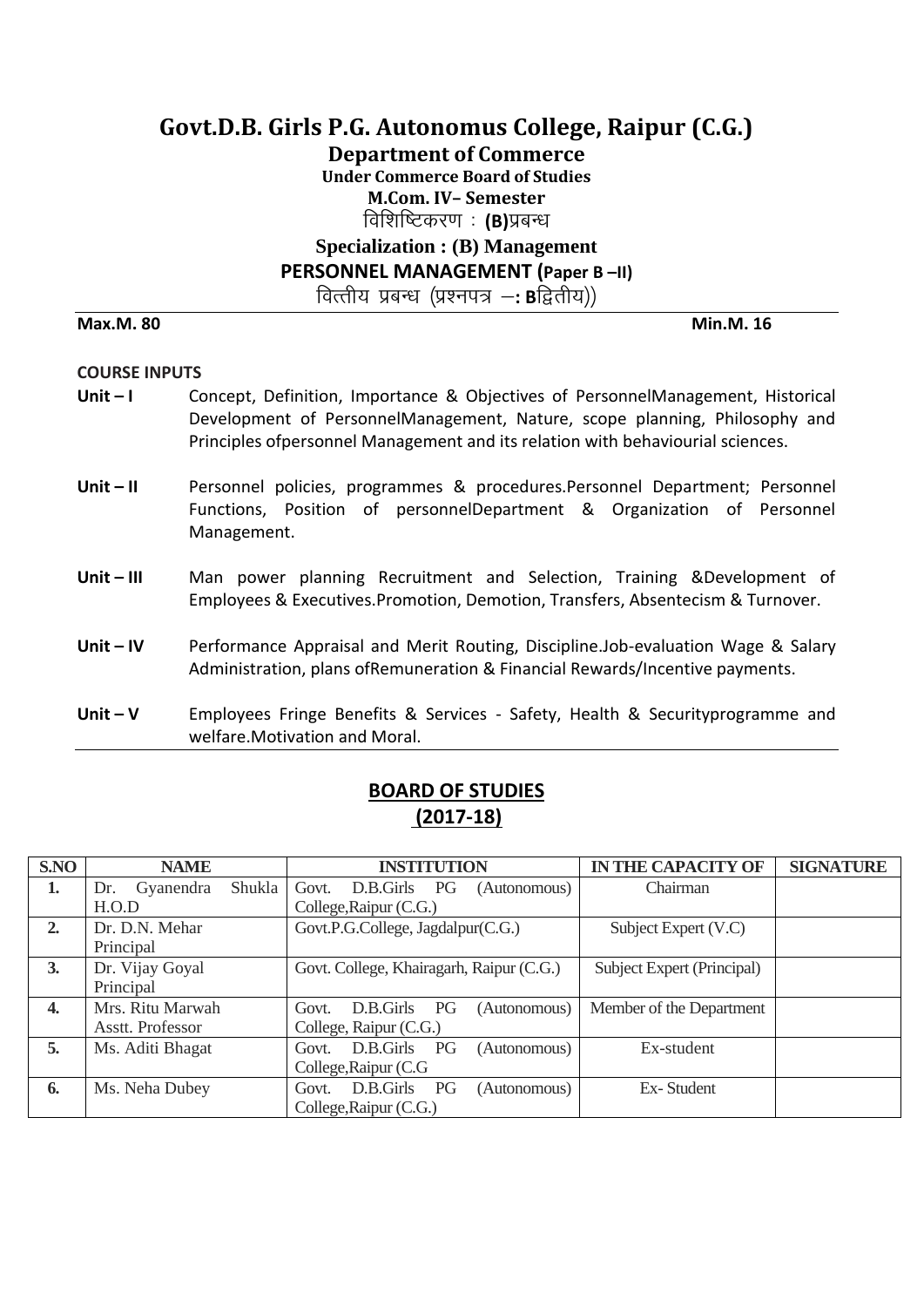**Department of Commerce**

**Under Commerce Board of Studies**

**M.Com. IV– Semester**

विशिष्टिकरण : **(B)**प्रबन्ध

**Specialization : (B) Management** 

**PRODUCTION MANAGEMENT (Paper B –III)**

वित्तीय प्रबन्ध (प्रश्नपत्र —**: B**त्तृतीय)

**COURSE INPUTS**

# **Unit – I** Fundamentals of production management, Nature, Scope, Functions ;Problems, Production and Productivity organizing for production. Types ofmanufacturing systems.

- Unit II **Production planning, Objectives, Factors affecting Production Planning.Planning** future activities, forecasting. Qualitative & Quantativeforecasting Methods, longrange forecasts, project planning method(P.E.R.T. and C.P.M.) Process planning System. Techniques of processplanning : Assembly charts, process charts make or buy analysis.
- Unit III Process design, Factors affecting design Relation with types ofmanufacturing plant location and layout : Factors affecting location. Typesof plans layout, evaluation of alternative layout.
- **Unit – IV** Work measurement and work standards Uses of work measurement data procedure for work measurement. Direct work measurement. Time study,activity sampling, Indirect work measurement : Syntetic timing,Predetermined motion time system, analytical estimating. Methodsanalysis : Areas of application, Approaches to methods design, Tools formethods analysis, work simplification programme.
- Unit V Production Control Control functions: Routing Londing, Scheduling, Despatching, Follow up. Quality control &inspection : place of qualitycontrol in modern enterprises, organisation of qualit control. Statisticalquality control, inspection location for inspection, inspection procedureand records, Inspection devices.

| 12017-101        |                            |                                          |                            |                  |
|------------------|----------------------------|------------------------------------------|----------------------------|------------------|
| S.NO             | <b>NAME</b>                | <b>INSTITUTION</b>                       | <b>IN THE CAPACITY OF</b>  | <b>SIGNATURE</b> |
| 1.               | Shukla<br>Gyanendra<br>Dr. | Govt.<br>D.B.Girls PG<br>(Autonomous)    | Chairman                   |                  |
|                  | H.O.D                      | College, Raipur (C.G.)                   |                            |                  |
| 2.               | Dr. D.N. Mehar             | Govt.P.G.College, Jagdalpur(C.G.)        | Subject Expert (V.C)       |                  |
|                  | Principal                  |                                          |                            |                  |
| 3.               | Dr. Vijay Goyal            | Govt. College, Khairagarh, Raipur (C.G.) | Subject Expert (Principal) |                  |
|                  | Principal                  |                                          |                            |                  |
| $\overline{4}$ . | Mrs. Ritu Marwah           | PG<br>D.B.Girls<br>(Autonomous)<br>Govt. | Member of the Department   |                  |
|                  | Asstt. Professor           | College, Raipur (C.G.)                   |                            |                  |
| 5.               | Ms. Aditi Bhagat           | D.B.Girls PG<br>(Autonomous)<br>Govt.    | Ex-student                 |                  |
|                  |                            | College, Raipur (C.G.                    |                            |                  |
| 6.               | Ms. Neha Dubey             | D.B.Girls<br>PG<br>(Autonomous)<br>Govt. | Ex-Student                 |                  |
|                  |                            | College, Raipur (C.G.)                   |                            |                  |

## **BOARD OF STUDIES (2017-18)**

**Max.M. 80 Min.M. 16**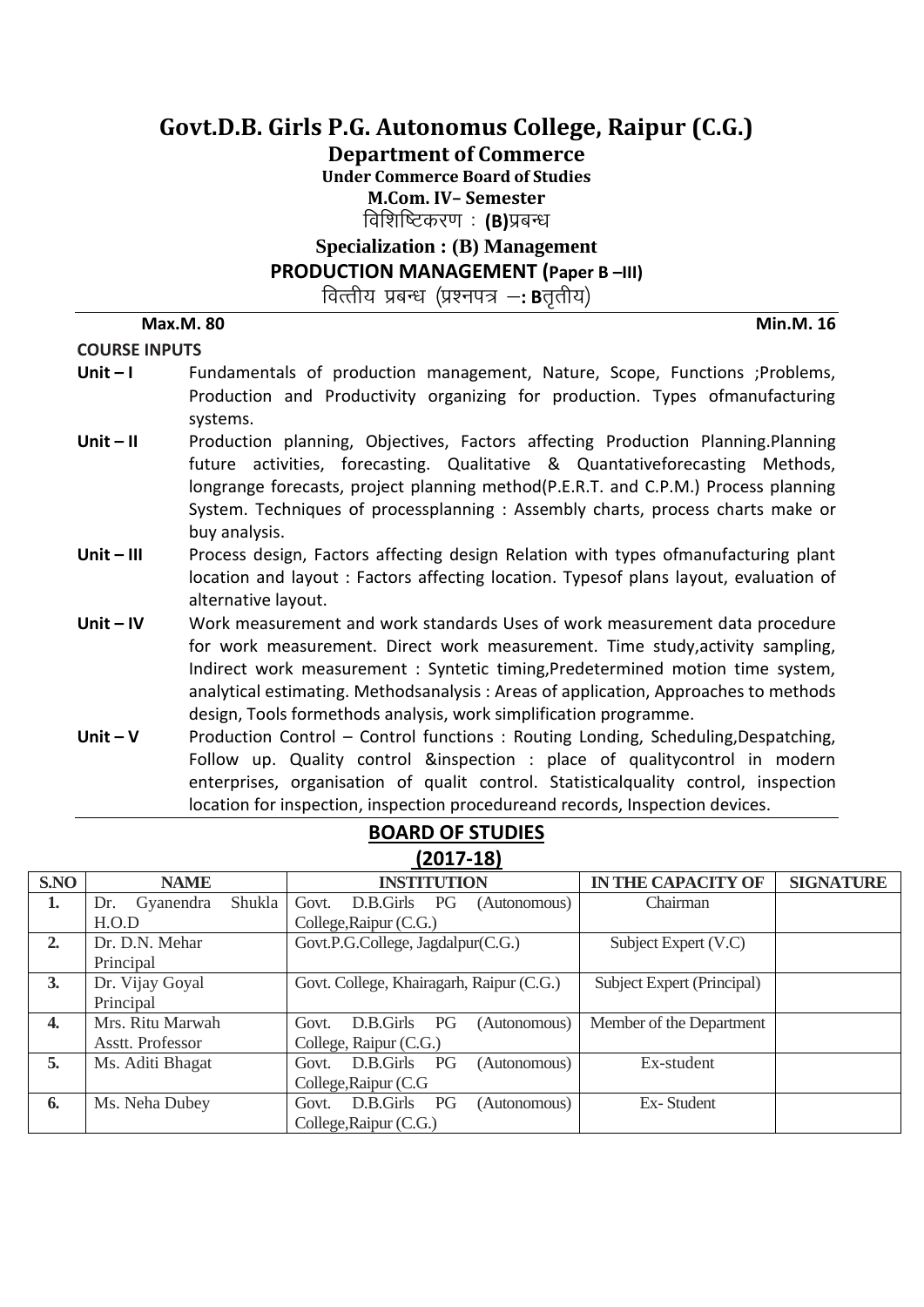**Department of Commerce**

**Under Commerce Board of Studies M.Com. IV– Semester**

**विशिष्टिकरण : (B)**प्रबन्ध

# **Specialization : (B) Management**

**STRATEGIC MANAGEMENT (Paper B –IV )**

वित्तीय प्रबन्ध (प्रश्नपत्र –**: B**चतर्थ)

**Max.M. 80 Min.M. 16**

## **COURSE INPUTS**

**Unit – I Concept of Strategy** :Defining strategy, levels at which strategy operates; Approaches to strategic decision making; Mission andpurpose, objectives and goals; Strategic business unit (SBU);Functional level strategies.

**Environmental Analysis and Diagnosis :**Concept ofenvironment and its components; Environment scanning andappraisal; Organisational appraisal; Strategic advantage analysisand diagnosis, SWOT analysis.

- Unit II Strategy Formulation and Choice of Alternatives : Strategies modernisation, diversification, integration, Merger, take-over andjoint strategies; Turnaround, divestment and liquidationstrategies; Process of strategic choice-industry, competitor andSWOT analysis; Factors affecting strategic choice; Genericcompetitve strategies- cost leadership, differentiation focus,value chain analysis, bench marking, service blue printing.
- **Unit – III Functional Strategies :**Marketing, production / operations andR & D plans and policies.

**Functional Strategies :**Personnel and financial plans andpolicies.

- **Unit – IV Strategy Implementation :**Inter-relationship betweenformulation and implementation; Issues in strategyimplementation; Resource allocation. **Strategy and Structure :**Structural considerations, structuresfor strategies; Organisational design and change.
- **Unit – V Strategy Evaluation :**Overview of strategic evaluation;Strategic control; Techniques of strategic evaluation and control.Techniques of strategic evaluation and control.

| (2017-18)        |                            |                                                 |                            |                  |
|------------------|----------------------------|-------------------------------------------------|----------------------------|------------------|
| S.NO             | <b>NAME</b>                | <b>INSTITUTION</b>                              | <b>IN THE CAPACITY OF</b>  | <b>SIGNATURE</b> |
| 1.               | Shukla<br>Gyanendra<br>Dr. | D.B.Girls PG<br>Govt.<br>(Autonomous)           | Chairman                   |                  |
|                  | H.O.D                      | College, Raipur (C.G.)                          |                            |                  |
| 2.               | Dr. D.N. Mehar             | Govt.P.G.College, Jagdalpur(C.G.)               | Subject Expert (V.C)       |                  |
|                  | Principal                  |                                                 |                            |                  |
| 3.               | Dr. Vijay Goyal            | Govt. College, Khairagarh, Raipur (C.G.)        | Subject Expert (Principal) |                  |
|                  | Principal                  |                                                 |                            |                  |
| $\overline{4}$ . | Mrs. Ritu Marwah           | <b>PG</b><br>D.B.Girls<br>(Autonomous)<br>Govt. | Member of the Department   |                  |
|                  | Asstt. Professor           | College, Raipur (C.G.)                          |                            |                  |
| 5.               | Ms. Aditi Bhagat           | D.B.Girls PG<br>Govt.<br>(Autonomous)           | Ex-student                 |                  |
|                  |                            | College, Raipur (C.G.                           |                            |                  |
| 6.               | Ms. Neha Dubey             | D.B.Girls<br>PG<br>(Autonomous)<br>Govt.        | Ex-Student                 |                  |
|                  |                            | College, Raipur (C.G.)                          |                            |                  |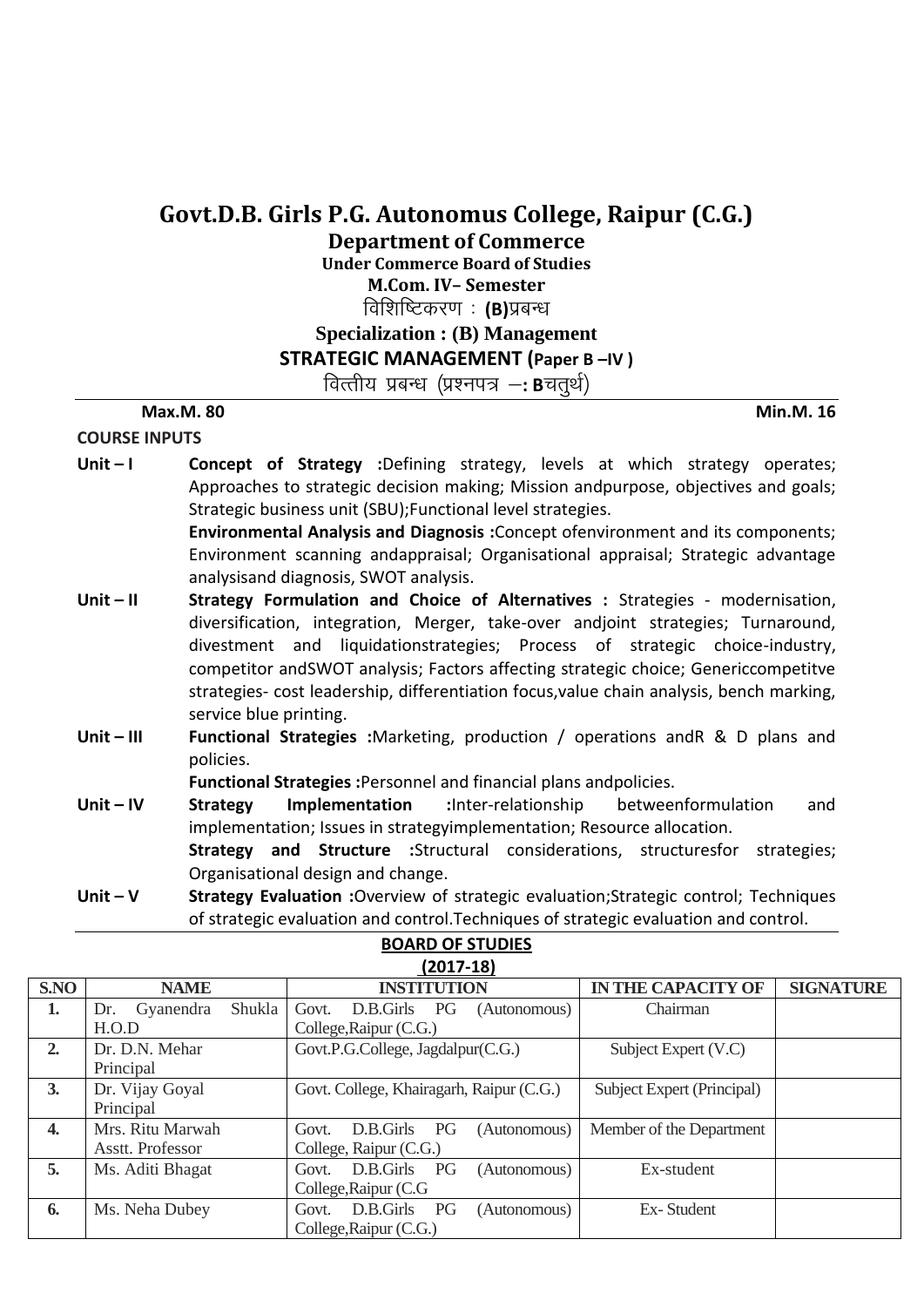# **Govt.D.B. Girls P.G. Autonomus College, Raipur (C.G.) Department of Commerce Under Commerce Board of Studies M.Com. IV– Semester** विशिष्टिकरण : **(C)**बैंकिंग एवं बीमा **Specialization : (C) Banking and Insurance** बैंकिंग व्यवहार – (प्रश्नपत्र **: C**— प्रथम) **BANKING PRACTICES (Paper : C – First)**

**OBJECTIVE –**

**Max.M. 80 Min.M. 16**

This course enables the students to know the working of the Indian banking system and fundamentals of insurance.

- Unit I Bank : Concept, Functions and Services, Prohibited Business, Nature ofBanking, Qualities of Banker, Bank and Customer Relationship, Concept of Customer, general Relationship, Bankers, Rights and obligations, Termination of Relationship.
- Unit II Accounts of Customers : Various Customers' Accounts, Opening an account, Nomination facility, Special Types of Customers Minors, Pardanashin Women, Lunatics, Intoxicated Persons, Joint Hindu Family, Limited Companies and Non Trading Concern.
- **Unit – III** Employment of Bank Funds, Importance of Liquidity, Cash Reserve, Money at call and short notice, Investments, Statutory provisions regarding liquid Assets, Principles of lending, Types of loan, Interest Tax Act.
- **Unit IV** Purchase/Discounting of Bills, Legal Position, Bill Market scheme, Lodgment of bills, Vaghul Working Group Report, Letters of Credit, Concept and types, Crossing and endorsements of cheque.
- **Unit – V** Securities for Advances : General Principles, Advances against Goods, Stock Exchange Securities, Real Estate, Life Policies, Fixed Deposits, Gold, Silver, Bond and Debenture. Lien and Mortgage, Types of mortgage, Hypothication, pledge.

| S.NO         | <b>NAME</b>                | <b>INSTITUTION</b>                       | <b>IN THE CAPACITY OF</b>  | <b>SIGNATURE</b> |
|--------------|----------------------------|------------------------------------------|----------------------------|------------------|
| 1.           | Shukla<br>Gyanendra<br>Dr. | D.B.Girls<br>Govt.<br>PG<br>(Autonomous) | Chairman                   |                  |
|              | H.O.D                      | College, Raipur (C.G.)                   |                            |                  |
| 2.           | Dr. D.N. Mehar             | Govt.P.G.College, Jagdalpur(C.G.)        | Subject Expert (V.C)       |                  |
|              | Principal                  |                                          |                            |                  |
| 3.           | Dr. Vijay Goyal            | Govt. College, Khairagarh, Raipur (C.G.) | Subject Expert (Principal) |                  |
|              | Principal                  |                                          |                            |                  |
| $\mathbf{4}$ | Mrs. Ritu Marwah           | PG<br>D.B.Girls<br>Govt.<br>(Autonomous) | Member of the Department   |                  |
|              | Asstt. Professor           | College, Raipur (C.G.)                   |                            |                  |
| 5.           | Ms. Aditi Bhagat           | D.B.Girls<br>PG<br>Govt.<br>(Autonomous) | Ex-student                 |                  |
|              |                            | College, Raipur (C.G.                    |                            |                  |
| 6.           | Ms. Neha Dubey             | D.B.Girls<br>PG<br>(Autonomous)<br>Govt. | Ex-Student                 |                  |
|              |                            | College, Raipur (C.G.)                   |                            |                  |

# **BOARD OF STUDIES**

**(2017-18)**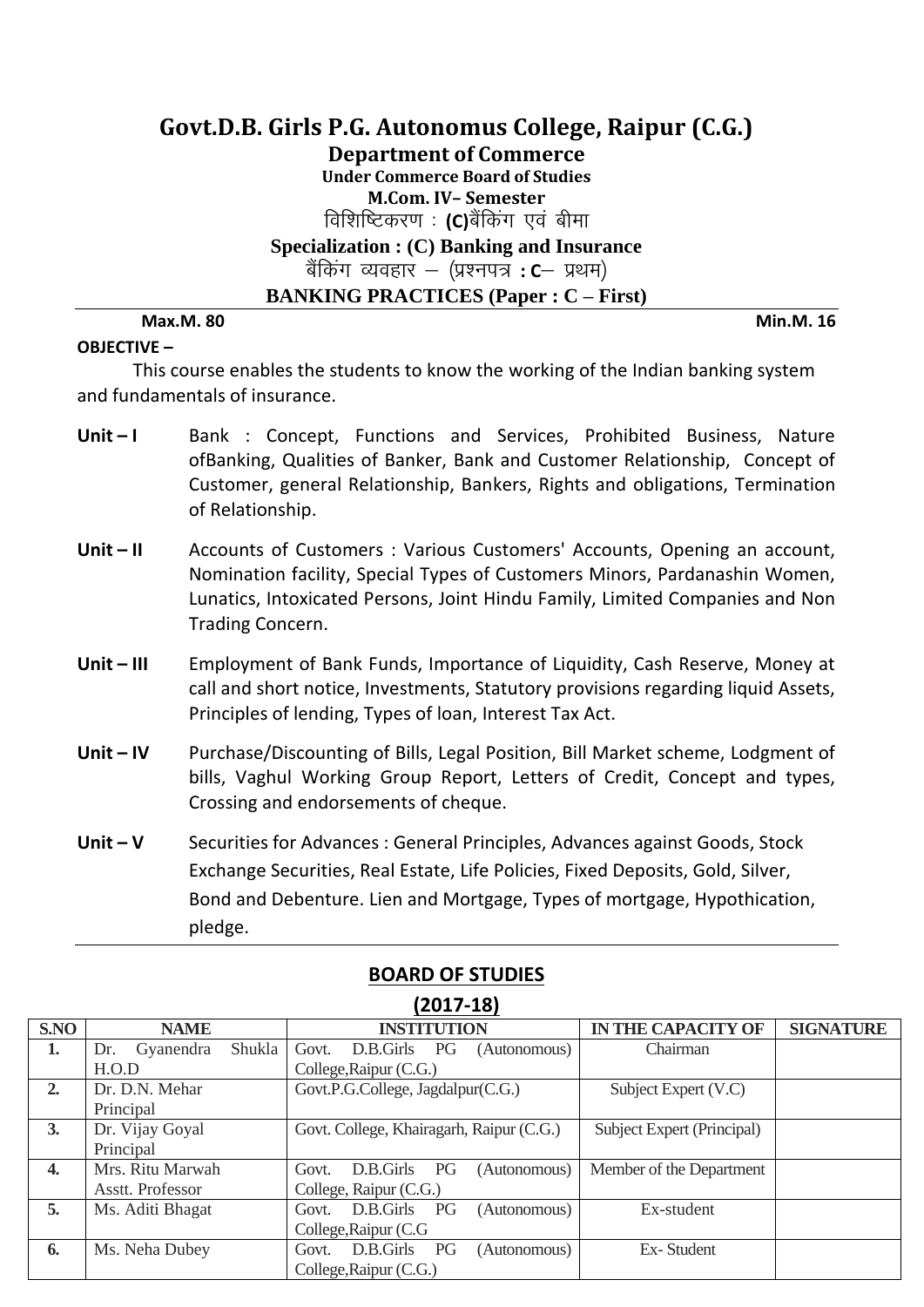# **Department of Commerce Under Commerce Board of Studies M.Com. IV– Semester**

विशिष्टिकरण : **(C)**बैंकिंग एवं बीमा

## **Specialization : (C) Banking and Insurance** भारत में बैंकिंग संस्थाएँ– (प्रश्नपत्र **: C**– द्वितीय)

#### **BANKING INSTITUTION IN INDIA (Paper : C – Second)**

**Max.M. 80 Min.M. 16**

- Unit I lndian Banking System : Indigenous Bankers, Money Landers, Nationalization of commercial Bank and their Effects, Classification of Banking Institutions, Commercial Banks, Regional Rural Banks, Cooperative Banks.
- **Unit – II** Development Banking in India : IFCI, ICICI, SIDBI, Credit Guarantee Institutions; Export Credit Guarantee Corporation of India, Deposit Insurance and Credit Guarantee Corporation of India.
- **Unit – III** R.B.I. : Organization, function, Central Banking functions, Promotional functions, Control of credit by RBI, NBFC and RBI, Commercial Banks and RBI, Power of RBI.
- **Unit – IV** Banking Regulation Act 1949 : Important features, Forms of Business of a Bank, Regulation for Capital, Control over Management, Restrictions on loans and advances winding up of a Banking Company, Amalgamation of Banks.
- **Unit – V** Emerging trends in Banking Sector : Narasimham Committee Report, Committee on Banking Sector Reforms, Bridge Loan and Privatization of Banks and its impact.

|                  | $1 - 2 - 7 - 7$            |                                                 |                            |                  |
|------------------|----------------------------|-------------------------------------------------|----------------------------|------------------|
| S.NO             | <b>NAME</b>                | <b>INSTITUTION</b>                              | <b>IN THE CAPACITY OF</b>  | <b>SIGNATURE</b> |
| 1.               | Shukla<br>Gyanendra<br>Dr. | Govt.<br>D.B.Girls PG<br>(Autonomous)           | Chairman                   |                  |
|                  | H.O.D                      | College, Raipur (C.G.)                          |                            |                  |
| 2.               | Dr. D.N. Mehar             | Govt.P.G.College, Jagdalpur(C.G.)               | Subject Expert (V.C)       |                  |
|                  | Principal                  |                                                 |                            |                  |
| 3.               | Dr. Vijay Goyal            | Govt. College, Khairagarh, Raipur (C.G.)        | Subject Expert (Principal) |                  |
|                  | Principal                  |                                                 |                            |                  |
| $\overline{4}$ . | Mrs. Ritu Marwah           | D.B.Girls PG<br>Govt.<br>(Autonomous)           | Member of the Department   |                  |
|                  | Asstt. Professor           | College, Raipur (C.G.)                          |                            |                  |
| 5.               | Ms. Aditi Bhagat           | D.B.Girls<br><b>PG</b><br>Govt.<br>(Autonomous) | Ex-student                 |                  |
|                  |                            | College, Raipur (C.G.                           |                            |                  |
| 6.               | Ms. Neha Dubey             | D.B.Girls PG<br>(Autonomous)<br>Govt.           | Ex-Student                 |                  |
|                  |                            | College, Raipur (C.G.)                          |                            |                  |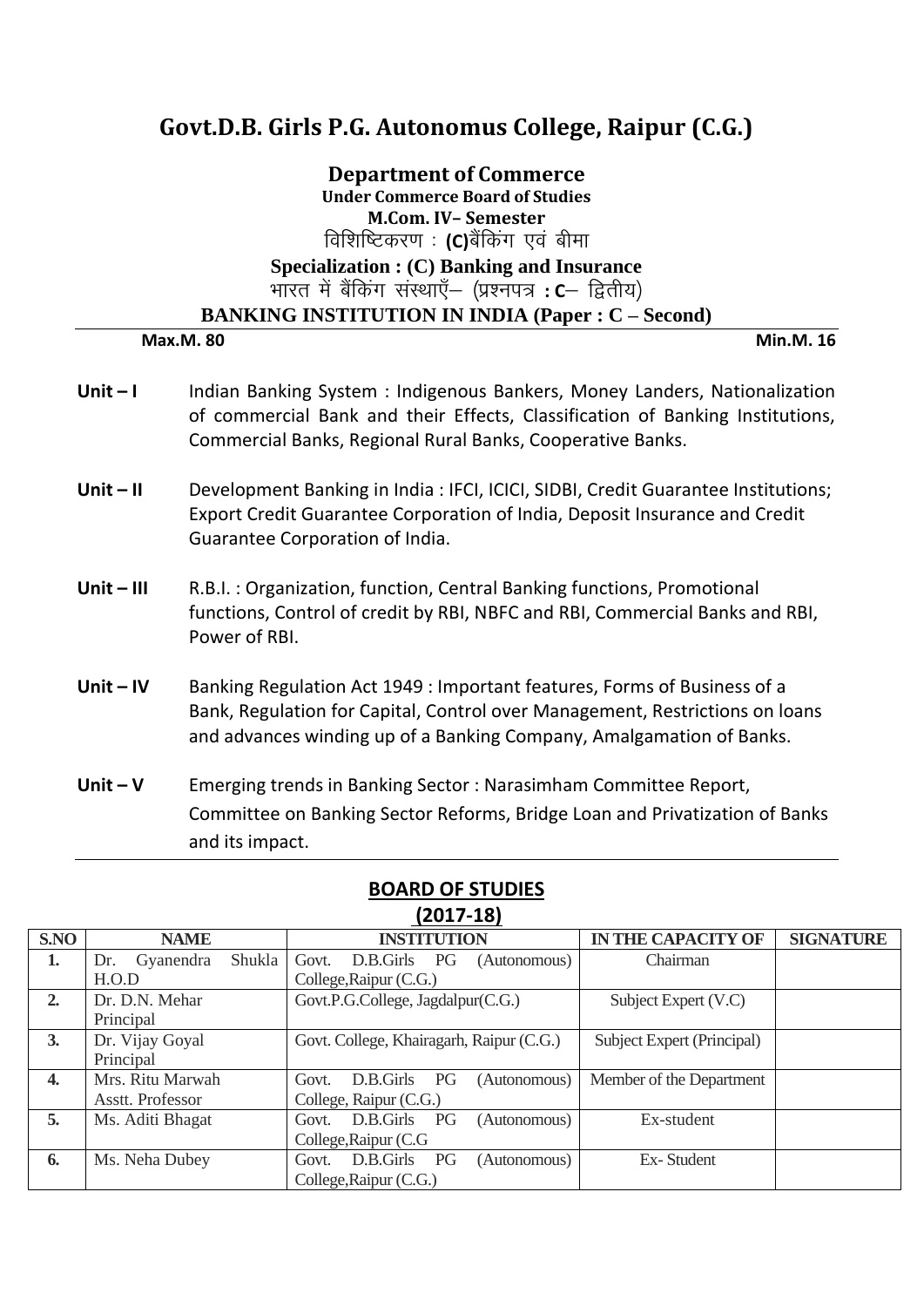# **Govt.D.B. Girls P.G. Autonomus College, Raipur (C.G.) Department of Commerce Under Commerce Board of Studies M.Com. IV– Semester** विशिष्टिकरण : **(C)**बैंकिंग एवं बीमा **Specialization : (C) Banking and Insurance** जीवन बीमा – (प्रश्नपत्र**: C**– तृतीय) **LIFE INSURANCE (Paper : C – Third)**

**Max.M. 80 Min.M. 16**

- Unit I **Life insurance : introduction**, History of life insurance, Utility, Object, Characteristics and importance of life insurance, procedure of getting life insurance, non  $-$  medical insurance, Insurance of sub  $-$  standard lives, insurance of female lives and Minors.
- **Unit – II Life insurance policy :**Conditions and kinds of Life insurance policies, some important plans of life insurance.
- **Unit – III Premium and Annuity :**Elements of premium ; methods of premium computation, Natural premium plan, level premium plan, Gross and net premium, Loading mortality table – meaning, characteristics and importance in life insurance ; Kinds of mortality table. Annuity : meaning, objects, advantages and kinds of annuity, annuity Vs Life insurance.
- **Unit IV** Life Insurance agent and his working, settlements of Life insurance claims. Guidelines and procedures, Organisation and management of life insurance corporation of India, working and progress.
- **Unit – V** Privatization of Life insurance in India, Insurance Regulatory & Development Authority Act, 1999, - powers and functions of authority.

| S.NO             | <b>NAME</b>                | <b>INSTITUTION</b>                              | <b>IN THE CAPACITY OF</b><br><b>SIGNATURE</b> |  |  |
|------------------|----------------------------|-------------------------------------------------|-----------------------------------------------|--|--|
| 1.               | Shukla<br>Gyanendra<br>Dr. | D.B.Girls PG<br>Govt.<br>(Autonomous)           | Chairman                                      |  |  |
|                  | H.O.D                      | College, Raipur (C.G.)                          |                                               |  |  |
| 2.               | Dr. D.N. Mehar             | Govt.P.G.College, Jagdalpur(C.G.)               | Subject Expert (V.C)                          |  |  |
|                  | Principal                  |                                                 |                                               |  |  |
| 3.               | Dr. Vijay Goyal            | Govt. College, Khairagarh, Raipur (C.G.)        | Subject Expert (Principal)                    |  |  |
|                  | Principal                  |                                                 |                                               |  |  |
| $\overline{4}$ . | Mrs. Ritu Marwah           | D.B.Girls PG<br>Govt.<br>(Autonomous)           | Member of the Department                      |  |  |
|                  | Asstt. Professor           | College, Raipur (C.G.)                          |                                               |  |  |
| 5.               | Ms. Aditi Bhagat           | D.B.Girls<br>PG<br>Govt.<br>(Autonomous)        | Ex-student                                    |  |  |
|                  |                            | College, Raipur (C.G.                           |                                               |  |  |
| 6.               | Ms. Neha Dubey             | D.B.Girls<br><b>PG</b><br>(Autonomous)<br>Govt. | Ex-Student                                    |  |  |
|                  |                            | College, Raipur (C.G.)                          |                                               |  |  |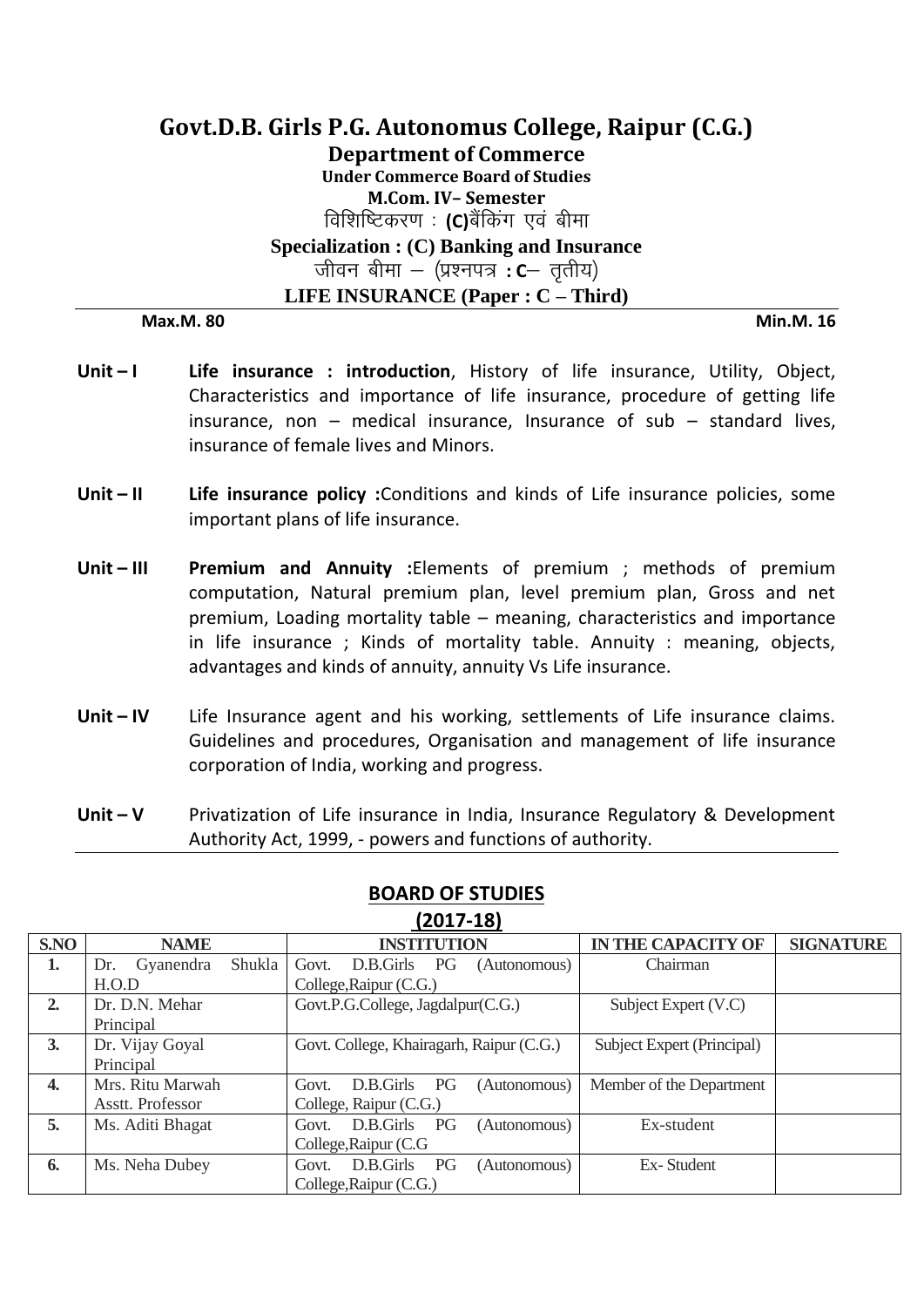**Department of Commerce**

**Under Commerce Board of Studies**

**M.Com. IV– Semester**

विशिष्टिकरण : **(C)**बैंकिंग एवं बीमा

**Specialization : (C) Banking and Insurance**

सामान्य बीमा – (प्रश्नपत्र **: C**– चतुर्थ)

**GENERAL INSURANCE (Paper : C – Fourth)**

**Max.M. 80 Min.M. 16**

- Unit **I Introduction** : Origin and Development of Insurance : Advantages, Importance and Functions of Insurance, Fundamental principles of Insurance – insurable interest, almost good faith, other principles – indemnity, subrogation, contribution, mitigating of loss warranties, Proximate cause etc.
- **Unit – II Classification and Re-insurance :**General Principles, various methods of reinsurance, under insurance, Over-insurance, double insurance Classification and organisation of Insurance.
- **Unit III Marine Insurance : Introduction, Evolution & Development of marine** insurance. Necessary elements of marine insurance contract Peril & Scope of marine insurance. Procedure of Taking out Marine Insurance Policy, kinds of Marine insurance Policies, Computation of Marine Insurance Premiums and Returns, Marine Losses – Total loss, Actual and Constructive, Partial Loss – particular average loss and general average loss, Settlements of Claims and Recoveries, Salvage and Particular Charges.
- **Unit – IV Fire insurance :** Physical and moral haxards, functions of fire insurance, history of fire insurance ; principles of fire insurance, meaning of fire, characteristics of fire insurance, contract rights of insurer under a fire insurance contract, procedure of fire insurance policy, fire policy conditions, settlement of claims.
- **Unit – V Miscellaneous Insurance :**Personal accident Insurance, Motor, empolyer's liability fidelity guarantee, burglary, live stock, crop. And workmen's compensation insurance, Cattle Export Risks ; Engineering ; Aircraft insurance.

| 1401/-101        |                            |                                                 |                            |                  |
|------------------|----------------------------|-------------------------------------------------|----------------------------|------------------|
| S.NO             | <b>NAME</b>                | <b>INSTITUTION</b>                              | <b>IN THE CAPACITY OF</b>  | <b>SIGNATURE</b> |
| 1.               | Shukla<br>Gyanendra<br>Dr. | <b>PG</b><br>Govt.<br>D.B.Girls<br>(Autonomous) | Chairman                   |                  |
|                  | H.O.D                      | College, Raipur (C.G.)                          |                            |                  |
| 2.               | Dr. D.N. Mehar             | Govt.P.G.College, Jagdalpur(C.G.)               | Subject Expert (V.C)       |                  |
|                  | Principal                  |                                                 |                            |                  |
| 3.               | Dr. Vijay Goyal            | Govt. College, Khairagarh, Raipur (C.G.)        | Subject Expert (Principal) |                  |
|                  | Principal                  |                                                 |                            |                  |
| $\overline{4}$ . | Mrs. Ritu Marwah           | D.B.Girls PG<br>Govt.<br>(Autonomous)           | Member of the Department   |                  |
|                  | Asstt. Professor           | College, Raipur (C.G.)                          |                            |                  |
| 5.               | Ms. Aditi Bhagat           | D.B.Girls<br>PG<br>(Autonomous)<br>Govt.        | Ex-student                 |                  |
|                  |                            | College, Raipur (C.G.                           |                            |                  |
| 6.               | Ms. Neha Dubey             | D.B.Girls PG<br>(Autonomous)<br>Govt.           | Ex-Student                 |                  |
|                  |                            | College, Raipur (C.G.)                          |                            |                  |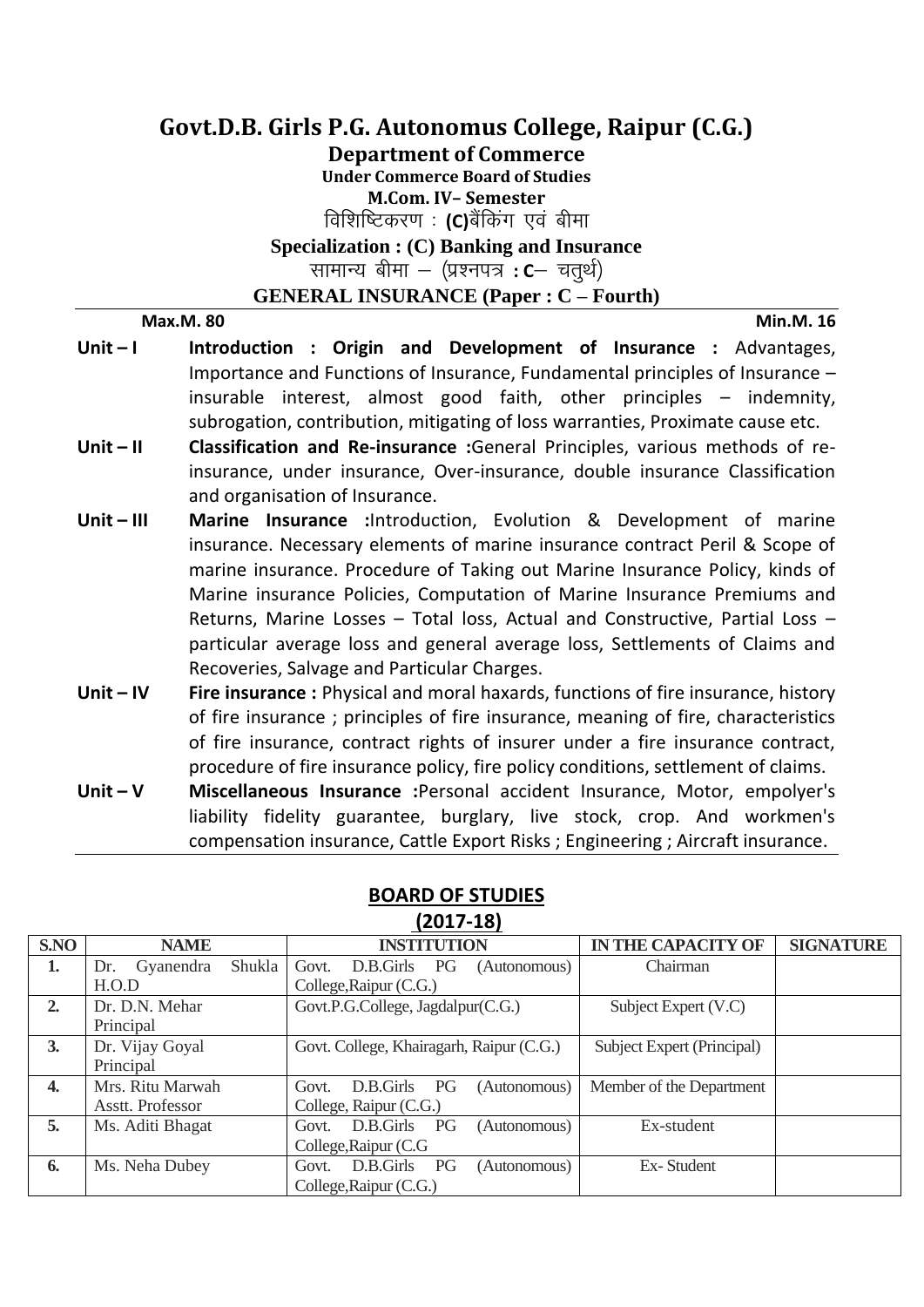# **Govt.D.B. Girls P.G. Autonomus College, Raipur (C.G.) Department of Commerce Under Commerce Board of Studies M.Com. IV– Semester** विशिष्टिकरण: (D)करारोपण एवं लेखांकन **Specialization : (D) Taxation and Accounting** (1) भारत में प्रत्यक्ष कर (प्रश्नपत्र: **D** प्रथम) **DIRECT TAX IN INDIA (Paper : D – First) Max.M. 80 Min.M. 16**

| Unit $-1$    | Basic Concepts and Definitions, Residential Status and Tax incidence.<br>Exempted Income, Deemed Income, Clubbing of Income, Deductions under<br>Section $-80$ . |
|--------------|------------------------------------------------------------------------------------------------------------------------------------------------------------------|
| $Unit - II$  | Computation of Tax Liabilities of Individual. Taxation on Agriculture Income.                                                                                    |
| $Unit - III$ | Return of Income and Assessment, Various Types of Return, types of<br>Assessment.                                                                                |
| Unit $-$ IV  | Advance payment of Tax, Tax Deducted at Source, Penalties and Prosecution,                                                                                       |

**Unit – V** Income Tax Authorities, Appeal and Revisions, Settlement of cases.

Refund of Excess Payment.

| S.NO         | <b>NAME</b>                | <b>INSTITUTION</b>                       | <b>IN THE CAPACITY OF</b>  | <b>SIGNATURE</b> |
|--------------|----------------------------|------------------------------------------|----------------------------|------------------|
| 1.           | Shukla<br>Gyanendra<br>Dr. | Govt.<br>D.B.Girls<br>PG<br>(Autonomous) | Chairman                   |                  |
|              | H.O.D                      | College, Raipur (C.G.)                   |                            |                  |
| 2.           | Dr. D.N. Mehar             | Govt.P.G.College, Jagdalpur(C.G.)        | Subject Expert (V.C)       |                  |
|              | Principal                  |                                          |                            |                  |
| 3.           | Dr. Vijay Goyal            | Govt. College, Khairagarh, Raipur (C.G.) | Subject Expert (Principal) |                  |
|              | Principal                  |                                          |                            |                  |
| $\mathbf{4}$ | Mrs. Ritu Marwah           | PG<br>D.B.Girls<br>(Autonomous)<br>Govt. | Member of the Department   |                  |
|              | Asstt. Professor           | College, Raipur (C.G.)                   |                            |                  |
| 5.           | Ms. Aditi Bhagat           | D.B.Girls<br>PG<br>(Autonomous)<br>Govt. | Ex-student                 |                  |
|              |                            | College, Raipur (C.G.                    |                            |                  |
| 6.           | Ms. Neha Dubey             | D.B.Girls<br>PG<br>(Autonomous)<br>Govt. | Ex-Student                 |                  |
|              |                            | College, Raipur (C.G.)                   |                            |                  |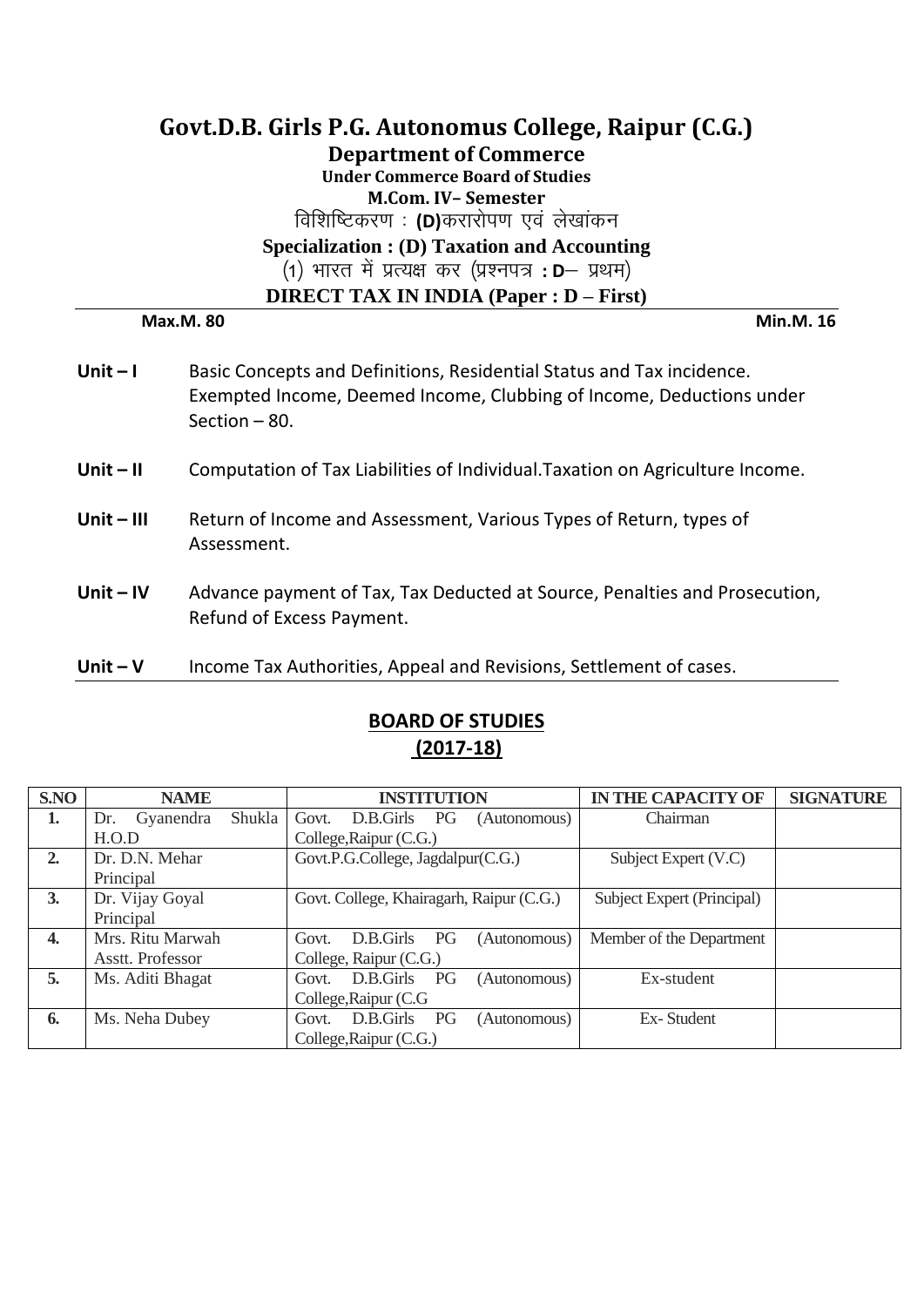# **Govt.D.B. Girls P.G. Autonomus College, Raipur (C.G.) Department of Commerce Under Commerce Board of Studies M.Com. IV– Semester** विशिष्टिकरण: (D)करारोपण एवं लेखांकन **Specialization : (D) Taxation and Accounting** अप्रत्यक्ष कर (प्रश्नपत्र: D- द्वितीय) **INDIRECT TAX (Paper : D – Second)**

**Max.M. 80 Min.M. 16**

| Unit $-1$    | Concepts of Indirect Taxes, Basic conditions of Excise liability, Concept of<br>goods, Excisable goods, Manufacture, Manufacturer. Principles of<br>Classification.                           |
|--------------|-----------------------------------------------------------------------------------------------------------------------------------------------------------------------------------------------|
| $Unit - II$  | Valuation of Excisable goods, Definition of Assessable Value, Inclusion and<br>exclusion from Assessable Value, Maximum Retail Price Valuation.                                               |
| $Unit - III$ | Assessment Procedure, Demand, Refund and Appeal. Central Excise Value<br>Added Tax Credit System (CENVAT). C.G.VAT                                                                            |
| Unit $-$ IV  | Nature of customs duty, Types of customs duties, valuation for customs, duty,<br>inclusion and exclusion, valuation under customs act, Procedures for import<br>and export under Custom Duty. |
| Unit $-V$    | Export incentives, Duty drawback, Powers of customs officers, penalties,<br>confiscation of goods.                                                                                            |

| S.NO             | <b>NAME</b>                | <b>INSTITUTION</b>                       | <b>IN THE CAPACITY OF</b>  | <b>SIGNATURE</b> |
|------------------|----------------------------|------------------------------------------|----------------------------|------------------|
| 1.               | Shukla<br>Gyanendra<br>Dr. | D.B.Girls<br>PG<br>Govt.<br>(Autonomous) | Chairman                   |                  |
|                  | H.O.D                      | College, Raipur (C.G.)                   |                            |                  |
| 2.               | Dr. D.N. Mehar             | Govt.P.G.College, Jagdalpur(C.G.)        | Subject Expert (V.C)       |                  |
|                  | Principal                  |                                          |                            |                  |
| 3.               | Dr. Vijay Goyal            | Govt. College, Khairagarh, Raipur (C.G.) | Subject Expert (Principal) |                  |
|                  | Principal                  |                                          |                            |                  |
| $\overline{4}$ . | Mrs. Ritu Marwah           | PG<br>D.B.Girls<br>(Autonomous)<br>Govt. | Member of the Department   |                  |
|                  | Asstt. Professor           | College, Raipur (C.G.)                   |                            |                  |
| 5.               | Ms. Aditi Bhagat           | D.B.Girls<br>PG<br>(Autonomous)<br>Govt. | Ex-student                 |                  |
|                  |                            | College, Raipur (C.G.                    |                            |                  |
| 6.               | Ms. Neha Dubey             | D.B.Girls<br>PG<br>(Autonomous)<br>Govt. | Ex-Student                 |                  |
|                  |                            | College, Raipur (C.G.)                   |                            |                  |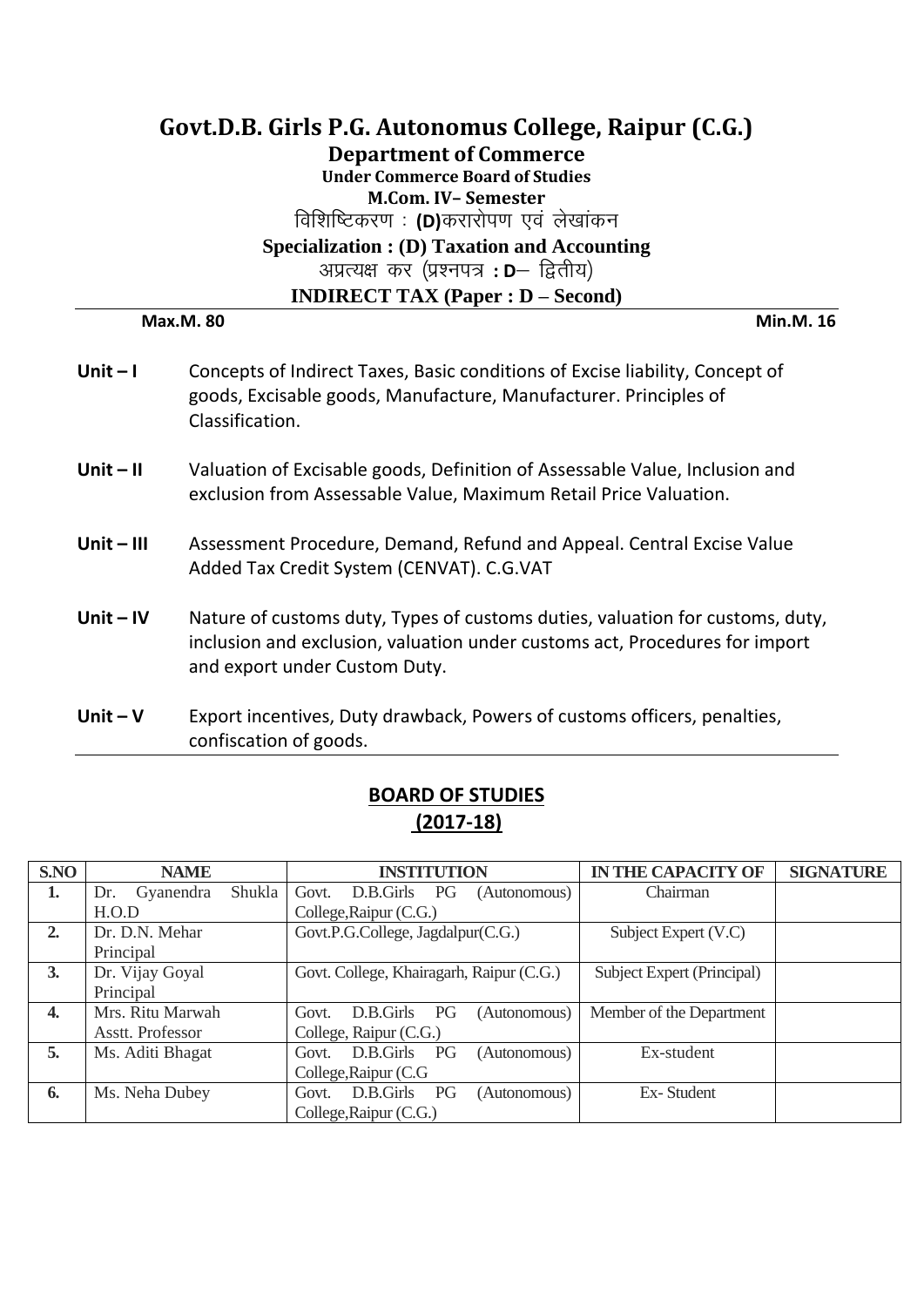# **Govt.D.B. Girls P.G. Autonomus College, Raipur (C.G.) Department of Commerce Under Commerce Board of Studies M.Com. IV– Semester विशिष्टिकरण : (D)करारोपण एवं लेखांकन Specialization : (D) Taxation and Accounting** सेवा के क्षेत्र में लेखांकन (प्रश्नपत्र: **D** नुतीय) **Accounting in Service Sector (Paper : D – Third) Max.M. 80 Min.M. 16**

- Unit I **Accounts of Hotel Companies Introductions, Sources of Income, Heads of** Expenditures, Cash Book, Visitor's ledger, final accounts. Accounting for Transport Undertaking – Introduction – Railways, Trams and Buses, Roadways, Shipping. Preparation of Daily Log book and final accounts (Problems on roadways only)
- **Unit II** Accounts for Hospitals Introduction, preparation of final accounts, capital and revenue expenditure, OPD and IPD register. Accounts of Professional people.
- **Unit – III** Accounting for educational institutions General cash book, Collection Ledger, Donors Register, Stock book Register, Salary and wages Register, Types of Govt. Grants and its accounting, Annual statement of accounts.
- **Unit – IV** Accounts of Co-operative Societies Accounts of Agricultural Farms.
- **Unit – V** Government Accounting : Basic principles of government Accounting, Commercial Accounting Vs Government Accounting, Consolidated funds contingency fund and public Accounts.

| <b>BOARD OF STUDIES</b> |
|-------------------------|
| $(2017-18)$             |
|                         |

| S.NO | <b>NAME</b>                | <b>INSTITUTION</b>                              | <b>IN THE CAPACITY OF</b>  | <b>SIGNATURE</b> |
|------|----------------------------|-------------------------------------------------|----------------------------|------------------|
| 1.   | Shukla<br>Gyanendra<br>Dr. | D.B.Girls<br>Govt.<br><b>PG</b><br>(Autonomous) | Chairman                   |                  |
|      | H.O.D                      | College, Raipur (C.G.)                          |                            |                  |
| 2.   | Dr. D.N. Mehar             | Govt.P.G.College, Jagdalpur(C.G.)               | Subject Expert (V.C)       |                  |
|      | Principal                  |                                                 |                            |                  |
| 3.   | Dr. Vijay Goyal            | Govt. College, Khairagarh, Raipur (C.G.)        | Subject Expert (Principal) |                  |
|      | Principal                  |                                                 |                            |                  |
| 4.   | Mrs. Ritu Marwah           | PG<br>D.B.Girls<br>(Autonomous)<br>Govt.        | Member of the Department   |                  |
|      | Asstt. Professor           | College, Raipur (C.G.)                          |                            |                  |
| 5.   | Ms. Aditi Bhagat           | D.B.Girls<br>PG<br>(Autonomous)<br>Govt.        | Ex-student                 |                  |
|      |                            | College, Raipur (C.G.                           |                            |                  |
| 6.   | Ms. Neha Dubey             | D.B.Girls<br>PG<br>(Autonomous)<br>Govt.        | Ex-Student                 |                  |
|      |                            | College, Raipur (C.G.)                          |                            |                  |